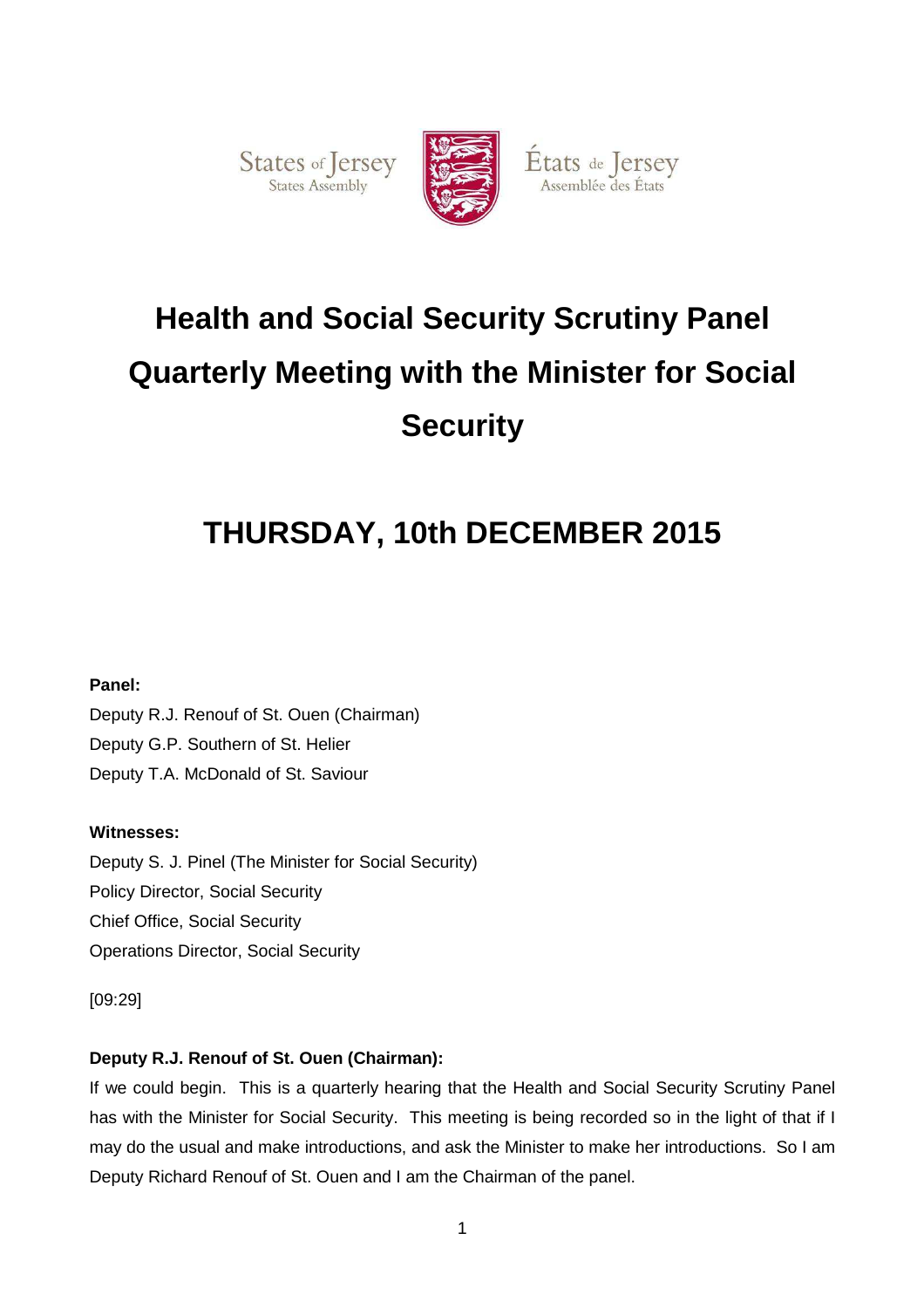#### **The Deputy of St. Ouen:**

Thank you, Minister and your team. We are also assisted by our 2 scrutiny officers here today. So, Minister, we have a number of topics we would like to raise with you. The primary care strategy has recently been released, but it was delayed, it was due for release at the end of 2014, so that is a year's delay. I know the department has a role to play in putting the strategy together so what was the reason for the delay?

#### **The Minister for Social Security:**

Can I just do a brief introduction, first?

#### **The Deputy of St. Ouen:**

Very well, okay, but then please come to that question.

#### **The Minister for Social Security:**

Yes. As a member of the Ministerial Oversight Group overseeing the development of the primary care strategy, obviously, as you know, this strategy was published on Monday and its publication is a milestone in our reform of the healthcare system. The strategy is being constructed using the contributions of a wide range of stakeholders and providers: doctors, pharmacists, optometrists, dentists, patients, the community and the voluntary sector. It also features evidence from around the world to highlight the lessons we can learn from the health policies of other jurisdictions. The strategy has taken some time to put together but we have a document which all parties can sign up to and which clearly sets out our ambitions for Jersey's healthcare system. The Ministerial Oversight Group will continue to steer the development of a model for sustainable primary care and the next phase will see the activity in being, if you like, as opposed to just an overarching strategy. So the next phase in this is to pilot the schemes with the aforementioned G.P.s (general practitioners), dentists, pharmacists. The delay, which was your first question, has been basically to create a partnership, multi-dimensional partnership with all the parties involved, which, as you can imagine, has taken some time to get a way forward with everybody working together.

#### **The Deputy of St. Ouen:**

The trouble is does the delay prejudice plans for the future hospital? If we are trying to care for people in the community and not have them in hospital, but we have not advanced our primary care strategy in sufficient time, will that prejudice plans for the future?

#### **The Minister for Social Security:**

I think it will aid the plans for the future because there has been nothing decided as yet by the States on where the future hospital will be located or how it will be funded and I think these pilot schemes will now go ahead on the basis that we have got a primary care strategy will aid and abet

2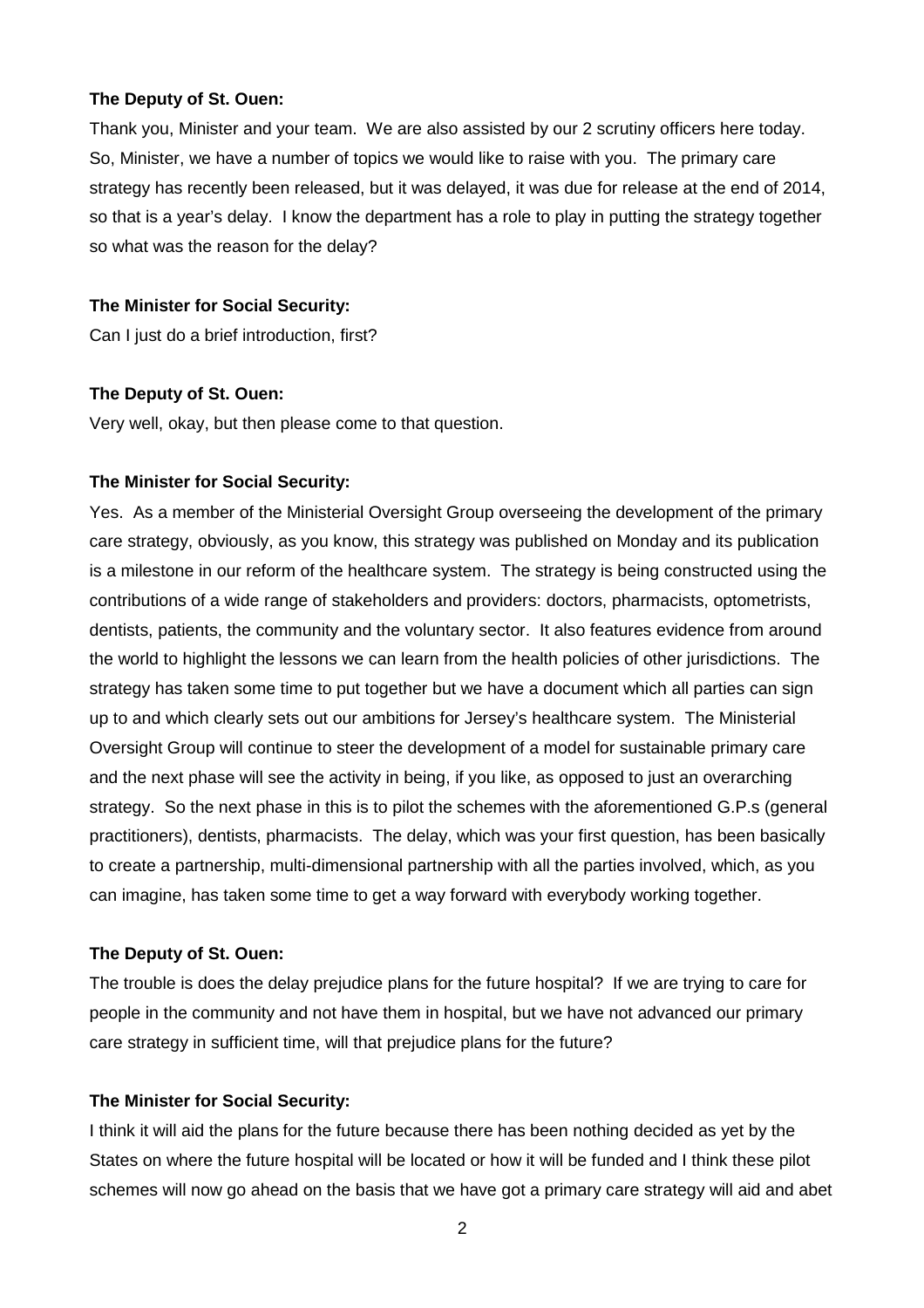any design for a new hospital. As you say, the whole idea is to have more care in the community rather than in a hospital environment.

# **The Deputy of St. Ouen:**

Yes, that is the case, but the strategy it seems to me is very much a statement saying that we are still going consult and we are going to plan and work together but there is little concrete in the strategy so exactly what is happening in the next phase? What concrete moves are there?

# **The Minister for Social Security:**

I quite agree. This is an overarching strategy, so from that we can then starting making the concrete moves. For instance, the pharmacies want to take on more responsibility from the G.P.s, so for instance to be able to test blood pressure or B.M.I. (Body Mass Index) or any of those things which pharmacists are trained to do but in Jersey do not do. They do across Europe. So that is one of the more concrete things that will piloted for pharmacies to take on more work and perhaps doing some prescribing, and it is taken ... the delay being that the G.P.s have to agree that they will hand over that sort of part of their business.

# **Deputy G.P. Southern:**

Could you give us some detail about your role in the primary healthcare strategy in that basically your input is about funding G.P. services, funding primary care through the Health Insurance Fund, what thinking have you done and what consideration is that with the Health Insurance Fund to start with, but about funding for G.P.s in particular we are talking about. There are 2 elements goes in there, there is what the patient pays and there is what the department pays as well. What is the thinking about how that will develop?

# **The Minister for Social Security:**

Well, as you know, Deputy, we are going to start in the new year with a complete review of the Social Security Fund, which will incorporate a review of the Health Insurance Fund as well. We will then look at all the funding that we do for doctors and for pharmacists in the dispensing capacity. So all that will be looked at, prescriptions, as we have said before, and a review of the Health Insurance Fund inasmuch as it is ... the Health Insurance Fund is not sustainable anymore, it is running into deficit inasmuch as more goes out than comes in. Also in the M.T.F.P. (Medium Term Financial Plan) we have said that we would allocate £15 million in 2 years of 2017 and 2018 to help with the health charge introduction, whenever that may be, and I also said publicly that I would not sign off either of those £15 million allocations until we as a department were totally satisfied that it was going to be used correctly.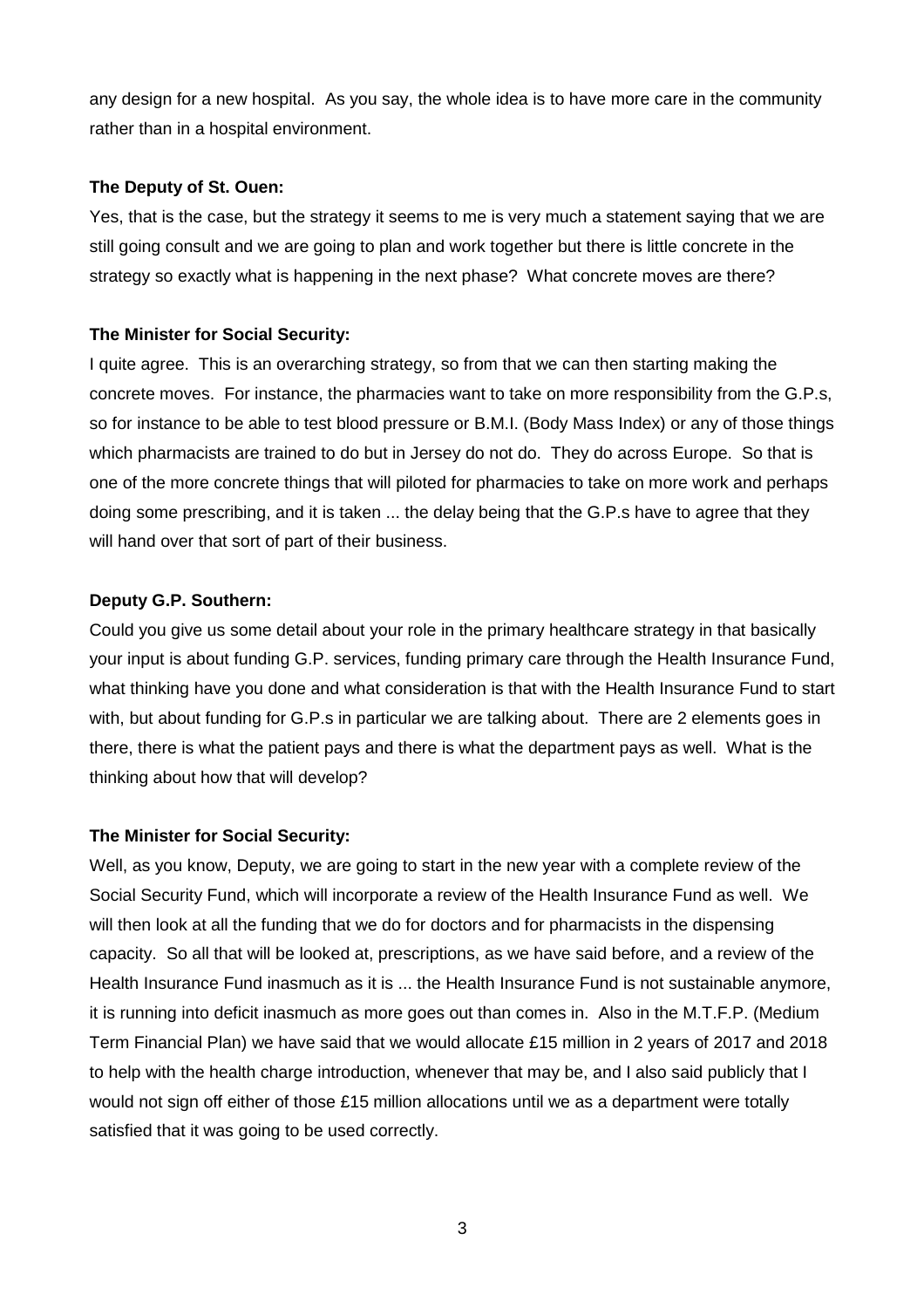# **Deputy G.P. Southern:**

How do you see that working? The £17 million?

# **The Minister for Social Security:**

£15 million.

# **Deputy G.P. Southern:**

£15 million to ease in the health charge. How does that work?

# **The Minister for Social Security:**

Until we know what the health charge is going to be we cannot say. We do not know or I do not know how that is going to be implemented.

# **Deputy G.P. Southern:**

I have seen the list of things that go into the review of the Social Security Fund and the Health Insurance Fund, it is about 10 items long. Where are you starting on that list of items? Because if you do those 10 items we are talking about a project that is going to last at least 2 years ...

# **The Minister for Social Security:**

Yes, it will.

# **Deputy G.P. Southern:**

... or 3 years and more, perhaps. So where are we? Some of the health of the primary care strategy is being developed now and you are saying: "But we are doing a review" which might take 2 years to look at it. Is there no prioritisation in that review? It seems to me it is all very long term.

# **The Minister for Social Security:**

It is long term. But until we know ... please, Sue, yes.

# **Policy Director, Social Security:**

It is important to keep the social security review, which you are absolutely right is a long-term project. It is a very big subject and it deserves proper attention and we will give it proper attention. There will be public consultation and a lot of research to evolve basically the next step of what social security payments are in Jersey. The Health Insurance Fund, as the Minister said, there are decisions to be taken next year around the health charge and the possible transfers of money and therefore the way in which health funding is going to be reviewed will happen much faster than that. So there are 2 reviews and it is separate ... the health insurance review will not get bogged down in the big social security review. So the Minister has made it very clear that the decision has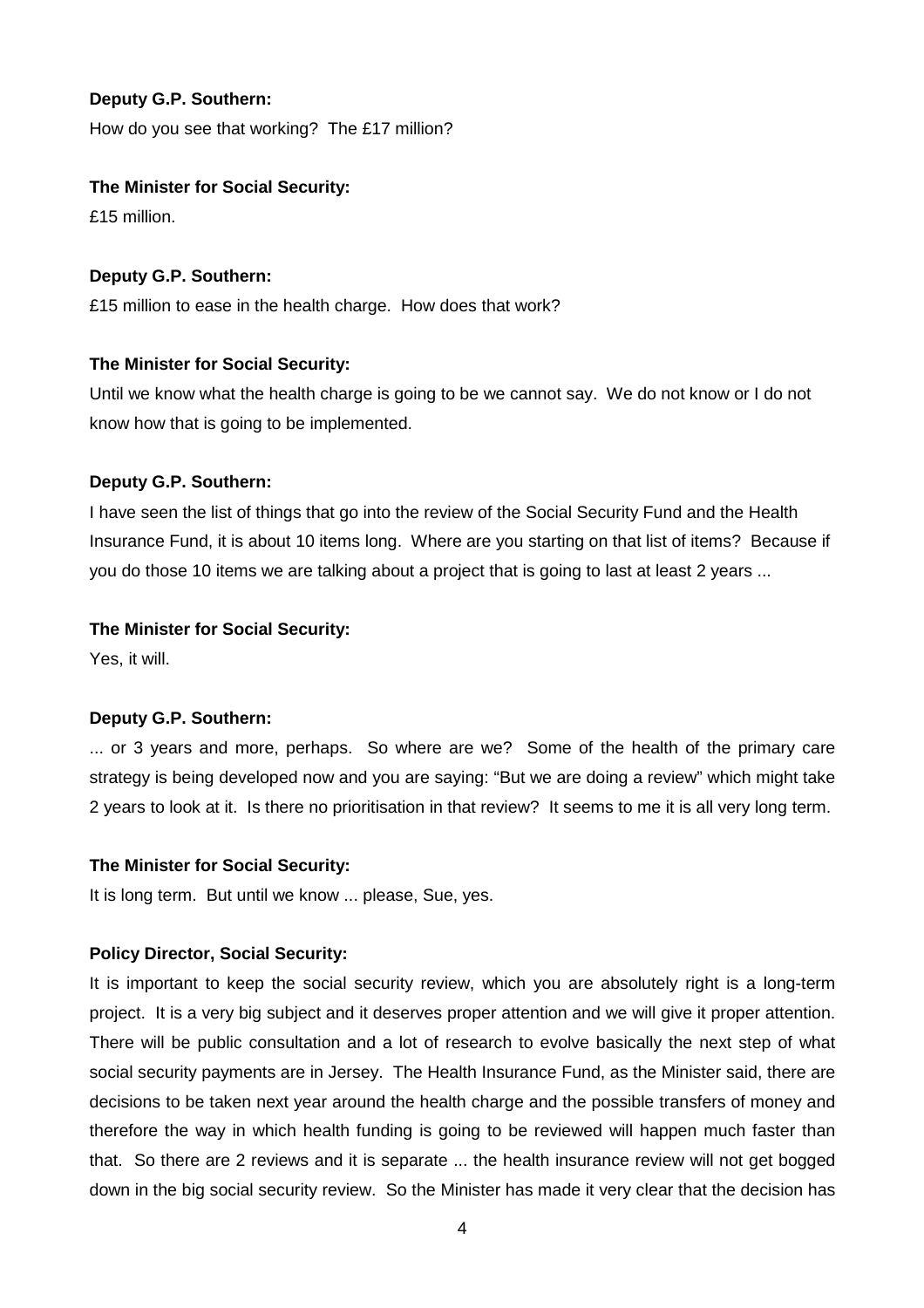to be taken with the second part of the M.T.F.P. in terms of the transfers, possible transfers, that are pencilled in at the minute, the £15 million in 2071 and 2018. Social security made it very clear that those transfers will not be proposed to the States until such time as there is a very clear policy for how the health charges are going to work and how it will transfer from one to another.

#### **Deputy G.P. Southern:**

Just for clarification, where is that £15 million funding coming from?

# **Policy Director, Social Security:**

The Health Insurance Fund has a balance of about £18 million in it. Inevitably you want to move to a system in which you have a sustainable funding for health and it would make sense to have one route. That decision has not been made yet and therefore using some of the Health Insurance Fund to facilitate the transfer to a new system would be a sensible use of it. It would be used entirely within primary care.

# **Deputy G.P. Southern:**

So as you see what is the timescale for some clarification for some action ... a proposal even for the health charge? Where are we? You are saying this is going to happen and we are going to have met it ... we are making arrangements to make sure we cushion the impact of that over 2017 and 2018 and yet we are likely to see that plan some time in the coming year, in the first half of the year, we have to see it because we have to pass it in June.

# **The Minister for Social Security:**

Yes, it will be in the Medium Term Financial Plan 2.2 as to what Health are going to do and I am hoping personally that the health charge, which is now in the list that is supposed to be introduced in 2018 will be sooner than that, it will be 2017, in which case the Health Insurance Fund will intervene where it is necessary but hopefully not as much as being discussed.

# **Deputy G.P. Southern:**

What outlines are you aware of of what the health charge will look like and what it might be doing?

# **The Minister for Social Security:**

I am not, because this is the Minister for Treasury ...

#### **Deputy G.P. Southern:**

Yet you are asked to be deferring moves for the next 6 months, we are in December now, some time in the next 6 months to make this deliverable and you do not even know what shape it is?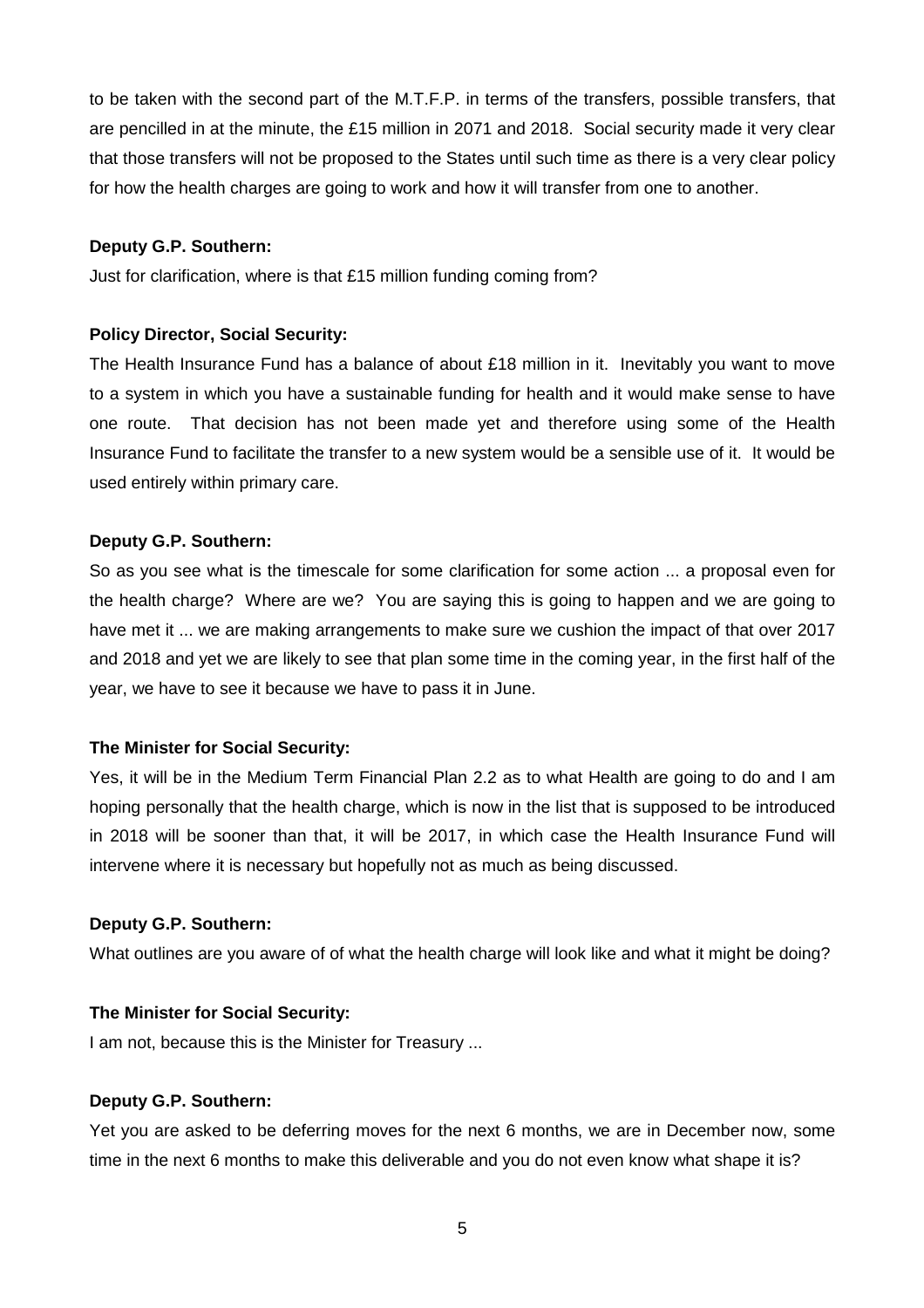No, and I am not very happy about that either, Deputy.

# **Deputy G.P. Southern:**

Are you confident that you can deliver in that 6 months? In which case you will do the right things ...

# **Policy Director, Social Security:**

So there is a clear political decision to make, it has not been made yet, around the funding model. So if you take the money for the health system that is needed, using an existing funding route, so use one of your existing mechanism for the government collecting money in Jersey, so you have tax rates, you have G.S.T. (Goods and Services Tax), you have social security contributions, you have a range of mechanisms already set up. If you use one of those to collect some more money and you allocate that money to health funding, that does not take very much ... it is a political decision to be made, to think about the costs and everything, but all those things would exist. If politicians do decide to have a new method then obviously that kind of will draw out of it. That is kind of where you are.

# **Deputy G.P. Southern:**

At this stage, Minister, do you know even what the timescale is? When will the public know what this health charge looks like, do you know?

# **The Minister for Social Security:**

When it has been drawn up in the M.T.F.P. 2.2.

# **Deputy G.P. Southern:**

The Minister for Health has not told you what shape or form that might take or when it will occur?

**The Minister for Social Security:**  No.

**The Deputy of St. Ouen:**  Or Treasury.

# **The Minister for Social Security:**

It is the Minister for Treasury and Resources who decides what it will be ...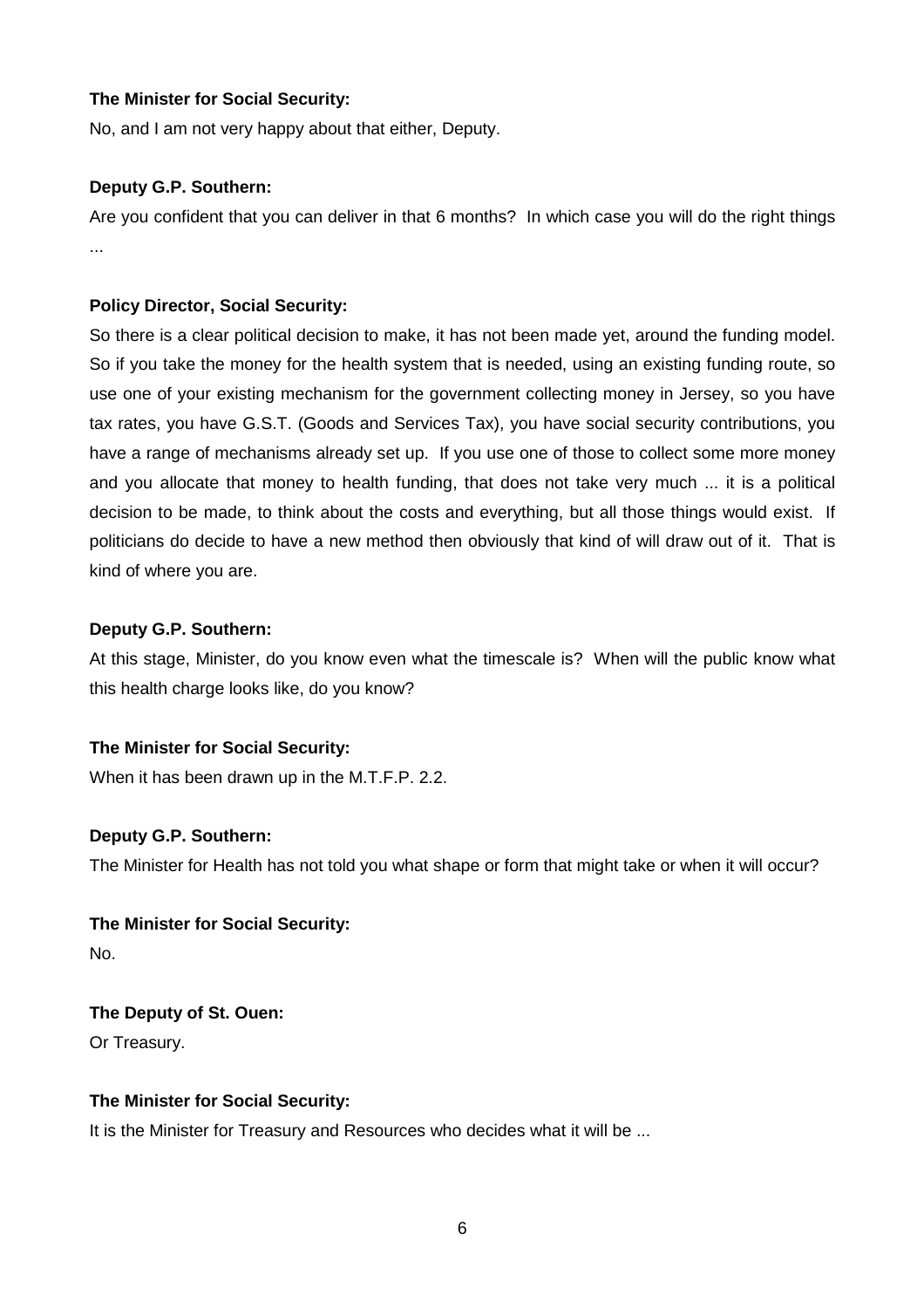# **Deputy G.P. Southern:**

The public out there will be listening to this and you are saying: "We are going to have a health charge in place in 6 months' time but we do not even know when we are going to see it." Is that the way to run a government?

# **The Minister for Social Security:**

No, the health charge will not be in place in 6 months' time, the plans for it will be.

# **Deputy G.P. Southern:**

The proposals?

# **The Minister for Social Security:**

The proposals for it.

# **The Deputy of St. Ouen:**

Yes, but will the first we hear of these plans be in the M.T.F.P. stage 2? Is the Minister for Treasury and Resources going to commit? Is he going to put options out before then for discussion among even the departments involved, such as Health and your own department?

# **The Minister for Social Security:**

I would hope that the Council of Ministers would be informed.

# **The Deputy of St. Ouen:**

Of course, but is it going to be a fait accompli that this is what the Minister for Treasury and Resources has decided is the proposal to go in the plan or is your department involved?

# **The Minister for Social Security:**

It is very much involved, as are the Council of Ministers, so it cannot be a fait accompli.

# **The Deputy of St. Ouen:**

But how are you involved because you do not know what is being thought about at the moment?

# **The Minister for Social Security:**

Well, our proposals are very clear, they have all been in the first part of the M.T.F.P., everything that we have done and practically all of it agreed, is out there in the open.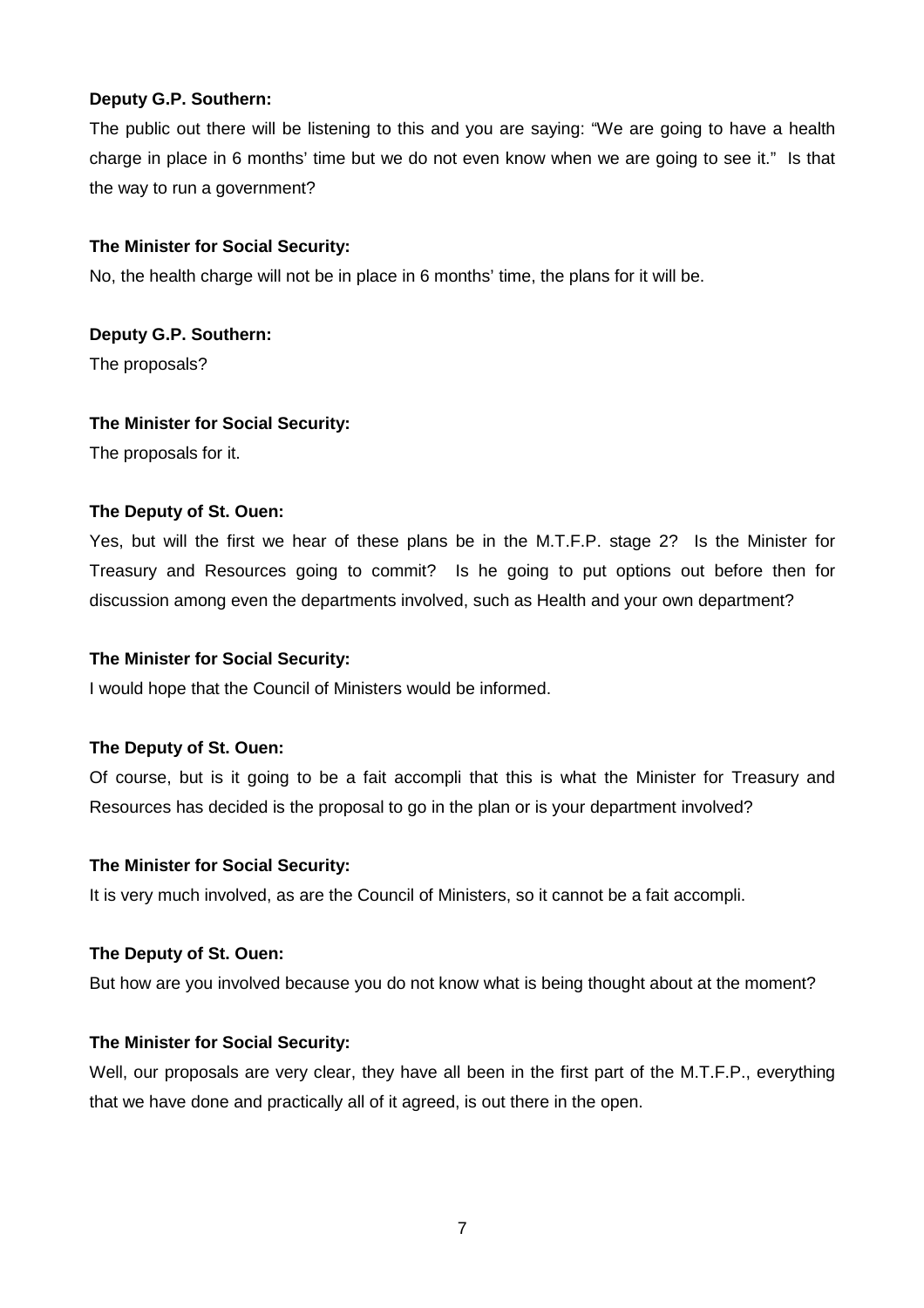#### **The Deputy of St. Ouen:**

Yes, but proposals with regard to a health charge and your department funds G.P.s and the pharmacies and the prescription costs and the like, and we do not know if the health charge is going to replace that or ignore it all together. Will we have the 2 systems running in tandem that we will still be paying for our doctors and perhaps have to pay prescription charges and, at the same time, be paying health charges?

# **The Minister for Social Security:**

You are absolutely right ...

# **The Deputy of St. Ouen:**

That discussion is not taking place with you?

# **The Minister for Social Security:**

It is not taking place with us as yet, until ... the Minister for Treasury and Resources I presume has been rather tied up with the budget recently but he will come out with proposals that will be put to the Council of Ministers and, of course, our social security part of it is with Health Insurance Fund. I am not somebody who particularly likes letting go of large sums of money from that fund but we have agreed, as I said earlier, that we would help smooth in a charge in either 2017 or 2018 with some money from the Health Insurance Fund. But quite how that progresses is yet to be decided by the Minister for Treasury and Resources.

# **Deputy G.P. Southern:**

So effectively you are going to raid the Health Insurance Fund again? So you will give chunks of money to go towards the costs of primary healthcare in the Island?

# **The Minister for Social Security:**

Which is what it does anyway. So it is not raiding it, that is what the Health Insurance Fund is for, is for primary healthcare, it just might be a different way of dealing with it. But until such time as the Social Security Department is given the details of how Health would use it in a primary healthcare situation it will not be released.

# **Deputy G.P. Southern:**

Is there any blame to be spread around here? Are you disappointed in the Minister for Health or the Minister for Treasury and Resources for not having talked to you, for not having something, at least a timescale, in front of you so that you can co-ordinate and plan properly?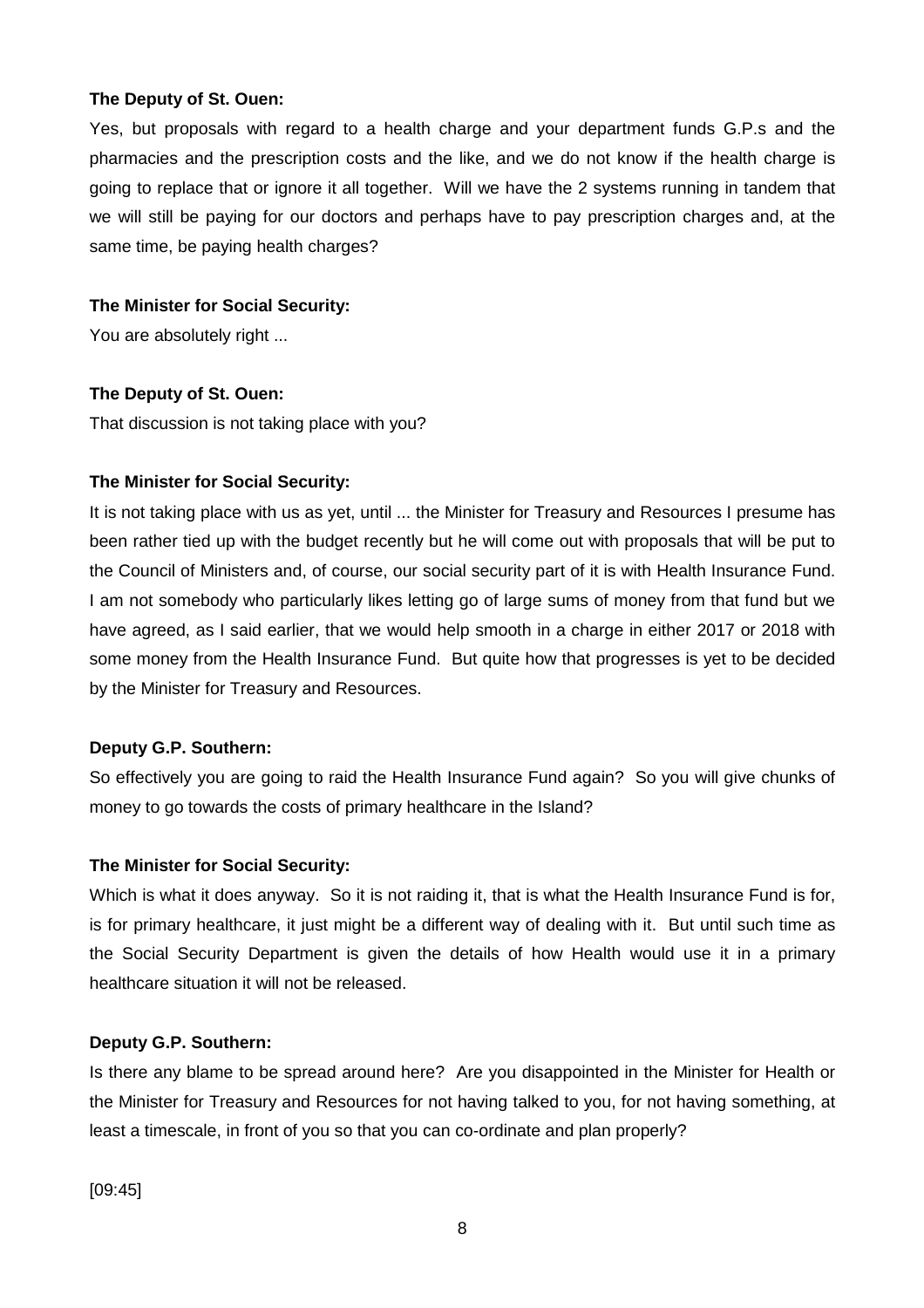No, I do not think there is any blame at all. I think we are all working together very well on it but I do feel that ...

#### **Deputy G.P. Southern:**

You do not appear to be working together at all, if you do not mind me saying so because neither the Minister for Health nor the Minister for Treasury and Resources appear to have given you a timescale or even a rough outline of what this might look like.

#### **The Minister for Social Security:**

No, we have not been given that.

#### **Policy Director, Social Security:**

Can I just make the point that this has not ... this is not holding us up, we are making a lot of progress in primary care, in our review of primary care, we are pressing on with things. We have engaged consultants to do some work on pharmacies in particular, which the Minister mentioned ...

#### **The Minister for Social Security:**

Next week.

#### **Policy Director, Social Security:**

... they will be in the Island next week. We have introduced a contract for G.P. based on an output rather than on throughput, which is much better way of paying people, so the G.P. contract ... that contract has been in place from June 2015. That is a substantial improvement on the previous system. So we are making good progress in the areas which we control. The reform of a health service is a very, very complicated beast and those are here ... to a certain extent people are getting things right. There will be an acute strategy, there will be an "as possible" strategy, there has been a very successful introduction of the mental health strategy. Primary care strategy is high level at the minute but it will work with those other strategies and it will produce a really good service designed for Jersey, meeting the needs of Jersey people. That is really important that we do not pick something off the shelf.

#### **Deputy G.P. Southern:**

I hear generalisations. Can you explain to us what the difference between output and throughput might mean in terms of G.P. services?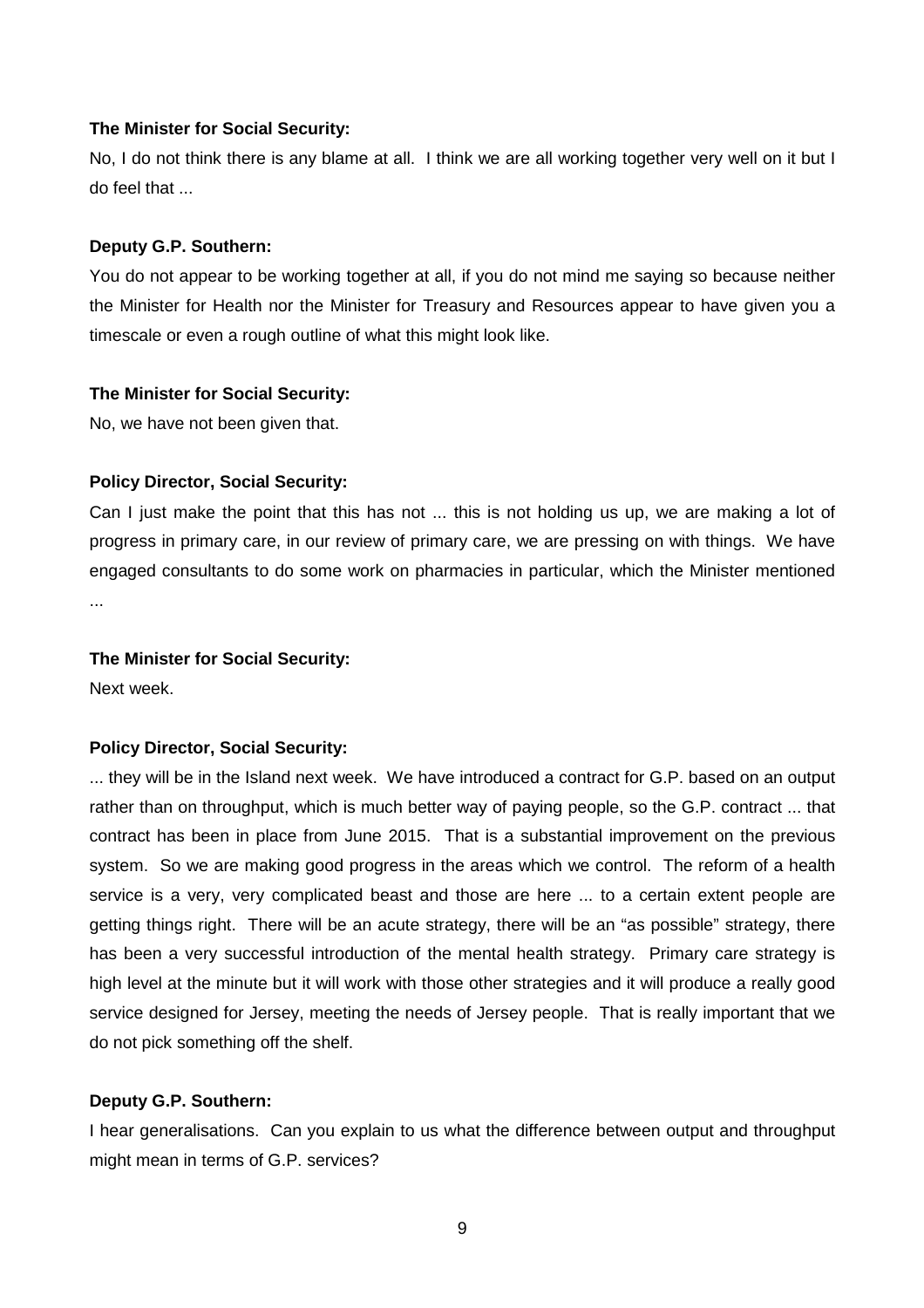Absolutely, yes, of course. At the minute the health insurance law pays a G.P. £20.28 for every consultant. Because it is a consultation between a patient and a doctor, the doctor has to be there and the doctor can say: "Hello, how are you?" or the doctor can examine you for half an hour and give you lots and lots of complicated advice, yes? We do not control in any way what the conversation consists of. It is just a provision for medical service. The new contract we have brought in is called the ... we call it J.Q.I.F., it is the Jersey Quality Improvement Framework, and what that does is that says for each surgery - so not an individual doctor but a surgery - you now get ... the doctors now get passed their remuneration from the States by meeting a set of indicators. Some of the indicators are in terms of collecting information on the number of patients for different types of diseases, that is really important information to hold, which we did not have before, as to current health strategy. So you know how many people with chronic asthmas, you know those things. We are collecting information on that and we are paying doctors a relatively small amount of money but part of their funding now comes from doing that. So that is the simplest level of indicator. The next level of indicators are: "So now you have identified how many people have got high blood pressure, have you checked you have given them the right kind of drug, have you checked their blood pressure in the last 12 months? Are you keeping them under regular control?" So, again, you are keeping people healthy within the community, not letting it get worse and then they are in hospital with some acute incident. So at the minute we are working with those 2 kinds of indications. The next step up would be to have an indicator that pays you more money for getting higher targets. At the minute we are just saying: "You get the money for telling us that you have done this thing but there is a more sophisticated way of doing it where you can get more money for doing more of something up to a target rate." It is already done with the childhood immunisation, which is something run by public health rather than by us but that is a very good example of G.P.s get paid extra ... they get a target payment if they hit, I think it is, 90 per cent immunisation across all the children of a certain age. We have very high child immunisation rates in Jersey. It is a very good, successful model. The other thing to say is that the contract for the first time breaks the link with the doctor. If a nurse is the appropriate person to take your blood pressure, that is absolutely fine. The practice still gets the money for the right person providing the service, it does not have to be a doctor. That is one of the problems we have in Jersey is that doctors are paid to do things and some things they are paid to do are things in other places will be done by nurses, by healthcare assistants. We have medicalised our system at the minute and we are trying to break those links. That is also the idea about pharmacies, they can also do lots of things which currently doctors have to do.

#### **The Deputy of St. Ouen:**

So have all doctors accepted that contract?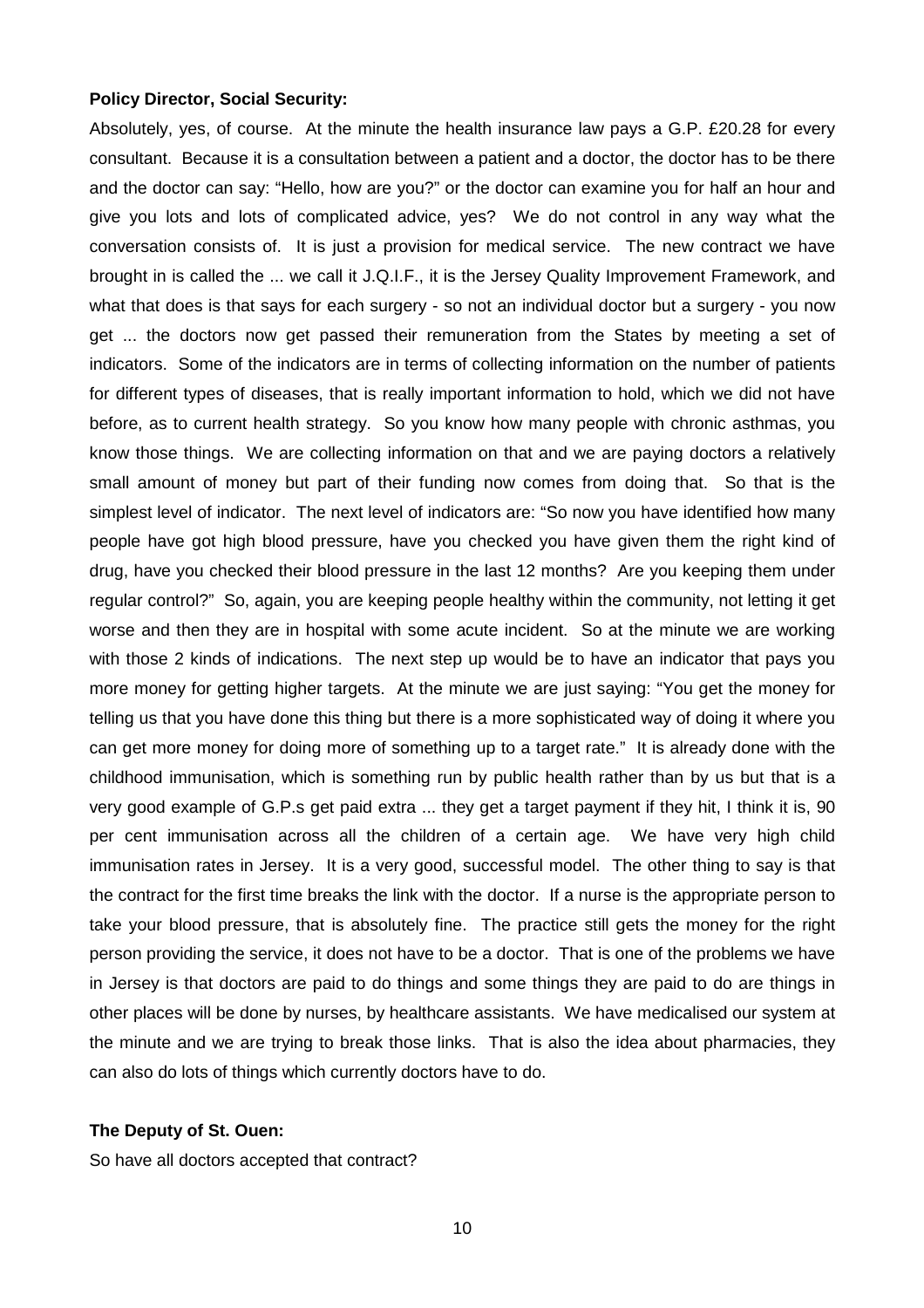Very surgery is using the J.Q.I.F., yes.

**The Deputy of St. Ouen:** 

Every surgery.

# **Policy Director, Social Security:**

Yes, and it distributed just over £1.5 million in 2015.

# **The Deputy of St. Ouen:**  So does it mean that a payment per appointment visit has ceased?

# **Policy Director, Social Security:**

No, no, no, right so ...

# **The Deputy of St. Ouen:**

It is a different component, is it?

# **Policy Director, Social Security:**

The funding was changed. So in 2014 there was money for the patient appointment and the doctor also got paid when they sent a letter referring you to the hospital, a nurse's referral.

# **The Deputy of St. Ouen:**

Is that continuing?

# **Policy Director, Social Security:**

So the difference that was made at the beginning of 2015 was that we stopped paying the £20.28 fixed fee for letter of referral. There was a loss ... there was an interesting query as to how much referrals were ... how many referrals were appropriate and some confusion with both G.P.s and hospitals as to how that worked well. So to a certain extent we saw ourselves as a kind of confusing agent in that and so we wanted to remove the money for it to make sure the referrals were being made for the right purpose. However, that money and some extra money ...

# **Deputy G.P. Southern:**

How would it be made for the wrong purpose?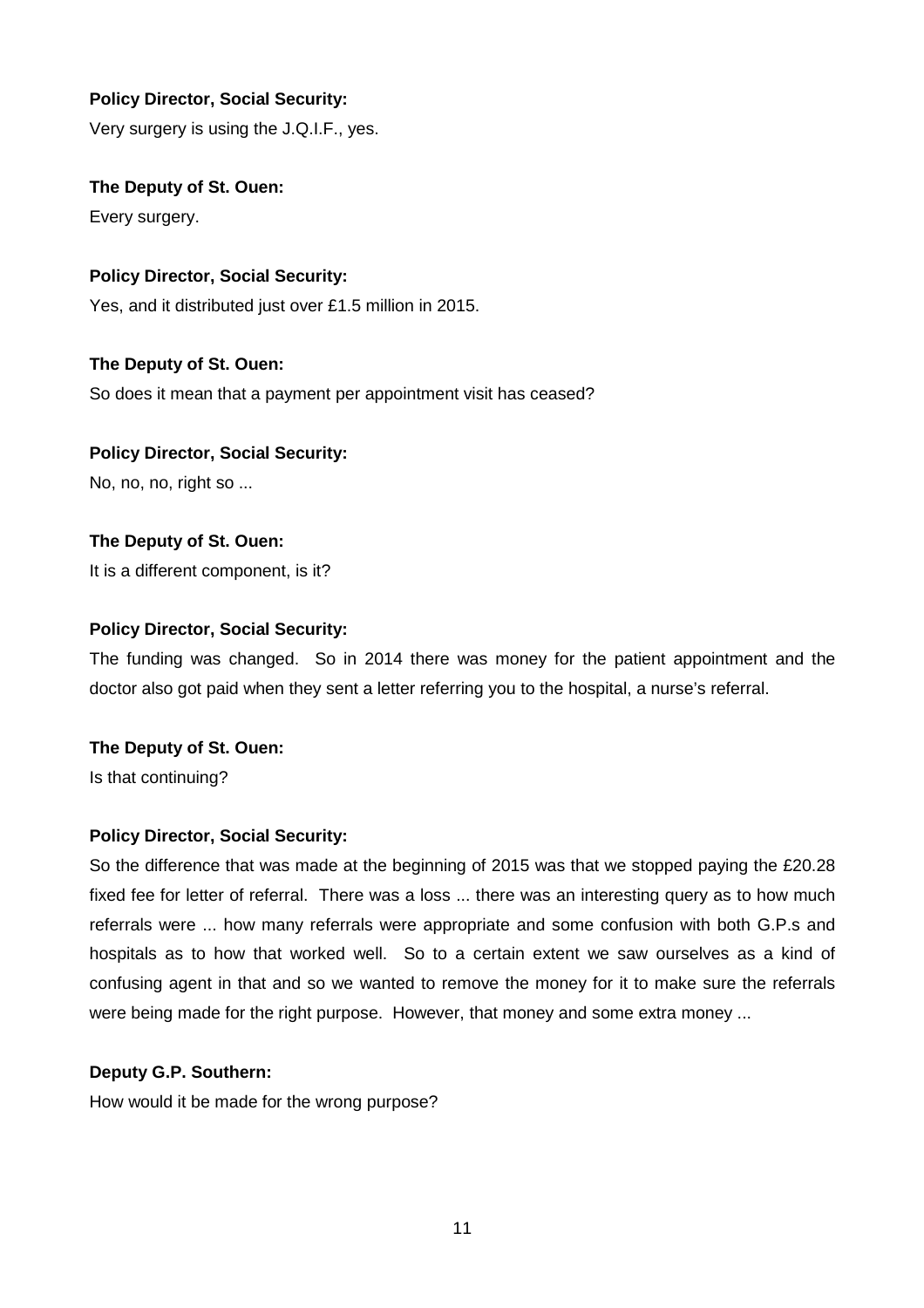We do not know. Because we do not have ... because we are not a very prescriptive service, because it is not done under a contract, it is done under a law, it is very hard to take decisions as to whether referrals are appropriate or not. We just felt that ... but to a certain extent we saw the opportunity to remove a confounding factor from a situation which we were slightly unsure about and to put the money into a better place, yes? So the doctors have had more money altogether, we removed probably about £500,000 from the letter of referral, replacing it with £1.5 million of the J.Q.I.F. contract which applies to all surgeries and, as I say, is incentivising good behaviour on parts of those practices. It has been a really good thing. The doctors are coding diseases much better, they are checking up on people, people that come in and have reviews and things, that is a real improvement we have achieved this year.

#### **Deputy G.P. Southern:**

That improvement and that data gathering exercise and target moving exercise presumably is all very well provided that the patient comes in and comes into the ... what is going to happen over charges? New prescription charges were mentioned, we know doctor's charges are already putting people off going to the doctor, I think there is significant evidence on that. What are we talking about in terms of charges in the context of the health tax?

#### **The Minister for Social Security:**

Health charge.

#### **Deputy G.P. Southern:**

Sorry, the health charge and G.P. fees, what are we talking about? What is the thinking so far?

#### **The Minister for Social Security:**

This is what the implementation of the primary care review will come up with and also our review of social security, all of this is going to be looked in a whole. We were waiting for the primary care strategy and we cannot say whether we are going to change ...

#### **Deputy G.P. Southern:**

Now you are going to be implementing things ... are we talking about a return of the prescription charge, a simple answer, yes or no?

# **The Minister for Social Security:**

We do not know, it is going to be part of the review. You cannot look at these things individually, they are all part of a package. The reintroduction of prescription charges is a minefield in itself as to whether the administration of it, any exemptions for people with, you know, chronic illnesses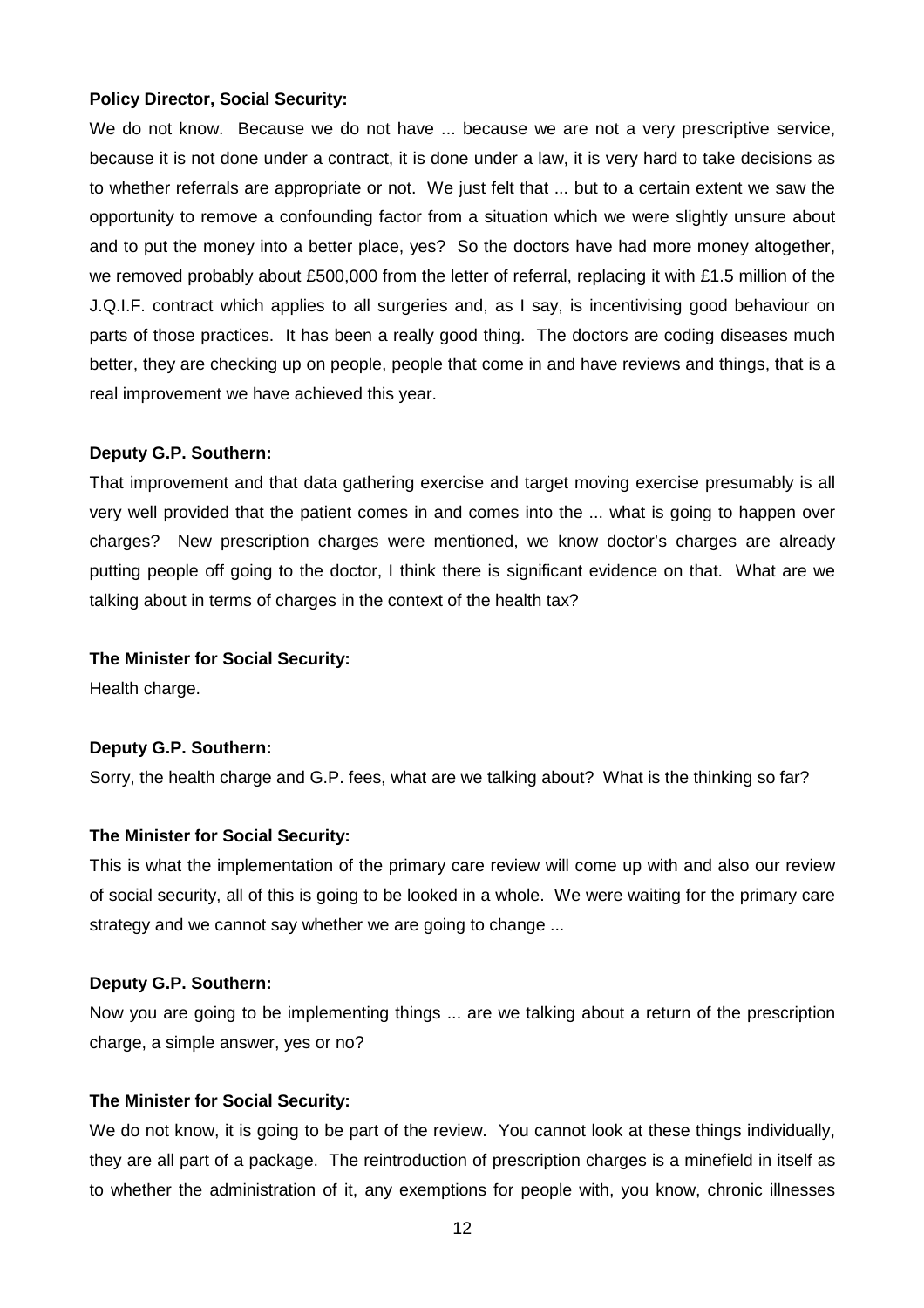who require many prescriptions, it is not just a simple matter of do you reintroduce or do you not, it has all got to be analysed. You, Deputy, keep asking us have we analysed things, this is exactly what we have to do. You cannot just reintroduce something without working out exactly who it is going to affect and what the costs will be.

#### **Deputy G.P. Southern:**

We are back to a position where we do not know what is going to happen in the next 6 months, we do not even have a timetable for that, apart from something has to be proposed by 6 months' time because we have to vote on it in the second half of the M.T.F.P. and yet you cannot say: "Well, this is what we are thinking about prescription charges." We do not even have a thought about prescription charges or medical charges, G.P. charges, et cetera, that is the reality. Who is driving the car, because I have the feeling I am sitting in the back and you are heading for a brick wall?

#### **Policy Director, Social Security:**

Two points. So the consultants who are going to be coming to help us ... consultants have a bad name but these are people who are very experienced in working with pharmacists in other countries and they understand the kind of services that can be provided in a retail pharmacies and they have experience that we lack. Because Jersey does not do that at the minute we need to get advice from somebody else who knows the area, knows the kind of thing pharmacists are trained to do these days and can help us identify what is cost effective in a shop basically and what does not work and what works in other ways. So the people that are going to come and help us starting next week are going to do 2 things, they are going to look at the services you can deliver in a retail pharmacy and they are also going to have a separate piece of work around prescription charge. We have not made any decisions about whether one should be reintroduced or not, we have made a decision to have a review of the charge and if I can refer to the short primary care document, Ambition to Payment, we talk about: "We will assess different G.P. funding structures to fully understand the positive impact on patients and professionals who continue to keep some direct payment for G.P. services." So there will be some kind of co-payment and then there will be more clarity on how specifically vulnerable Islanders can access dental services but I would expand that to all services, all primary care services. So one of the big strands that has come out of the primary care work is the very strong feeling from all the professionals involved and from the politicians involved that there are groups of vulnerable adults, vulnerable Islanders who are perhaps accessing the wrong kind of service and they are being motivated by money. So people going to A. and E. (Accident and Emergency) and people not going to dentists, that kind of thing. We are well aware of that and we have to find a better way of distributing the public funds that we have to make sure that people who need help get the right kind of help and access the right kind of service at the right time. So that will be split into chunks. Prescription charge, if there are people like me who can afford to pay for prescription, why should I not pay for it. That is an expression I

13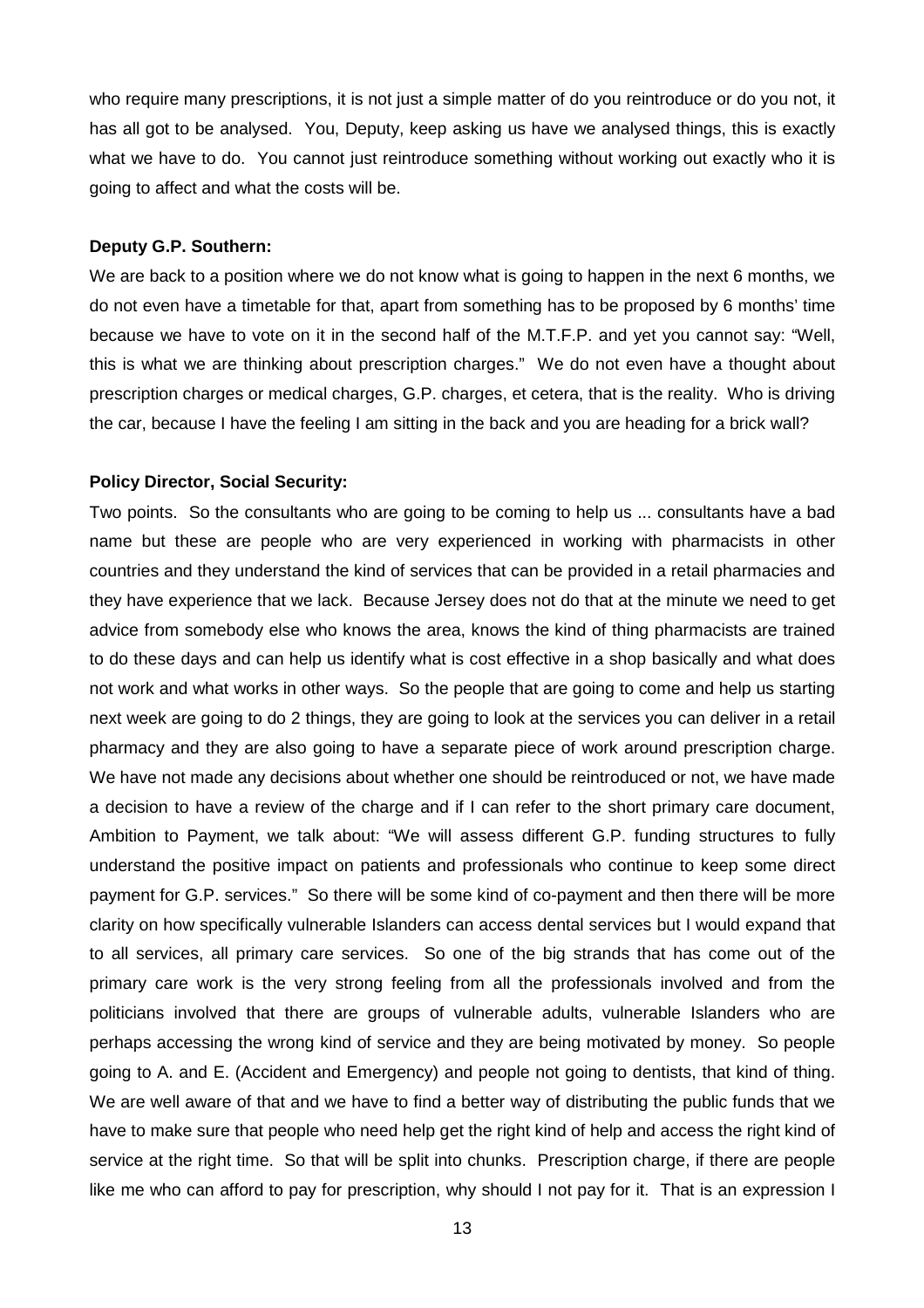hear many, many times from different people. There are other people who are reliant on large number of drugs these days which keep lots of people healthy in their home and much happier and healthier than they would be otherwise, but they do have 10 or 15 prescription items a month. Those people really worry about having to pay per item. One of the things we are going to ask people to do is to look at a system where perhaps you ... somebody like me who is basically pretty healthy pays on a per item basis but if I have lots of drugs all the time then I will pay one charge a year or something that will cover me for everything I need. So my cost per item will become very, very small. So those are the kinds we need to look, but we have to acknowledge the fact that the health service is going to cost more money in the future and where there is an appropriate way of getting funding for it, that is something that we should do. So we are looking with a completely open mind at the way in which prescription charges might or might not be reintroduced. If they were introduced the Minister has made it very, very clear that there would have to be appropriate protection for vulnerable people. So we are not going to put in something that says: "Everybody has to pay £5 a go" and it is cripplingly expensive for some people.

#### **Deputy G.P. Southern:**

Like you tried last time with income support?

#### **The Deputy of St. Ouen:**

Well, let us carry on with the primary care strategy.

#### **Policy Director, Social Security:**

That is slightly different.

# **Deputy G.P. Southern:**

It is slightly different, I accept that.

# **Policy Director, Social Security:**

It is the fact that you needed multiple items and more people these days are working ... are living healthy lives with the support of 10 or 12 drugs a month and we really do understand that. But the other strand is around access to G.P. services which we do understand is important and we do need to do better and that is one of the key parts that will be explored next year. Professionals are very keen to help us do that and we are looking at a range of ...

# **Deputy G.P. Southern:**

But again it is coming back down ... this sounds like a massive amount of work which if you are going to consult and have alternatives then this is 4 or 5 years down the line and yet we are talking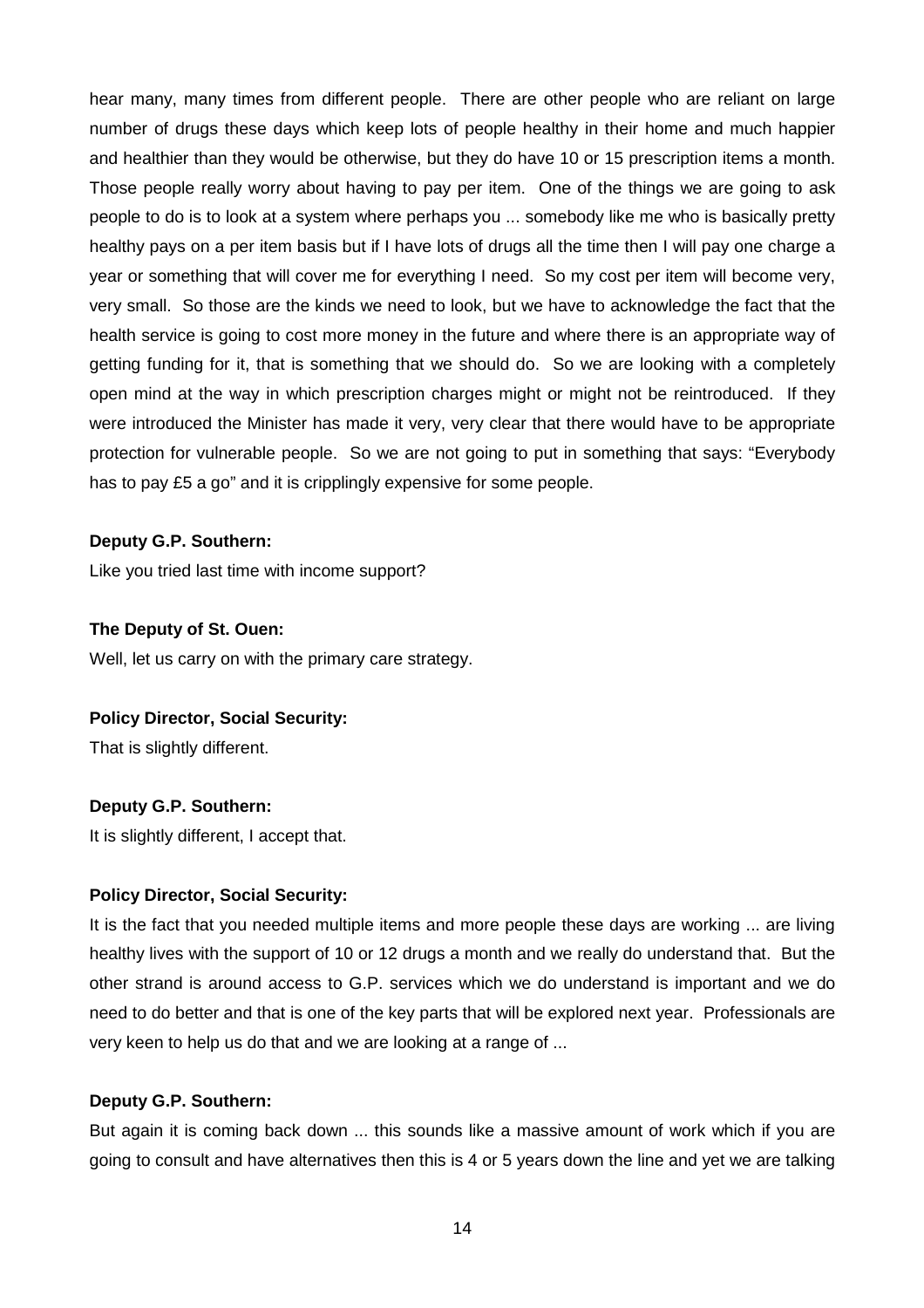about changes that are happening next year. The proposals have to be accepted or something has to be on the paper next year. This is a massive change and again I would say ...

# **The Deputy of St. Ouen:**

This was spoken about in P82/2012 and I would have hoped that so much of this work would have been done in the 3 years since P82. It does not appear ...

# **The Minister for Social Security:**

The timeframe was September 2014 for the primary care but I have already explained why it did not happen that quickly. But it now has and we now have to start implementing the suggestions or piloting the suggestions.

# **The Deputy of St. Ouen:**

There is piloting, yes, but this fundamental thinking of how we fund our health services should have been done, it seems to me, over the last 3 years which is not the case, Minister?

# **The Minister for Social Security:**

There is a lot of work going on behind the scenes of course but until there is something cohesive and comprehensive and funded, is the main thing, as the Policy Director said, you have to have funding for something before you announce what the plan is. So the work is going on, it is not something that is going to be pulled out of thin air in the Medium Term Financial Plan 2 at all. The working is going with the Minister for Treasury and Resources and the Minister for Health, it is just that it has not been presented to the Council of Ministers yet. But that is probably imminent. As you say, there is 6 months to produce ...

[10:00]

# **The Deputy of St. Ouen:**

But you are conducting your research, your researchers are coming in, you say, just before Christmas.

**The Minister for Social Security:**  The pharmacists?

**The Deputy of St. Ouen:** 

Yes.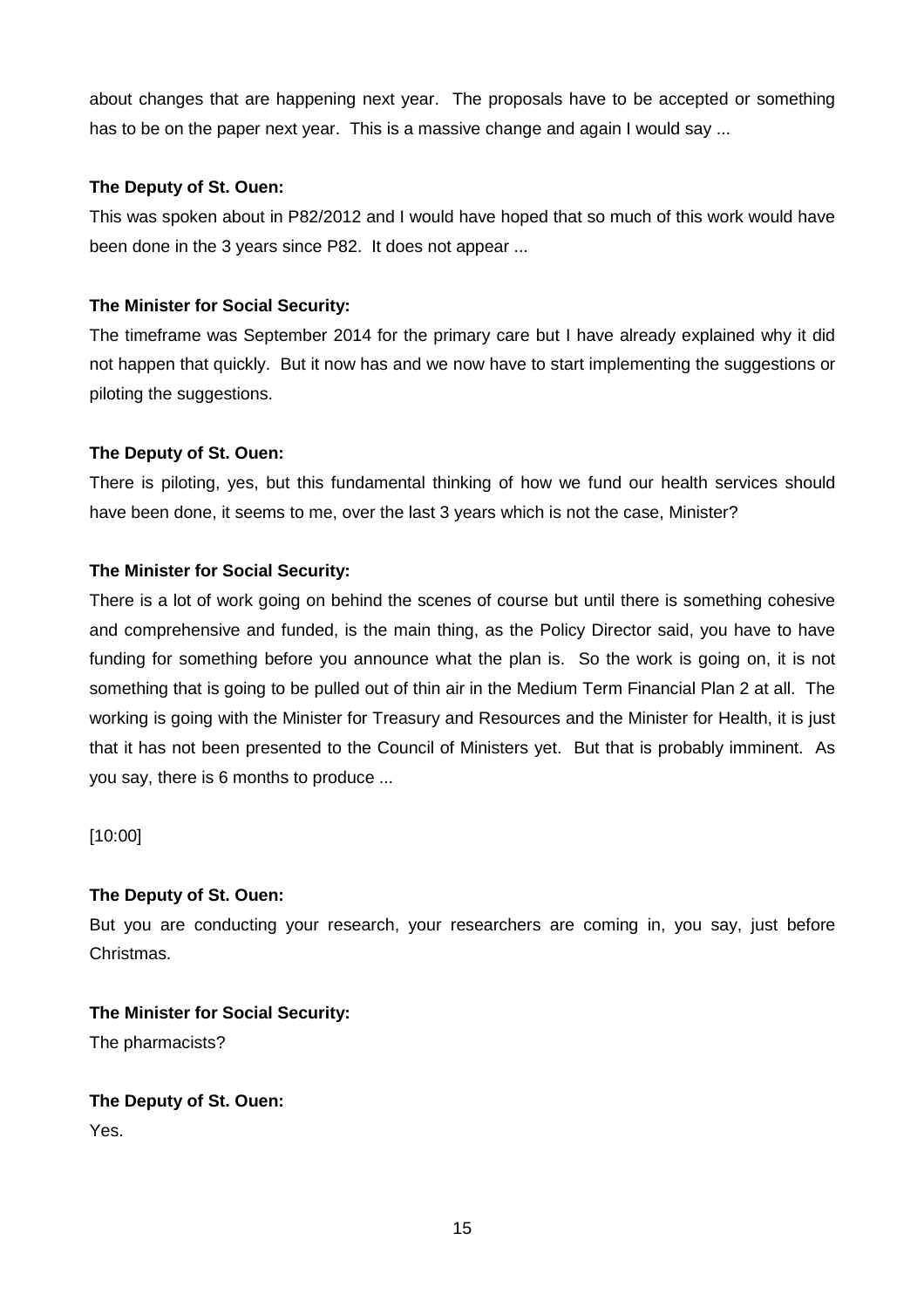That is just the pharmacists.

#### **Chief Officer, Social Security:**

There are multiple issues here and they are all interlinked, of course, but the health charge specifically, the commitment is that as part of the M.T.F.P. 2 there will be details of the health charge as part of that package and when we refer to ... I think the Minister referred to that piece of work specifically, that is being led by the Minister for Treasury and Resources. Of course we will be involved in it, it is not at the stage yet where we have had that much involvement in it but we will do and it will be published as part of the M.T.F.P. 2. The commitment to that, the detail behind that, is what the Minister has said she would like to have in place to be able to agree to release money from the H.I.F. (Health Insurance Fund) to help its introduction. Just to be absolutely clear, that one singular issue has been a commitment that has been made as part of the M.T.F.P 2 first part and we will be part of the second part. Obviously, as the Deputy mentioned, that will go forward for debate by the States. So there will be plenty of opportunity to scrutinise or debate the merits of the particular option and what other options may indeed be being considered.

#### **The Deputy of St. Ouen:**

Okay, just to ask some specifics, Minister, you have referred to the pilot where pharmacists will be able to take blood pressure and so on, now is that pilot going to be funded by your department? So are the pharmacists going to receive a fee for the extra duties they might be undertaking under that pilot?

# **The Minister for Social Security:**

They already receive a dispensing fee from the Health Insurance Fund. Now were they to take on additional work is something that we would have to work out with them, which is what these consultants next week are going to ascertain when they speak to the pharmacists, work out whether, as a collective bunch - I do not know the term for a collective bunch of pharmacists - they will all want the same thing. So this is what is happening next week. So it is happening, it is just, I agree, slow in the procedure.

# **Deputy G.P. Southern:**

What long term do you see as the role of the Health Insurance Fund? Is that going to disappear, be swallowed in another fund which comes from the health charge or what? Because you are in charge of the Health Insurance Fund, what is the future of that?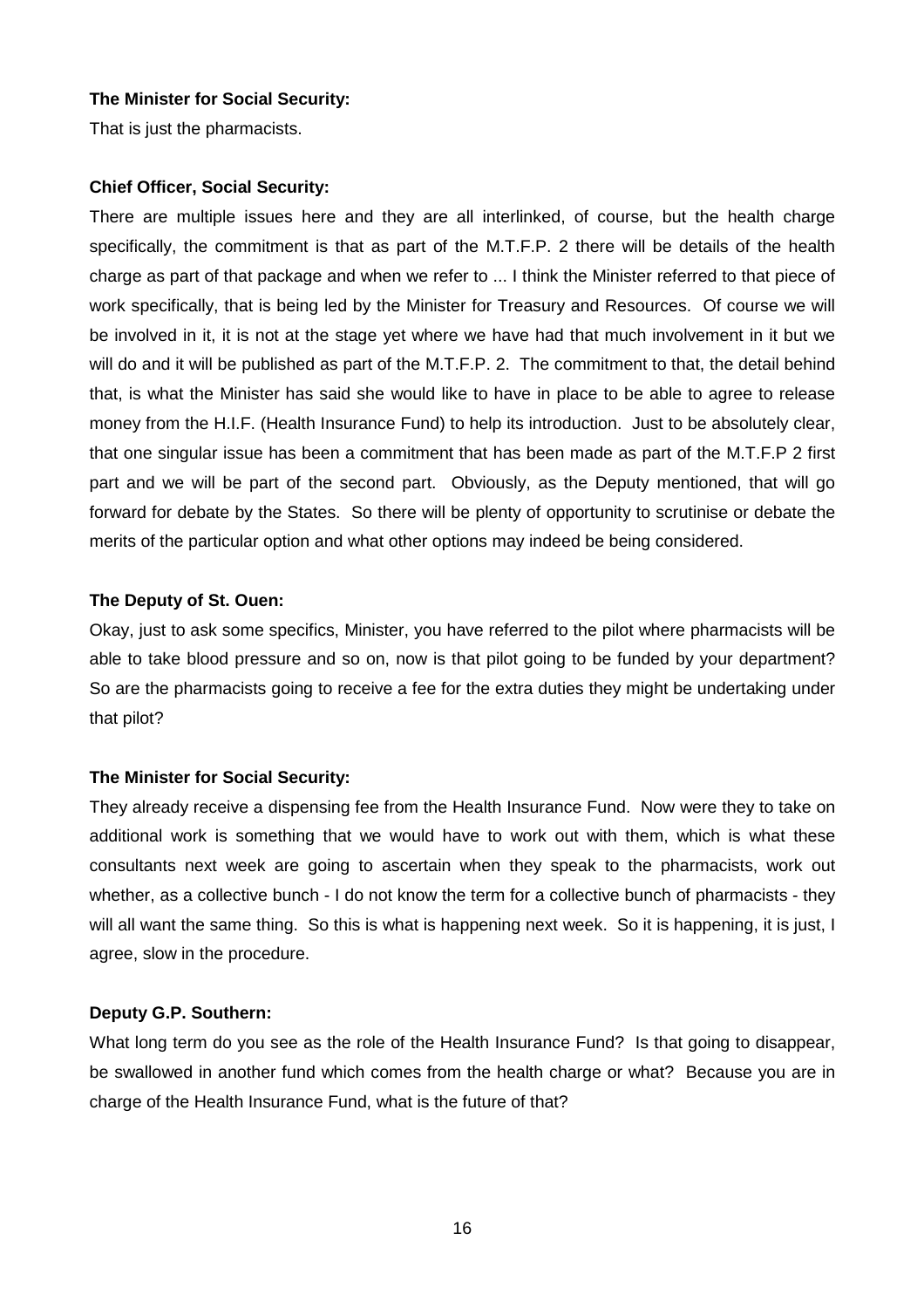Until we see what the health charge is going to look like we cannot really say. As I say, we are very reluctant to transfer any money from the Health Insurance Fund until we know absolutely where it is going and why. Were the health charge to come in in 2017 instead of 2018 then that second transfer may not need to happen.

#### **Deputy G.P. Southern:**

I wish you all the best.

#### **Policy Director, Social Security:**

I can just say the Health Insurance Fund, because it funds primary care, one of the real important issues of the health system is to blur the distinction between primary and secondary care. You really want to be working towards a system in which health is funded not primary care is funded or secondary care is funded and then it is a much smoother flow between the hospital and the G.P.s and pharmacists as to how ... so you put care around the patient and you fund the patient throughout the system, it does not matter too much whether it is coming from this fund or that fund. So although this is early days yet but moving towards a more cohesive planning system will be part of the challenge that we face and will be one of our, I think, successes to get that right. So people understand that their health is funded not their G.P.s funded.

#### **The Deputy of St. Ouen:**

I understand. So how can doctors be encouraged to pass over - and you have already spoken about this, Minister - some of their duties to practice nurses or in association with the pharmacists? Within your powers, how can you encourage the doctors to do that and deliver care at the best possible level?

#### **The Minister for Social Security:**

This has been one of the aspects of the delay, trying to get this consensus between the doctors and the pharmacists in order to do this, and perhaps pass some of the work, as you say, to practice nurses before ... I think G.P.s have been quite sort of blinkered, dare one say, in an attitude that it is just confined to the doctor. So to open it up in a far, I think, more successful way and certainly to make use of the skills of the pharmacists. As I said previously, as they do in Europe would be a far better way to go forward but, of course, you have to get different professions working together to make it work.

#### **Policy Director, Social Security:**

It is also one of the really key points about the design of the new hospital that we have an ageing population and the need for hospital services will increase whatever we do. To minimise the size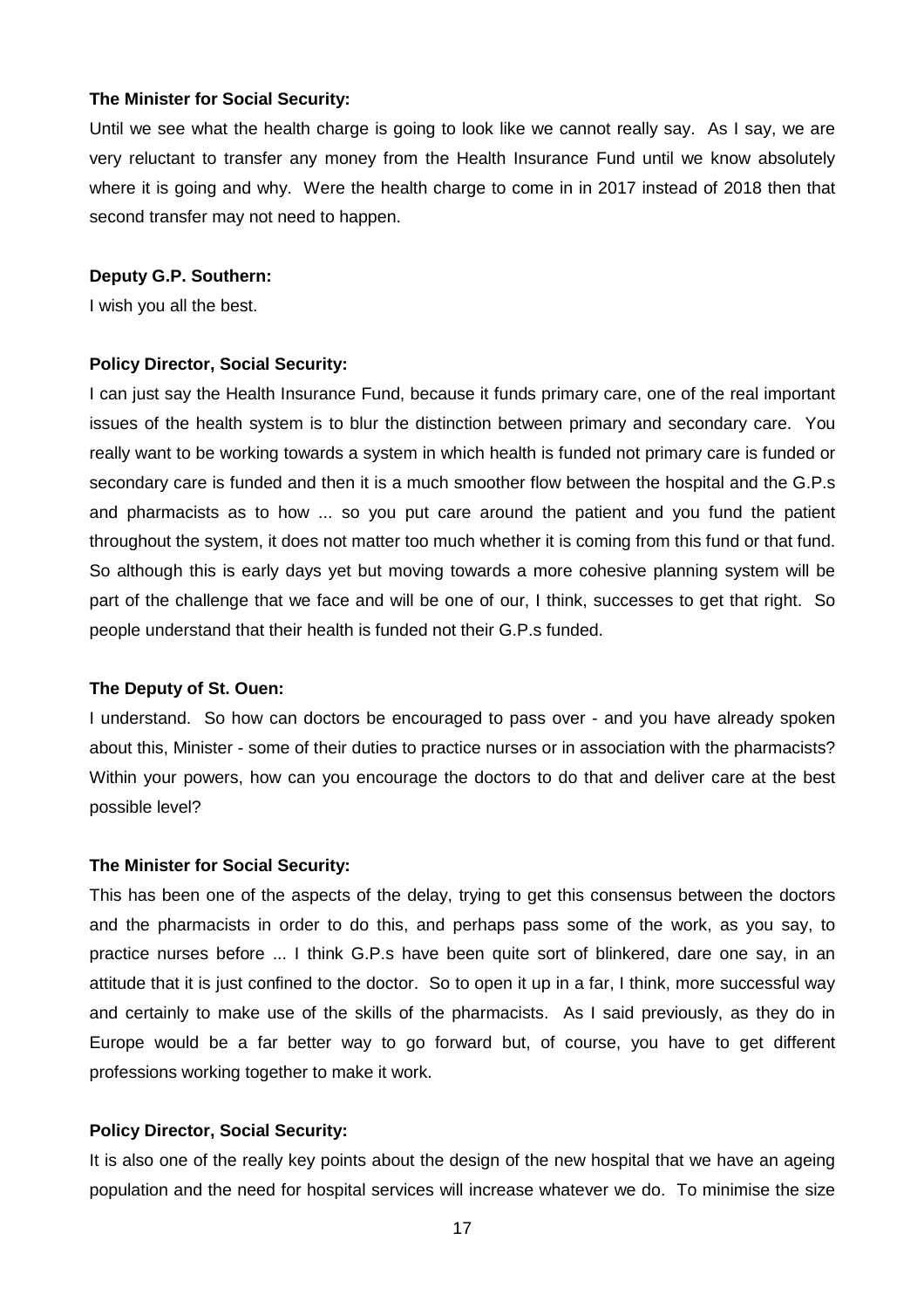of the new hospital we will have to get as much care out into the community as we can manage to do. So when we talk about the G.P.s having less work to do, probably they will end up with having more work to do, because you will be moving work that is currently done in the hospital out into the community and that community work ... so there will be more work in the community and it will be shared between a bigger group, a bigger range of professionals. You will find that what you get at the ... the thing that is happening at the minute is that we are not using the full range of skills of G.P.s or pharmacists or nurses and if we could utilise the full skills that people are trained to do we could create a more cost-effective health system which will provide better careers for the professionals involved, better care for the patients and at the same time make sure the hospital is being used for the things that the hospital is going to be good at in the future. So it sounds trite but basically right person, right place, right time is really important and it does make sense in the way that you review the health service. Provide the right care in the right place for the right person at the right time.

#### **The Deputy of St. Ouen:**

I am sure it is important, but you control the purse strings and how can that encourage doctors to employ appropriate people within their practices ...

#### **Policy Director, Social Security:**

So that is why the move to contracts is really important. At the moment the £20.28 that goes to the G.P. for the G.P. visit is not supporting that move. The J.Q.I.F. contract is supporting that move because it is now saying: "We do not mind who provides that level of monitoring or that checking, you can do it from a variety of people as long as they are appropriate qualified to do the work and we will still give you the money." We want to more of those kind of contracts in the future and less which say: "Because you are the professional and you are a particular type of patient here is the money" we want to more say: "Here is the kind of care this patient needs, here is an amount of money providing that kind of care from a variety of different people." So that is one of the other areas that is likely to be one of the pilots for 2016. Doctors are very keen to try that, they talk about a care pathway so taking a particular type of illness and thinking about which bits of it do you need to be in hospital for, which bits do you need the G.P. for, which bits can be done by a specialty nurse. Getting the right people doing the right thing at the right time.

#### **Deputy G.P. Southern:**

Can I move us on from the future health of the Island to look at something that is happening on the ground, the long-term care scheme? Last time we spoke, I think, there were quite substantial lists of people waiting to be processed to receive long-term care, what progress has been made with that, Minister?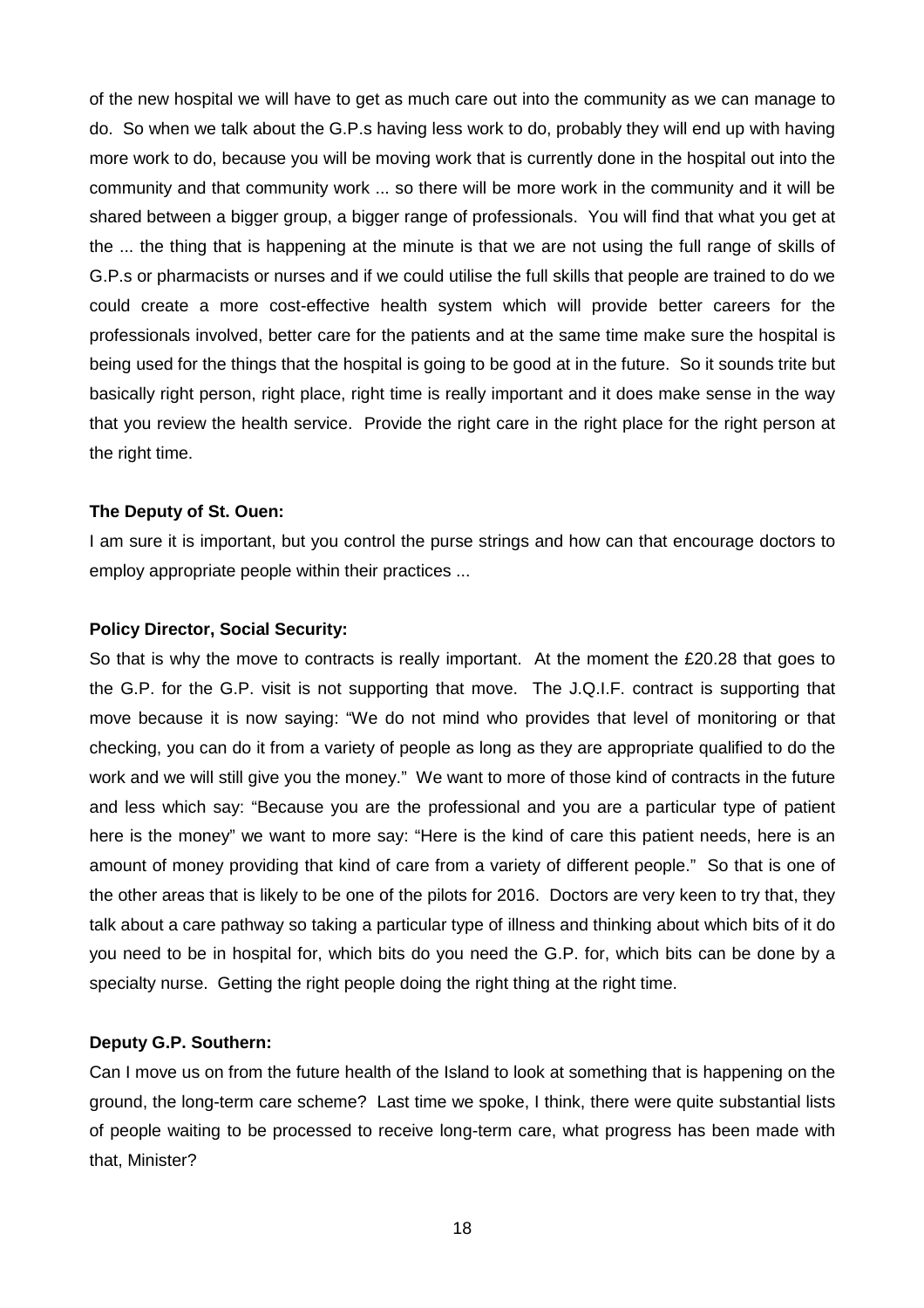Quite a considerable amount. Obviously the scheme is relatively new for such a big scheme and we are working very closely with Health and Social Services with it and, admittedly, there are a few teething problems in producing such a big scheme and getting it work efficiently, which it now seems to be doing. Obviously we are talking about very individual cases in all terms here, with long-term care. As I think I said to answer in the States Assembly, when it comes to income support people coming on to the long-term care scheme then it can be processed quite quickly because we have got their details already, but when you have to do a health assessment, which is the Health Department, it is not down to Social Security, Social Security will do the financial assessment as to what level of care is needed and what entry level, from the financial point of view, then it takes a long time to do. You cannot do both assessments in a week. It sometimes takes months.

#### **The Deputy of St. Ouen:**

We have been hearing that residential and nursing homes are sometimes having to wait 9 months before there is any award of a long-term benefit and therefore they have been out of pocket; they have been caring for a resident for that period and not receiving the fees. Is that the case? Up to 9 months?

#### **The Minister for Social Security:**

It is the resident that is responsible for the fees, it always has been.

#### **The Deputy of St. Ouen:**

Yes, but the resident may after 9 months be found to be entitled to the benefits ...

#### **The Minister for Social Security:**

In which case the scheme starts paying via the resident. I think 9 months is probably an exaggeration.

#### **The Deputy of St. Ouen:**

Indeed, but if the resident has no ready cash to part with then the nursing homes are taking in that resident and waiting 9 months for their costs.

#### **Operations Director, Social Security:**

Chairman, if I can just give you some actual figures as to where we are currently within the longterm care scheme. As the Minister said, we have been very, very busy. We have been working extremely hard with our colleagues in Health to make sure we have reviewed the process and we are making efficiencies in both areas because the process does start with our social worker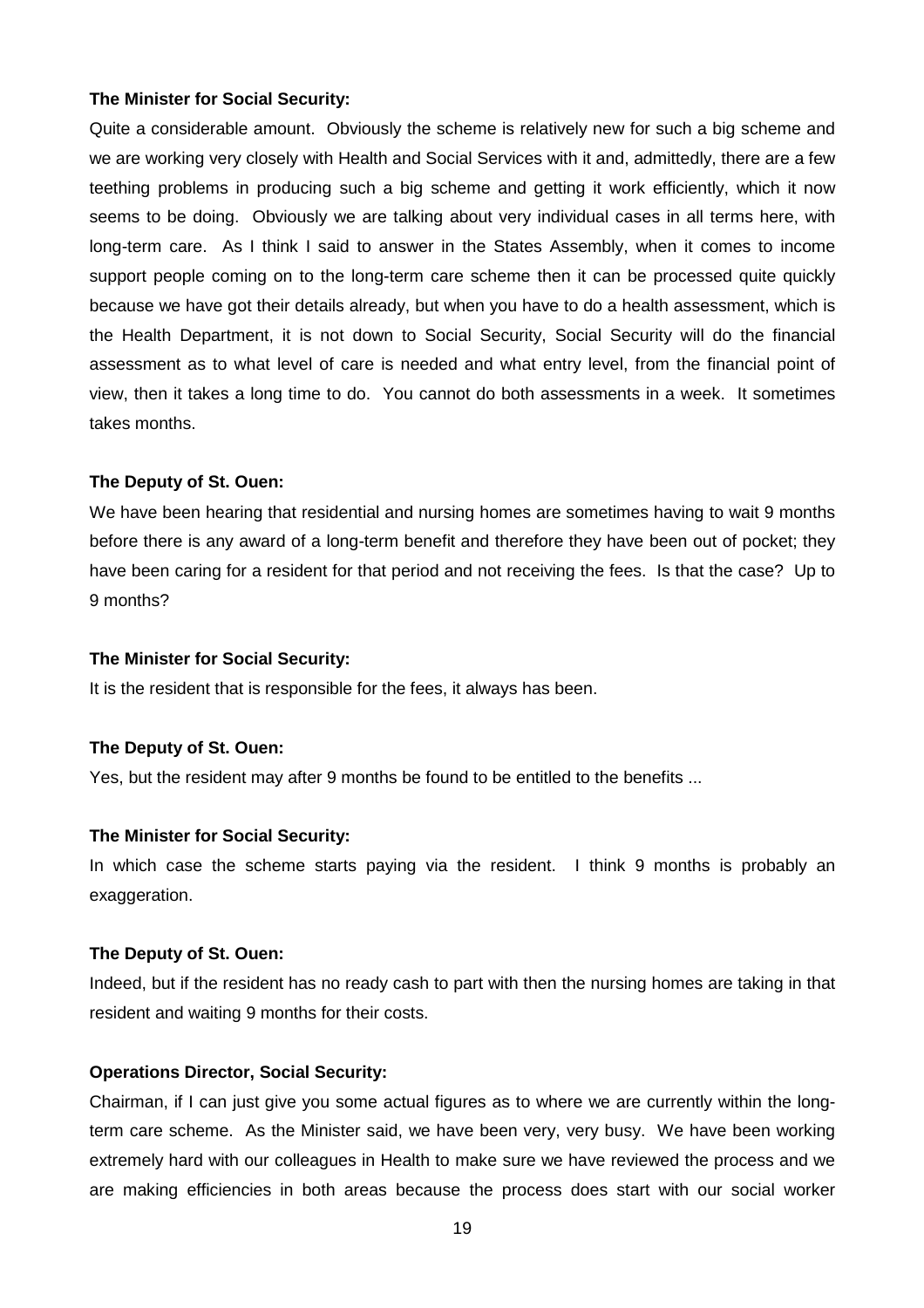colleagues and so that is the start of the process. So we have to make sure we are getting that right and getting the right information. Right first time is obviously what we are trying to do. So we have been very busy looking at the process, at the front end of the process, with our Health colleagues. We meet them regularly but at the moment where the numbers stand in regards to long-term care, as of Friday we were ... there was 38 claims within our processing queue which basically means that all the information is readily available and we can process the claim. We have made a lot of progress in the last few months. We currently, as of Friday, had 50 claims of outstanding information, so that can be information in many different ways. It can be from a curator, it can be from an individual, it can be from Health. But at the moment the current outstanding cash amount in relation to those 38 claims that are ready from processing is about £484,000. Now, given that we spend £3 million a month, it is just under a week's worth of cash, if you want to call it that. So from a processing perspective the team are doing a lot better by working better with Health. The team are currently processing around 12 claims a week, about 2.4 claims a day, we are getting more and more each day as we get better at the process. We are doing a lot of work with customers that walk into the department, so we are doing a triage service where customers are engaged with a professional to talk about what their claim could look like, given more information and not just hand a leaflet out. It is really important we engage in a conversation so that people understand how the benefit works. We have been extremely busy with our colleagues in Health and I think we are in a much better place.

#### **The Deputy of St. Ouen:**

Okay, are you keeping statistics to show the time periods that you are incurring?

#### **Operations Director, Social Security:**

We track everything. From the start of the claim until when the claim is finished. So, yes, we do have statistics but obviously the Health side of things, the Health team look after the start of the process so they have their statistics for that but we are working on the joint spreadsheets so we can see both sides.

#### **The Deputy of St. Ouen:**

That is what I meant really because there is no point in having one department for each part in it. So are there joint statistics from start to finish?

#### **Operations Director, Social Security:**

Yes, we have a joint spreadsheet that we are working on so that we can see what status the claim is with Health, what information is required. We know who owns the claim, so from a social worker perspective, we know who to communicate to. Really important you have a close working relation and the Health team are looking to move obviously into Eagle House in the new year, which will be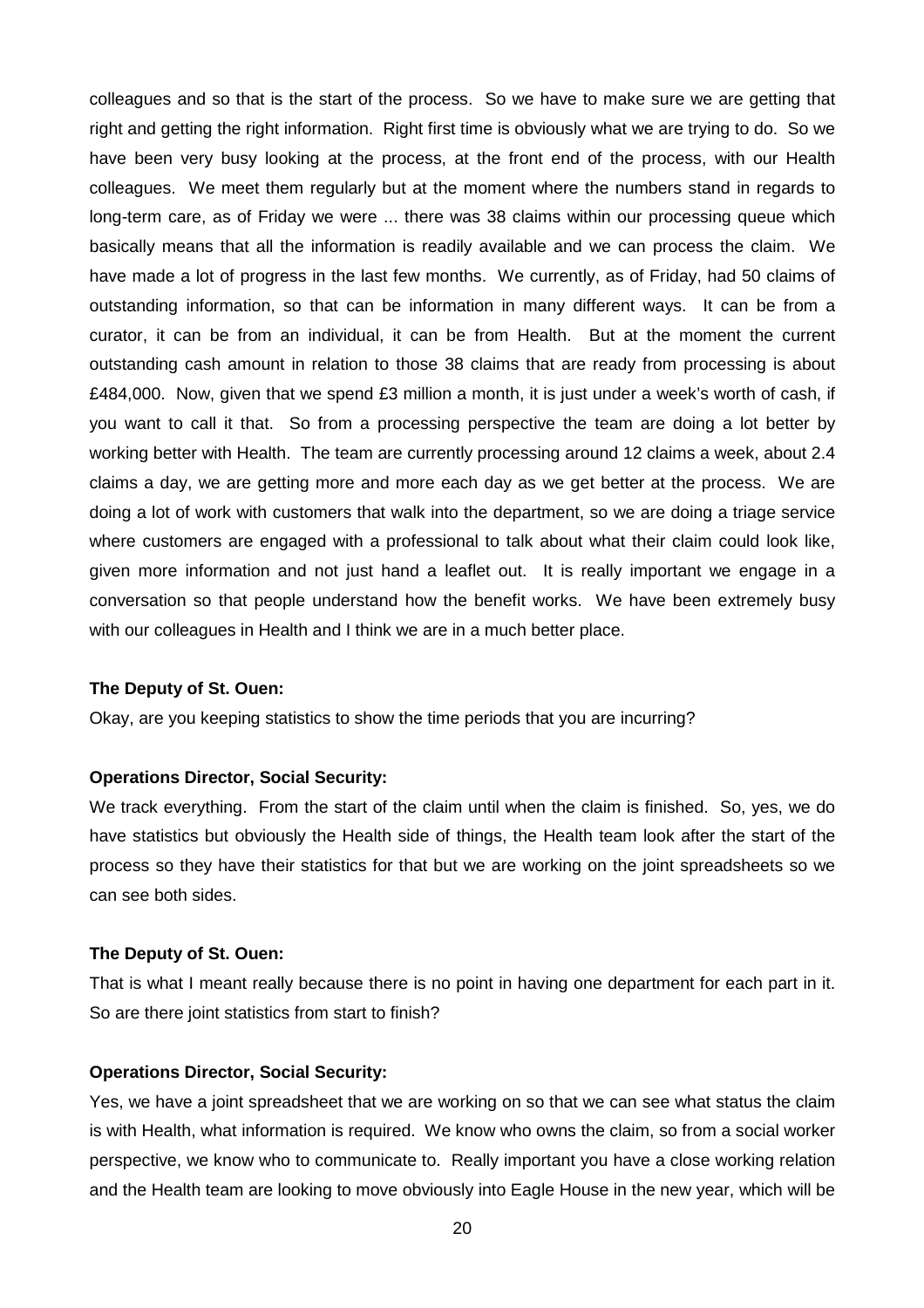alongside us, which then will allow us to have obviously a closer working relationship, we can just nip across or put the teams together and make sure that we are having those conversations face to face rather than over an email.

# **Deputy G.P. Southern:**

Are your computers talking to each other, because I understand there was problems initially with their computers not talking to yours? Has that been resolved?

# **Operations Director, Social Security:**

So we have a shared spreadsheet that we are utilising to see live cases and where we are, that is a shared spreadsheet that can be used on both the Health side and our side.

# **Policy Director, Social Security:**

It is quite important that we have 2 separate computer systems because at the end of the day the Health professionals are taking very detailed knowledge about people's medical needs and health and we do not need to know that information. On the other side sometimes we take very detailed financial information and the social worker does not need to know that. So the separation of the 2 systems is quite important as Steve was saying, what we do is create the link of information about who is the key worker on each side, where is the progress of the claim today so that that operational information flows, that the detailed information that is specific to each department stays closely within that department and is not shared. We need to be very careful that that type of sensitive information is kept quite safe in the correct department.

# **Deputy G.P. Southern:**

So a new claim coming into your department or to the Health Department for the notice of social workers for review today, how long before that person is likely to be through the system? What is your average turnaround?

# **Operations Director, Social Security:**

It depends on the makeup of the claim and your circumstances. But that obviously is with the Health team to determine whether there is a high risk or a low risk on that individual.

# **The Deputy of St. Ouen:**

But can you measure this? So the Minister is talking about people who are already in receipt of income support. You have that information so you must be able to process that claim reasonable quickly. Is that measured how long those people are taking from the beginning of their claim to the award?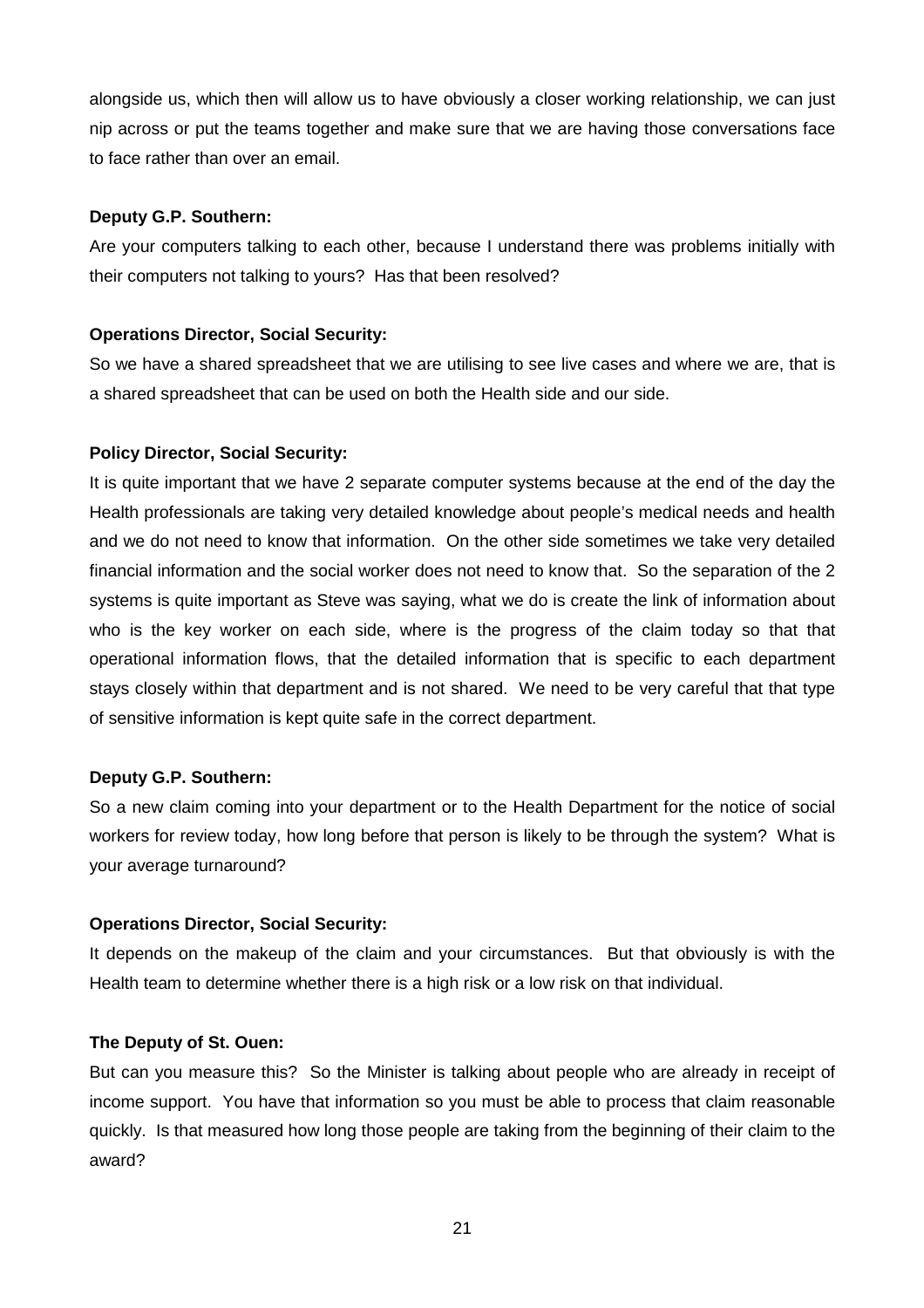# **Operations Director, Social Security:**

Every claim is measured, yes, as far as timescale.

# [10:15]

# **The Deputy of St. Ouen:**

Okay, but are you keeping the statistics at a high level, not at a spreadsheet to show ones individual circumstances, but at a high level to show the time taken from the date of application to date of award?

# **The Minister for Social Security:**

For instance the ...

# **Deputy G.P. Southern:**

Do you have that data and can you share that with us?

# **Operations Director, Social Security:**

In relation to what we have got currently processing, we know we have got all the information and with regards to the outstanding information we are dependent upon a third party to provide that information. So we are pushing to obviously get that information when we can.

# **The Deputy of St. Ouen:**

From Social Services?

# **Operations Director, Social Security:**

It can be from a curator, it can from an individual, it can be from Health and Social Services.

# **The Deputy of St. Ouen:**

Yes, you will need to gather information as you go along but are you keeping the records of how long it takes between commencement and ...

# **Operations Director, Social Security:**

From the initial start of the conversation with social workers, yes. The Health team have that initial contact.

# **Deputy G.P. Southern:**

Can you share that data with us?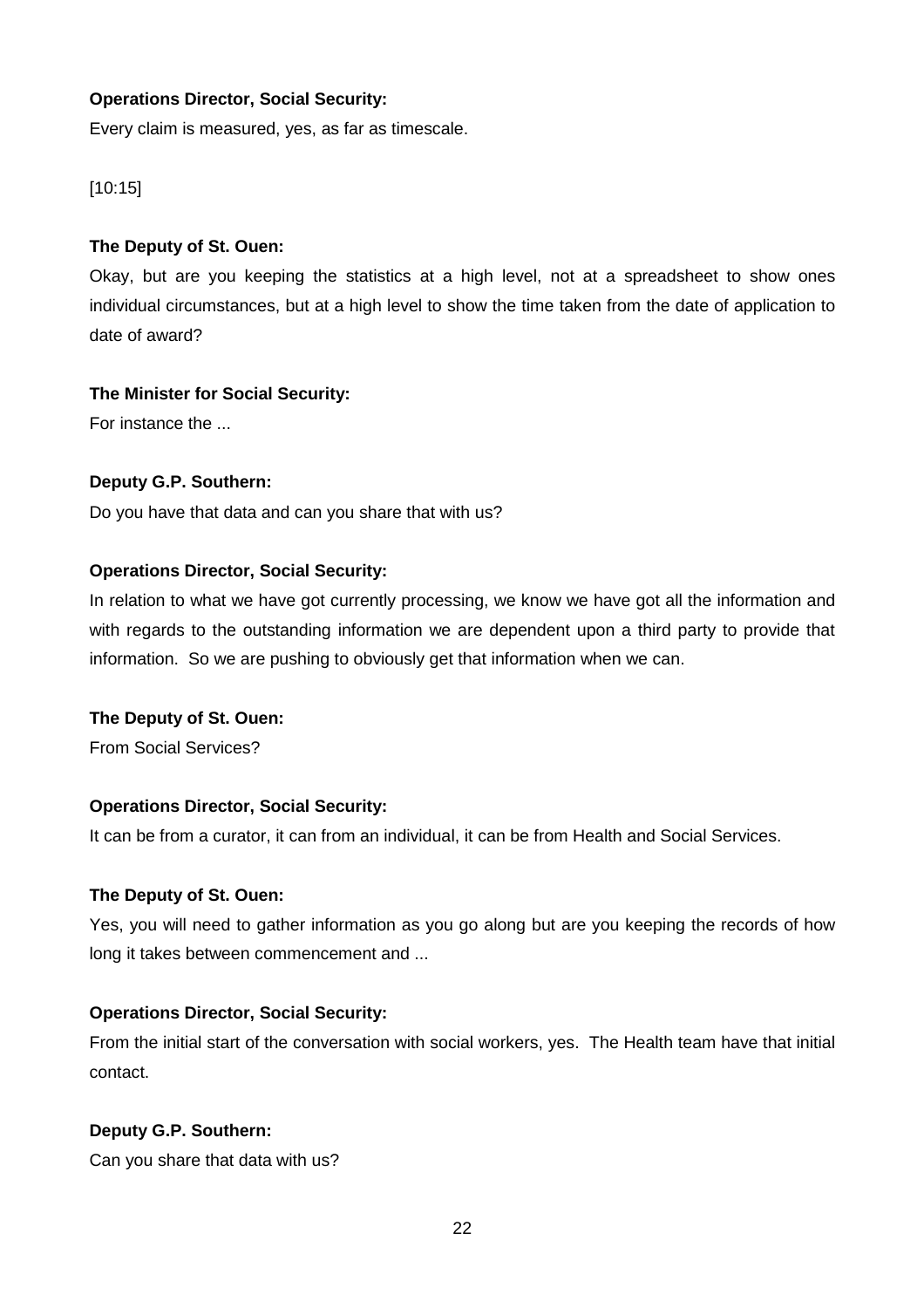# **Operations Director, Social Security:**

The Health team have that information.

#### **Chief Officer, Social Security:**

I believe we can look to get information for you. What we do not have is we do not have this information going back from day one, obviously we brought 1,000 claims in at the beginning but on today's current snapshot we can you give you a flavour of length of time perhaps that the claims have been hanging around.

#### **Deputy G.P. Southern:**

I am aware that with income support claims a big major problem often is that a piece of information is missing and nobody can keep their application until they have that and it can be damned hard to get. If that was happening with long-term care, with very vulnerable clientele, I would be worried about the delays in the system that we ought to be working on ironing out because it is important that the people have the money to pay for their care and it wraps around, as it were.

# **Chief Officer, Social Security:**

I am very pleased that between ourselves and Health we have thrown some of our lean resources on to the end to end process and we are working through to make improvements to the end to end process to speed up and consider what steps we need to take across the whole process from start to finish. We are making improvements as we go along, as you would expect, and that is positive work from Health and ourselves to make these changes. Steve referred to we have already made some improvements in the level of work outstanding.

# **Operations Director, Social Security:**

When the Health team move into Eagle House we will be adjacent to our long-term care team. The thought process is we would have a visualisation board so we can live cases on a board and we obviously can see timescales on that board and managed by obviously ...

#### **The Deputy of St. Ouen:**

Yes, I know that will help but you see, I hope the Minister would agree, that while everyone would accept it is a new and quite complex system so it must be allowed to bed in, but for those such as the residential homes themselves that might be funding the first period of care, they have been patient in waiting for the system at the moment, but they have to see, would you agree, that the time for processing is coming down otherwise it is a burden, a very great financial burden?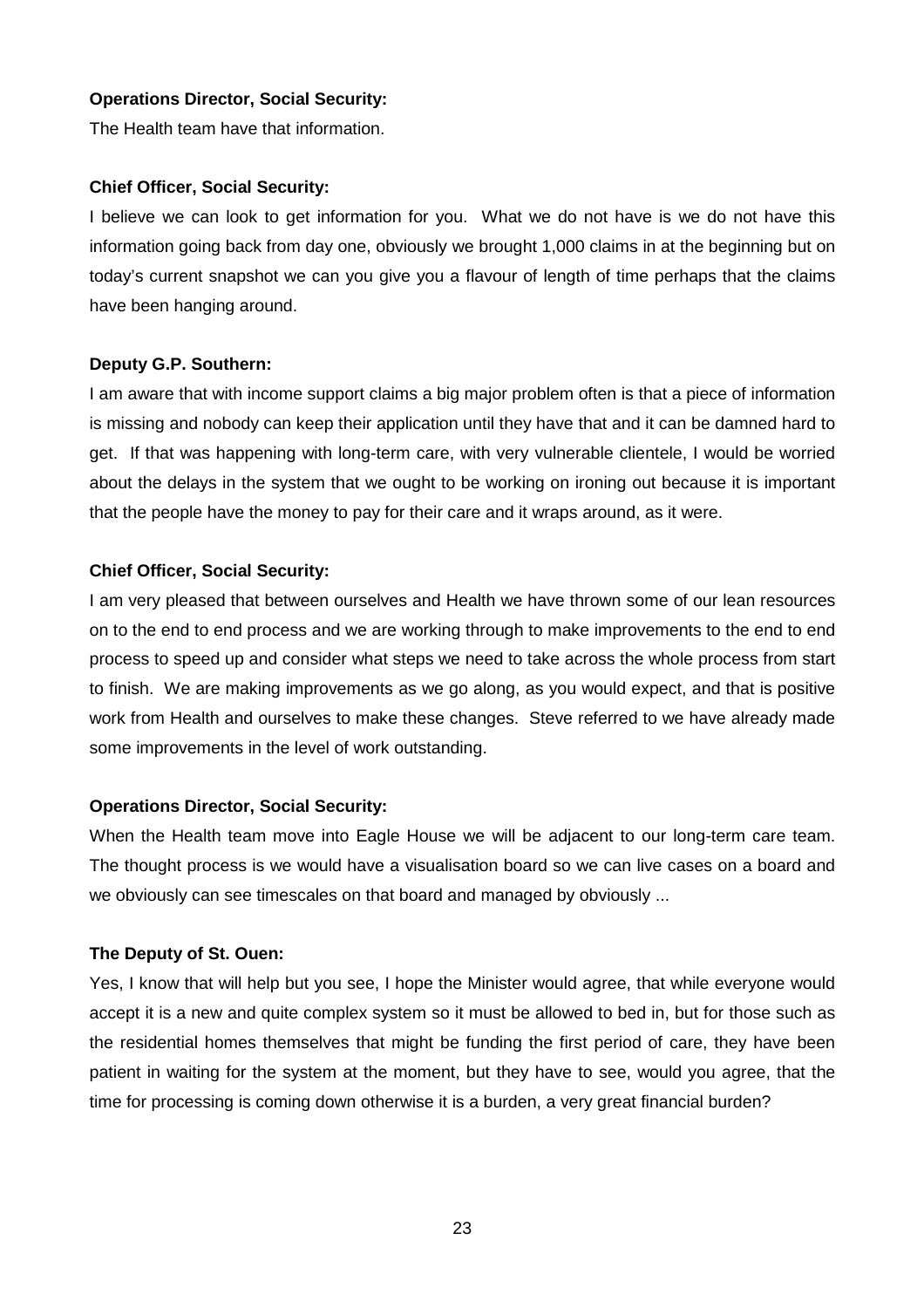It is and we have very good relationships with all the residential care homes and our long-term specialists see them on a regular basis, visit each home to discuss any problems they might be having, discuss funding, discuss a new application for long-term care. As I said in the first place, it is a very individually constructed package for each person and as much as one would like to you cannot produce a complicated package like that in 2 weeks. It does take a lot of assessments to make sure that the package for that individual is correct. In addition, as you will be aware, Chairman, part of the long-term care scheme is the hypertext or bonds against the property. There are 46 of those now currently in progress and that in itself is very difficult to establish, possibly the ownership of the property, whether it has been donated to offspring children, whatever, with an option of life enjoyment. In a lot of cases in Jersey a wing, or a second generation wing has been built on to the house and that has to be established, whether it is 2 separate dwellings or one. So there are many issues in just that bit alone that take a long time to establish.

#### **The Deputy of St. Ouen:**

Yes, I can appreciate it, but in the interests of good government if it awards a benefit, makes available a benefit to residents then that must be delivered in a timely way.

#### **The Minister for Social Security:**

Absolutely.

#### **Policy Director, Social Security:**

Can I just say that I think the long-term care ... the assessed long-term care scheme can be seen in the confidence in the residential care market of providers. So we have seen both with care homes but also with community providers there has been expansion in the number of people providing service. It is sad news that the Limes is going to close because the building is kind of out of date now but the transfer of those people into the private run beds is not a problem at all.

#### **Deputy G.P. Southern:**

It is not a problem at all?

#### **Policy Director, Social Security:**

There are plenty of beds. We are saying there are plenty of beds. There are plenty of people interested in providing residential beds, care beds.

#### **Deputy G.P. Southern:**

Where is that evidence coming from?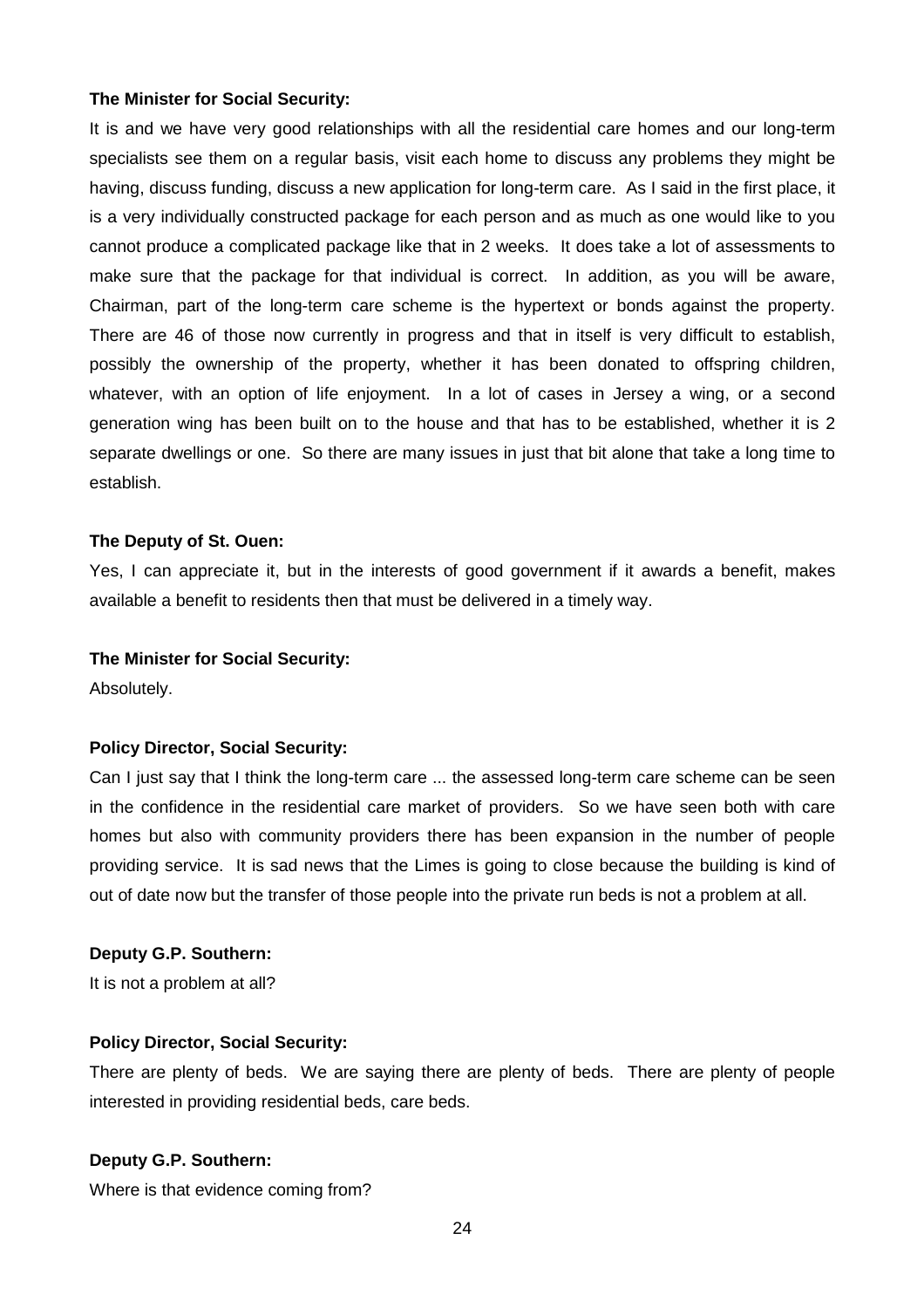Well, the Health Department have the details of where they are going to go to but they would not close the Limes if they did not think they could put people into other ... there are places for people to go to, yes?

#### **Deputy G.P. Southern:**

We have heard of a facility was closed and it was said not to be a problem ... can we chase that with the Health Department.

# **Policy Director, Social Security:**

But my point was that you have a bi-print, you have people building extra bits on to care homes, you have good providers out there and the long-term care scheme is providing the kind of financial interaction that they need. Also in domiciliary care, we have seen a lot of interest in that market as well. So that has been a real success. We have been really pleased with that progress in that area.

#### **The Deputy of St. Ouen:**

In terms of the mechanics of the scheme, are you satisfied, Minister, with the way we assess care levels or are there refinements that you feel would need to be made as the scheme beds down?

# **The Minister for Social Security:**

I think it is the assessment of care levels has been quite slow to start off with but that was acknowledged and has improved considerably. So, yes, there is always an improvement to be made of course, it sounds silly saying it is relatively new when it has been going for a year and a bit, almost 2 years, but it is a very complex scheme and, as I say, each package is individual and I think that now the care assessments ... they know much more what they are looking for, how to ascertain a level and it is has improved considerably. There is always room for improvement of course, as with anything.

# **Deputy G.P. Southern:**

Can I just pull you back from that heavy level of personal need, if we look at ... we have 2 benefits, the long-term incapacity benefit and the impairment benefit on income support, which are running with 2 different sets of criteria to assess the level of impairment or incapacity, is there any thought being given to taking a look at the way of those functions because in my experience certainly the impairment tests do not work for everyone?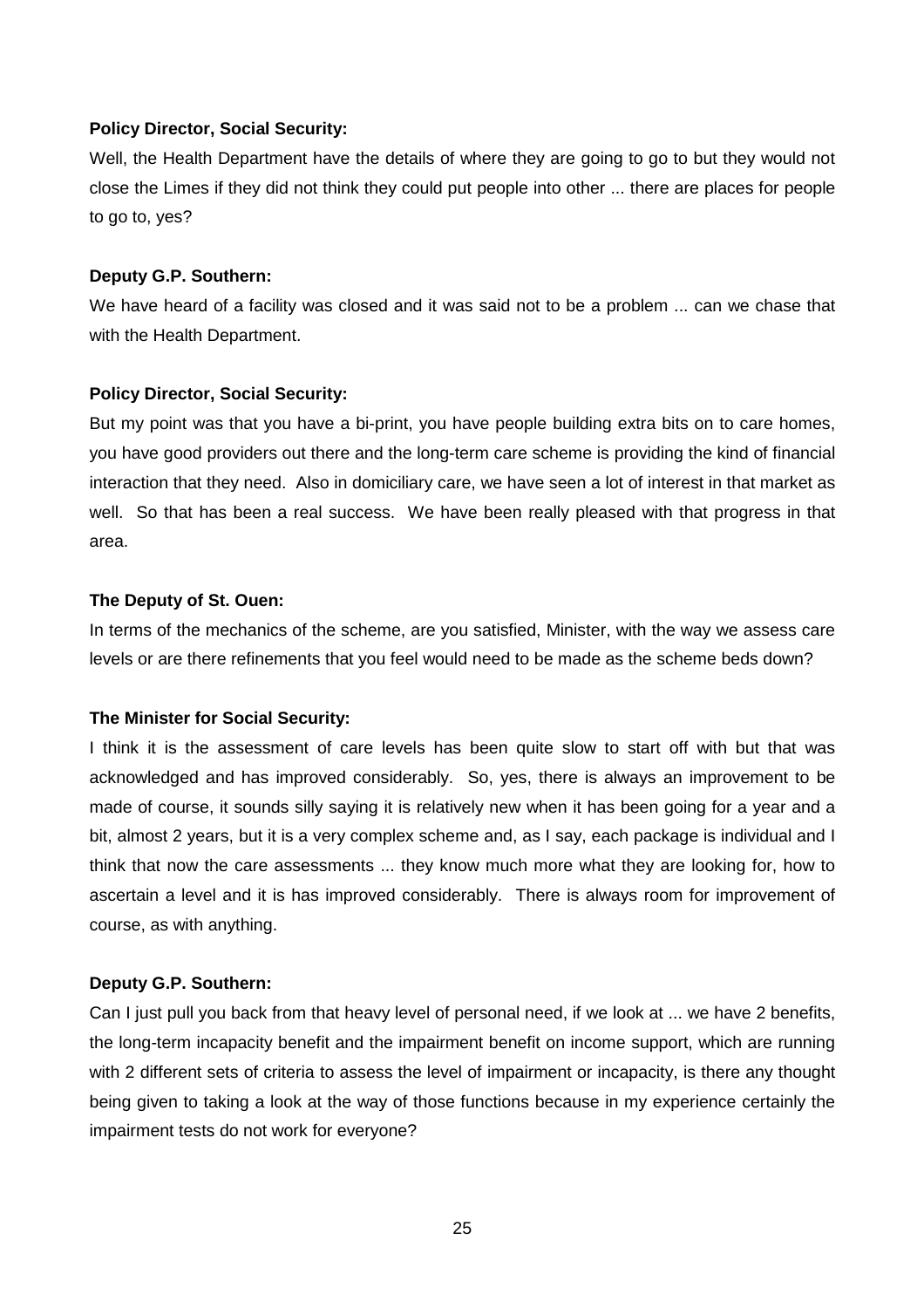So, L.T.I.A. (Long-term Impact Assessment), not long-term ...

# **Deputy G.P. Southern:**

L.T.I.A. and impairment on ...

# **Policy Director, Social Security:**

All right, okay. So the L.T.I.A. awards are based on the loss of faculty, they were developed in the late 1990s, early 2000s and they were part of a major review ... the last time there was a major review of Social Security which was kicked off in 1995. So what they do is they are assessments by a medical board of a percentage loss of faculty and this has to cover physical, mental, a whole range of different types of incapacity. So they lead to a percentage award. When income support was being developed in the 2000s, that system was looked at and it was decided that was not appropriate for the kind of support we wanted to give through income support and we instead looked at the way in which the loss of faculty affects your ability to do everyday tasks. So there are things called activity of everyday living and these are work capable assessments. They are quite similar, they basically look at how your condition has impaired your ability to stand, walk, think, eat, talk, those kinds of very basic things. It does not matter what is wrong with you, you just look at the impact of the illness on you, yes?

# **The Minister for Social Security:**

It is not a diagnosis.

# **Policy Director, Social Security:**

It is not the condition itself. But those tests are very ... so they are very general and they provide a consistent level of support to people. It does not matter why you cannot tie your shoelaces, there is a support for you that counts towards things on a points basis. It is also very transparent. So, again, the medical board ... so the L.T.I.A. is unusual in the Social Security law in that the decision is made by a doctor not by an officer. The doctors obviously use their professional judgment, a bit like economists, if you get 3 doctors in a room you tend to get 3 different opinions as to what the level of impairment should be and therefore you do ...

# **Deputy G.P. Southern:**

But you only use one doctor at a time?

# **Policy Director, Social Security:**

We use 2 doctors, yes.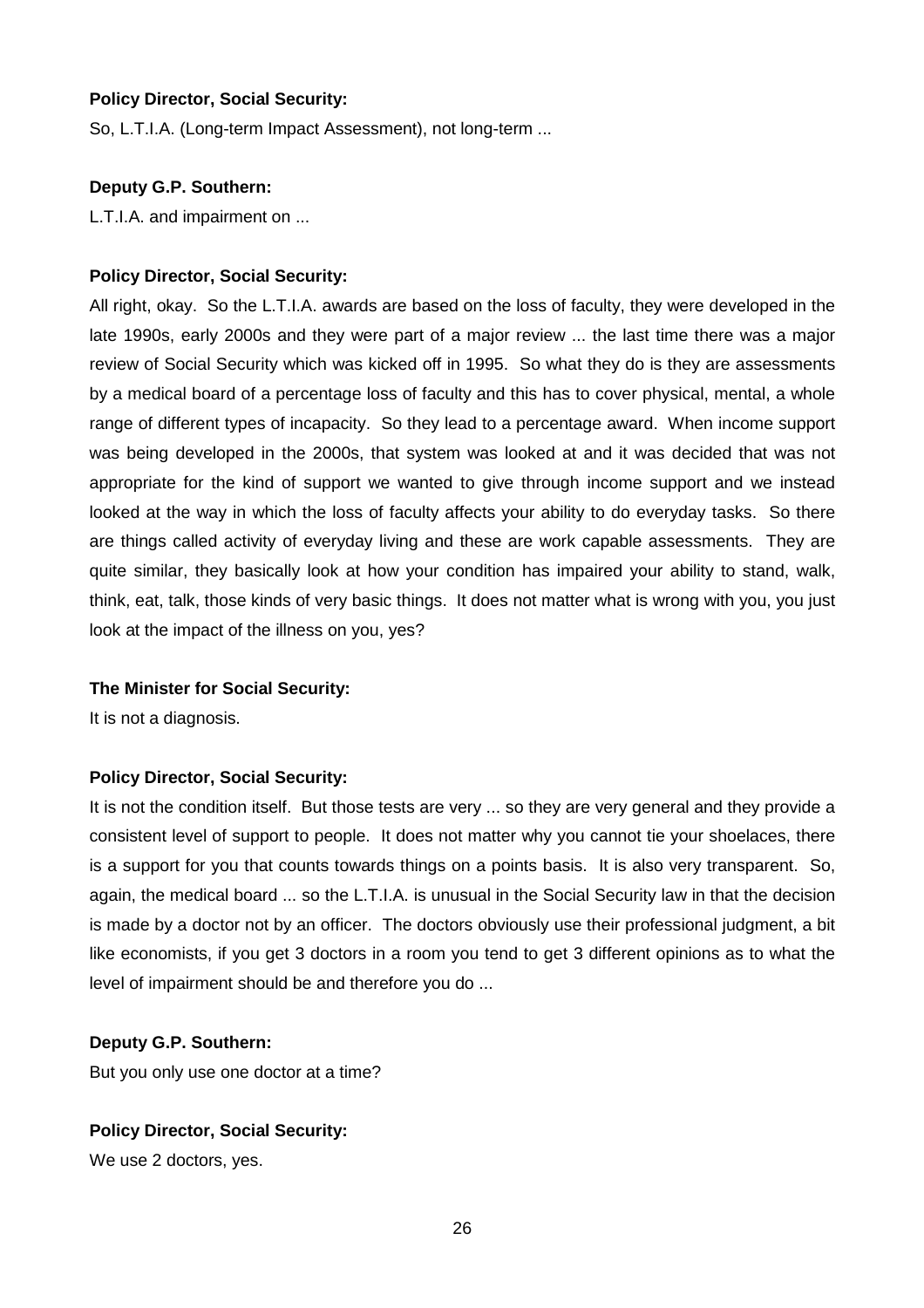# **Deputy G.P. Southern:**

But one at a time? You do not put 3 doctors in the same room?

# **Policy Director, Social Security:**

Two doctors. So the income support system is designed again with the view of the individual in mind so the first thing we do is we have information on how the person sees that ...

# **Deputy G.P. Southern:**

Can I come back to my question because you are teaching us to suck eggs here?

# **Policy Director, Social Security:**

So your question was are we going to review our systems ...

# **Deputy G.P. Southern:**

Any thought to looking at the ways that ...

# **Policy Director, Social Security:**

Yes, the Minister has talked about a thorough review of the social security system. The main focus of that will have to be on pensions because that is a pressing problem. However, we will also look at working age benefits and, yes, we will be reviewing the incapacity system of the L.T.I.A., yes.

# **Deputy G.P. Southern:**

Okay, thank you.

# **The Deputy of St. Ouen:**

Minister, the Household Income Distribution Survey was released recently, do you have a view on the information that was contained in the survey?

# **The Minister for Social Security:**

Yes, it is a lot of facts and figures on the income, but of course it needs to be combined with the expenditure survey, which I think the information is being gathered but that survey will be released as opposed to income as what the spending habits of households are. I think it is next April, around about that time. Of course we have the J.A.C.S. (Jersey Advisory Conciliation Service) one that has just been released as well, so I think we need to see all 3 together to put ...

# **The Deputy of St. Ouen:**

How is the expenditure review going to help?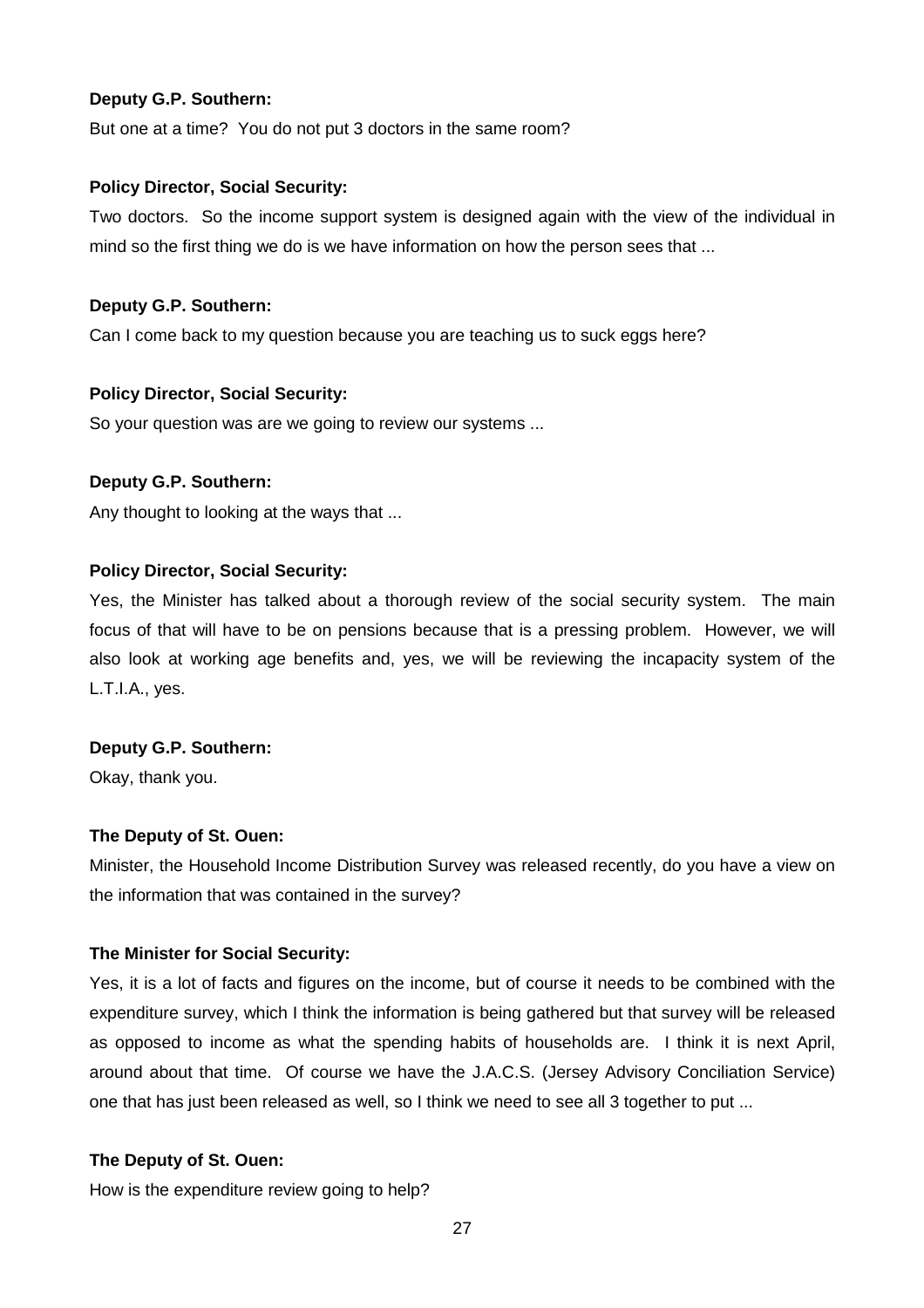Because it gives you an overall idea of income and expenditure in the households that have been surveyed. So there is no point in just saying what the income is if you do not know what the outgoings are in order to assess what a reasonable living situation would be. You know, what is detailed as low income or high income, you need to know what he expenditure is.

#### **The Deputy of St. Ouen:**

Is it a concern that over the last 5 years the levels of income available to the first quintile of the population has fallen in real terms?

#### **The Minister for Social Security:**

Well, we have had a major worldwide recession so I think this survey, which is taking into account the last 5 years, is bound to reveal that.

#### **The Deputy of St. Ouen:**

But it has shown that the incomes of the 4 other quintiles, the ones with greater income, have increased in the same period the lowest quintile had decreased and yet it is in our strategy plan that we will give support to low income households.

#### **The Minister for Social Security:**

I think the survey figures are skewed, not wrong but altered considerably by housing costs which are incredibly high. So it is very difficult to perceive exactly what the income is when the housing costs are involved. It would be easier to understand were they separated.

#### **The Deputy of St. Ouen:**

Well, they are separated in the survey and the incomes of the lower quintile have still dropped before housing costs. For example, pensioner households, 24 per cent of pensioners live on relative low income in Jersey and that is before housing costs. That compares with 16 per cent in the U.K. (United Kingdom).

#### **The Minister for Social Security:**

Sorry, I do not have the ...

#### **The Deputy of St. Ouen:**

No, but at any rate it is a very large proportion of pensioners, even before their housing costs are taken into account, do you have a view on that?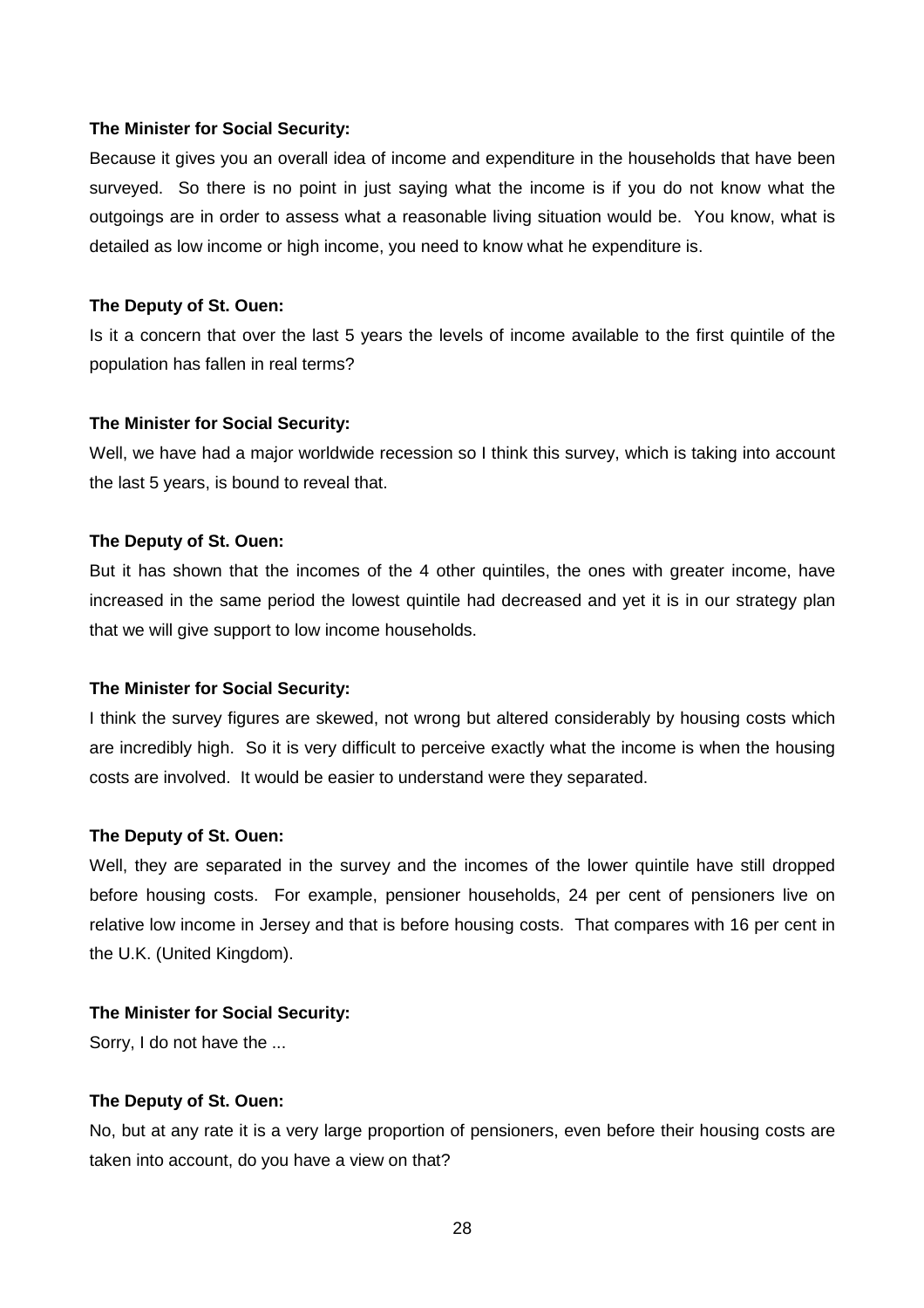Only that pensioners have not been affected from the point of view of their pensions being restricted. They have gone up every year as they always have, and have done again this October. So the pensions themselves have not been restricted but it is difficult to say without what pensioners expend their money on, which we do not have the information, as to whether it is relative low income or not.

# **Deputy G.P. Southern:**

It is either low income or it is not, at the heart of that figure, 60 per cent of the median, it is either there or it is not. It is not dependent on what you spend it on at all.

#### **The Deputy of St. Ouen:**

Why should government be interested in what pensioners might spend if we already know they are below a low income threshold? Do we support them if they are below a low income threshold or do we say: "Well, we need to look at what you are spending it on?"

[10:30]

#### **The Minister for Social Security:**

Obviously we support them if they are under income support level. That is what income support does.

#### **The Deputy of St. Ouen:**

Yes.

# **Policy Director, Social Security:**

The income distribution study does exactly what it says. It gives you an income distribution. Incomes in Jersey are typically quite high and the pensioner figure is very interesting in comparison with the U.K. because, you are quite right, and if you look at the previous one you will see a similar kind of gap between the pensions in the U.K. and the pensions in Jersey but if you look at the amount of money the pensioner has to spend before and after housing costs and you compare where that income line falls, you will see the Jersey pensioners get considerably more money ... sorry, a Jersey pensioner ...

#### **The Deputy of St. Ouen:**

I agree, has more money.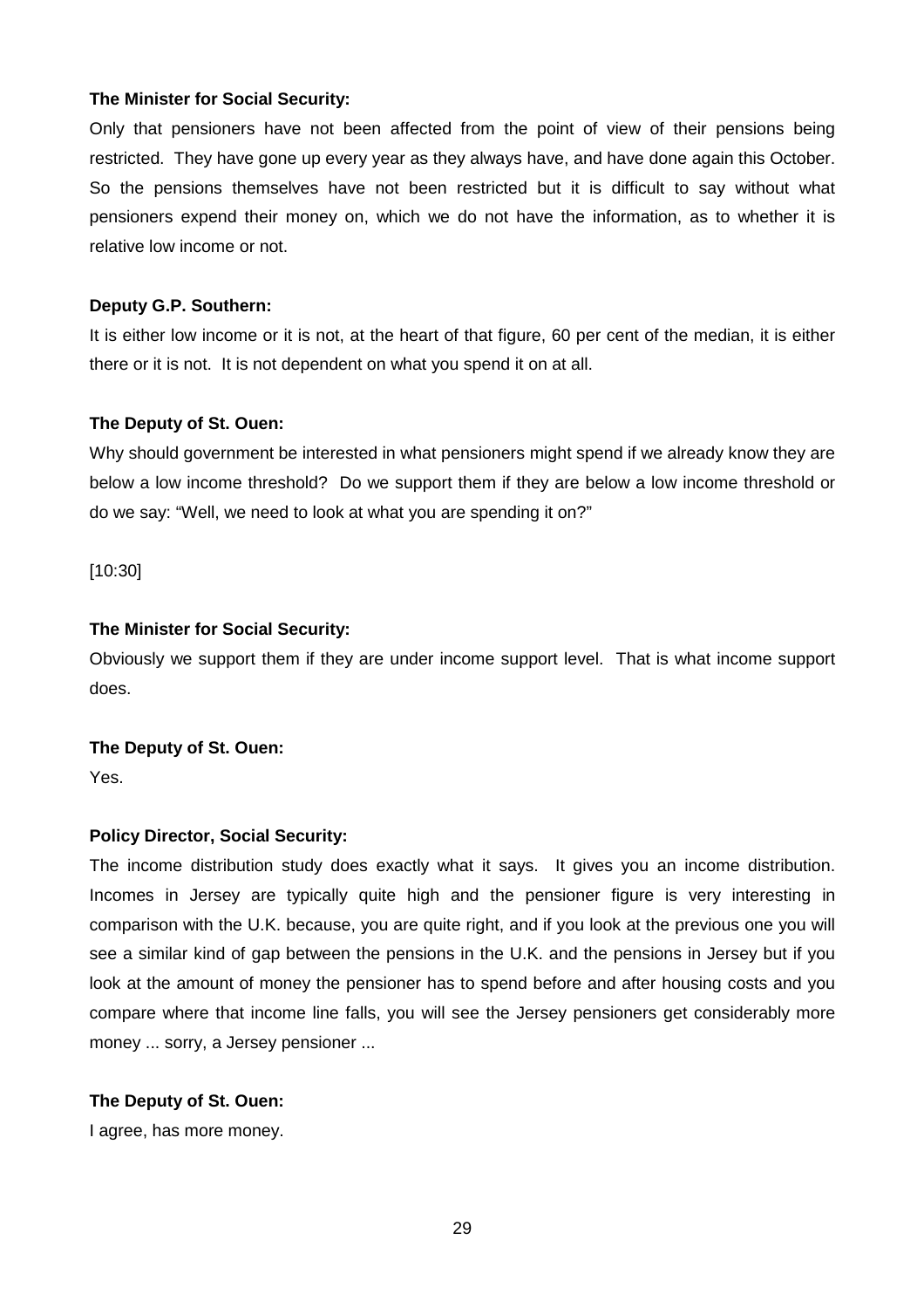... has more money so is less at risk of poverty in the sense of the fact that tacking account of the price differential between Jersey and the U.K., the Jersey pensioner has still got more cash in their pocket in that group, yes, compared to the U.K. pension in the same group. So these things are ... we are talking about relative poverty, yes. It is very relative low income, it is very ... it is relative to other people in your society. Among pensioners it does show you that pensioner incomes have held up quite well over the last 5 years, the department has done things around maintaining pensioner income, particularly around the old age pension, in providing a guarantee against R.P.I. (Retail Price Index) increases which has been extremely valuable to individual pensioners. We do have to look at the whole thing. The other thing to take into account is it is an income survey and it is not a survey of wealth or material well-being. The social survey of 2014 asked question about how people felt about their financial situation and in that survey you will see that pensioners are much less worried, considerably less worried about their financial situation compared to people who are not pensioners.

#### **Deputy G.P. Southern:**

But, nonetheless, if you compare across the timeline from 2009 to 2014/15, then you are talking an increase, only a little increase, in pensioner households living in relatively low income. A large scale increase in one parent families living in relative low income; 47 per cent of low income families to 56 per cent. That is only 4 per cent of households across the Island, so that is a significant level of relative low income and yet in your Medium Term Financial Plan you reduced the support available to single parents. Across a number of years you are reducing that support and yet they are shown to be in relative low income and the numbers are increasing. So that does not include the latest changes you have made. Do you not think that is going to make things worse for single parents?

#### **The Minister for Social Security:**

From a single parent's point of view, as we have said several times, we have increased the disregard on maintenance from 10 per cent to 23 per cent to encourage people to chase their partner for maintenance and they are considerably better off to the tune, on an average obviously, it is a range from whatever maintenance might be £10 to £100 a week, but on an average which is deemed to be about £40 a week it increases the amount of money that is kept by £6 a week. So from that point of view, yes, we are gradually reducing the lone parent's component over the period of the whole Medium Term Financial Plan ...

#### **Deputy G.P. Southern:**

Is that not likely to lead to more lone parents being in relatively low income?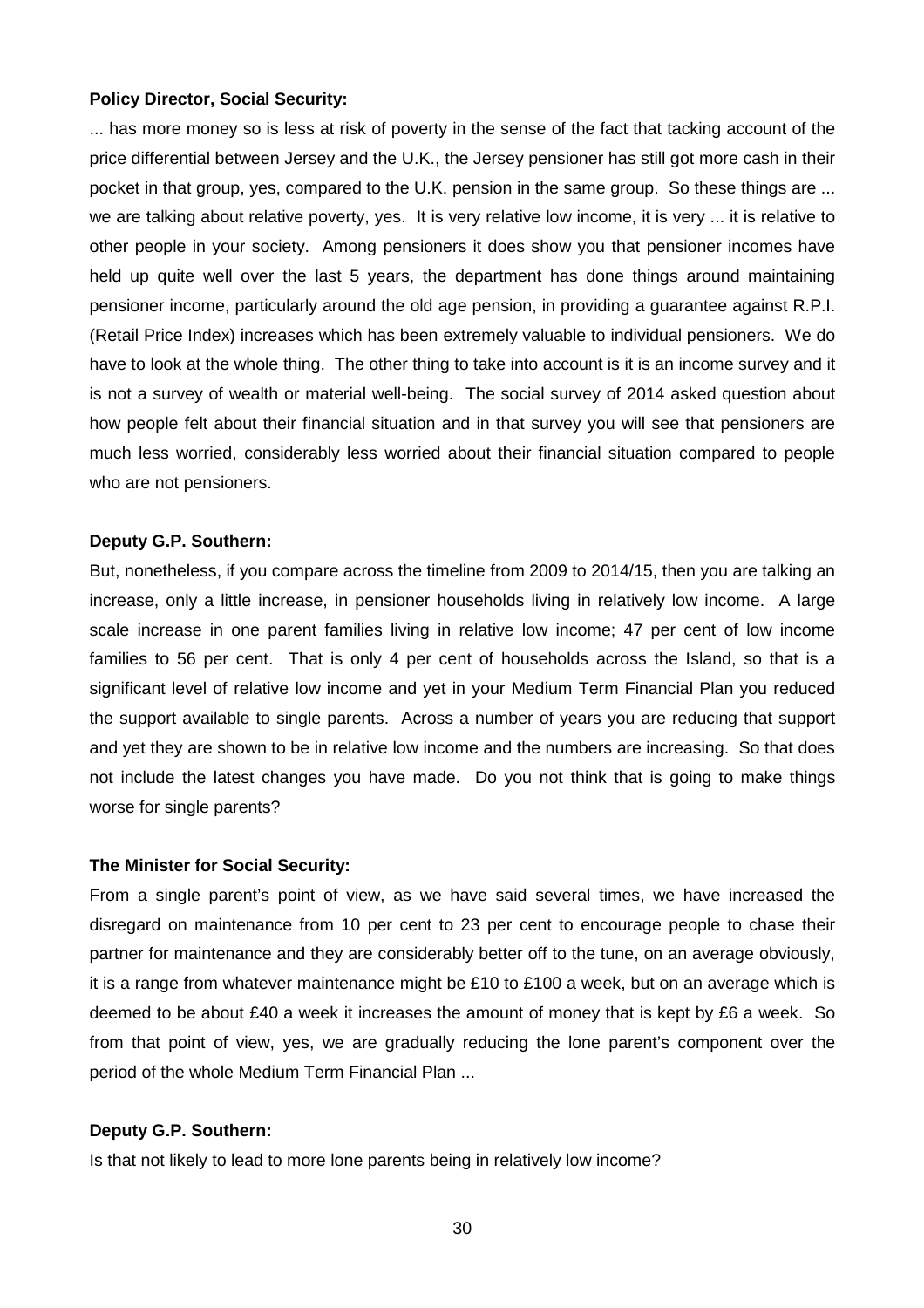No, because it is ... the way we have done it, (a) it was not fair in the first place between a lone parent and a couple with children ...

#### **Deputy G.P. Southern:**

Is it not the case that the evidence suggested at the time that children were living in relative low income particularly children in single parent households. It was deliberately chosen to increase that support for single parent families in order to protect those children in relative low income. Despite the fact that increasing numbers of one parent families are going into relative low income you, without ... before this evidence came to light, have arbitrarily cut the support. Does that not suggest to you that you are increasing the numbers in relative low income?

#### **The Minister for Social Security:**

I would dispute your assertion of arbitrarily, nothing has been done arbitrarily. We have looked across all the ...

#### **Deputy G.P. Southern:**

What evidence do you have that this was a safe thing to do? Because the evidence was waiting 6 weeks down the line with the publication of the Income Distribution Survey.

#### **The Deputy of St. Ouen:**

Okay, let us let the Minister answer.

#### **The Minister for Social Security:**

We investigated very, very carefully and analysed all the figures and statistics that we had and the whole idea of the savings that we have made across the benefit system is because a lot of these were not "targeted or fair". What we have tried to do is provide incentives for parent returners or lone parents to seek work. As we keep saying repeatedly, and which is fact based, people are much happier when they are in work, financially, mentally, and self-esteem and socially and so to encourage people to get back into work is the main factor behind this. For instance, a £40 a week extra, as it stands at the moment, does not necessarily provide that encouragement and we want to encourage people back into work because we know that it is a far better way to be financially and, as I say, with self-esteem.

#### **The Deputy of St. Ouen:**

Minister, you have spoken about single parents chasing maintenance from an absence parent, and at a previous hearing you were under the impression that legal aid was available for single parents to chase arrears of maintenance. You will know we have made some enquiries and it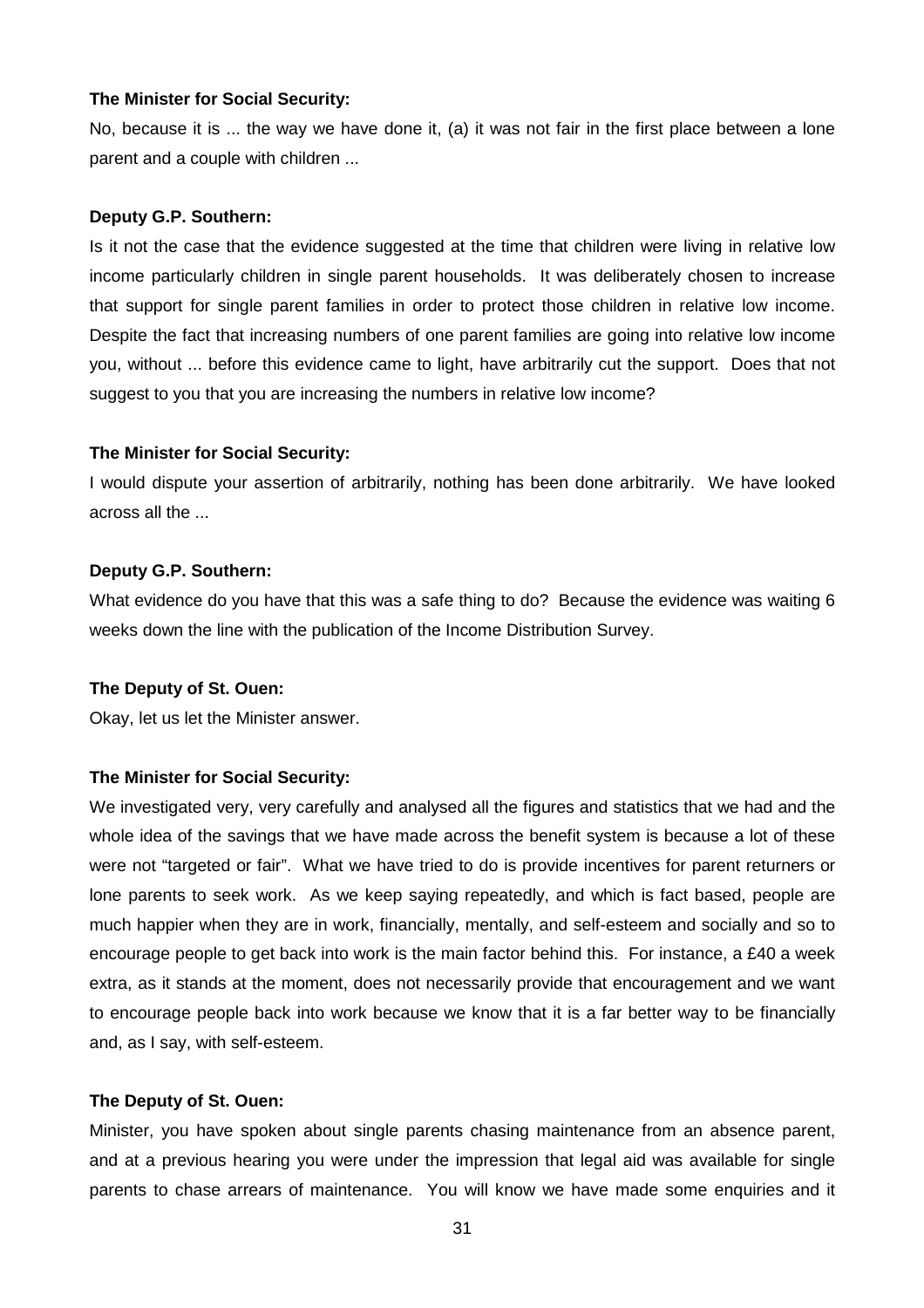appear that the legal aid guidelines say that legal aid is not available in those circumstances. Do you accept that is the case?

#### **The Minister for Social Security:**

No, the legal aid is available in circumstances where there is a reasonable chance that maintenance can be recovered. It cannot be if the missing partner or whatever is in prison or is on income support themselves or of course if they have left the Island, in which case there is no point in us pursuing it. Otherwise on a low income legal aid is available depending on the income levels of the people who are claiming it.

#### **The Deputy of St. Ouen:**

So why is you say it is available when the Bâtonnier is telling us that it is not available to chase arrears of maintenance?

#### **The Minister for Social Security:**

It is available on a scale of paying. If somebody, for instance, earns between £15,000 and £25,000, they will pay 25 per cent of the legal rate, so it is determined on income and also there is the Viscount's stamp which is payable as well, dependent upon the amount and the Viscount will waive that in certain circumstances.

#### **The Deputy of St. Ouen:**

I think we have copied to you the letter we received from the Bâtonnier and the Bâtonnier is quite clear that in cases of chasing arrears of maintenance legal aid is not available to anybody because they are treated as a debt recovery.

#### **The Minister for Social Security:**

But in the first instance in pursuing maintenance of establishing maintenance probably might be a better way of looking at it, then if the ...

#### **The Deputy of St. Ouen:**

Yes, in the first instance, when the first maintenance award is given often after a breakup of the marriage. In the divorce settlement a level of maintenance will be set, yes, that is clear. Legal aid is available in that case. But if the absent parent falls behind and builds up arrears of maintenance, legal aid is not available then.

#### **The Minister for Social Security:**

It becomes debt recovery from what I understand, yes, that is correct.

32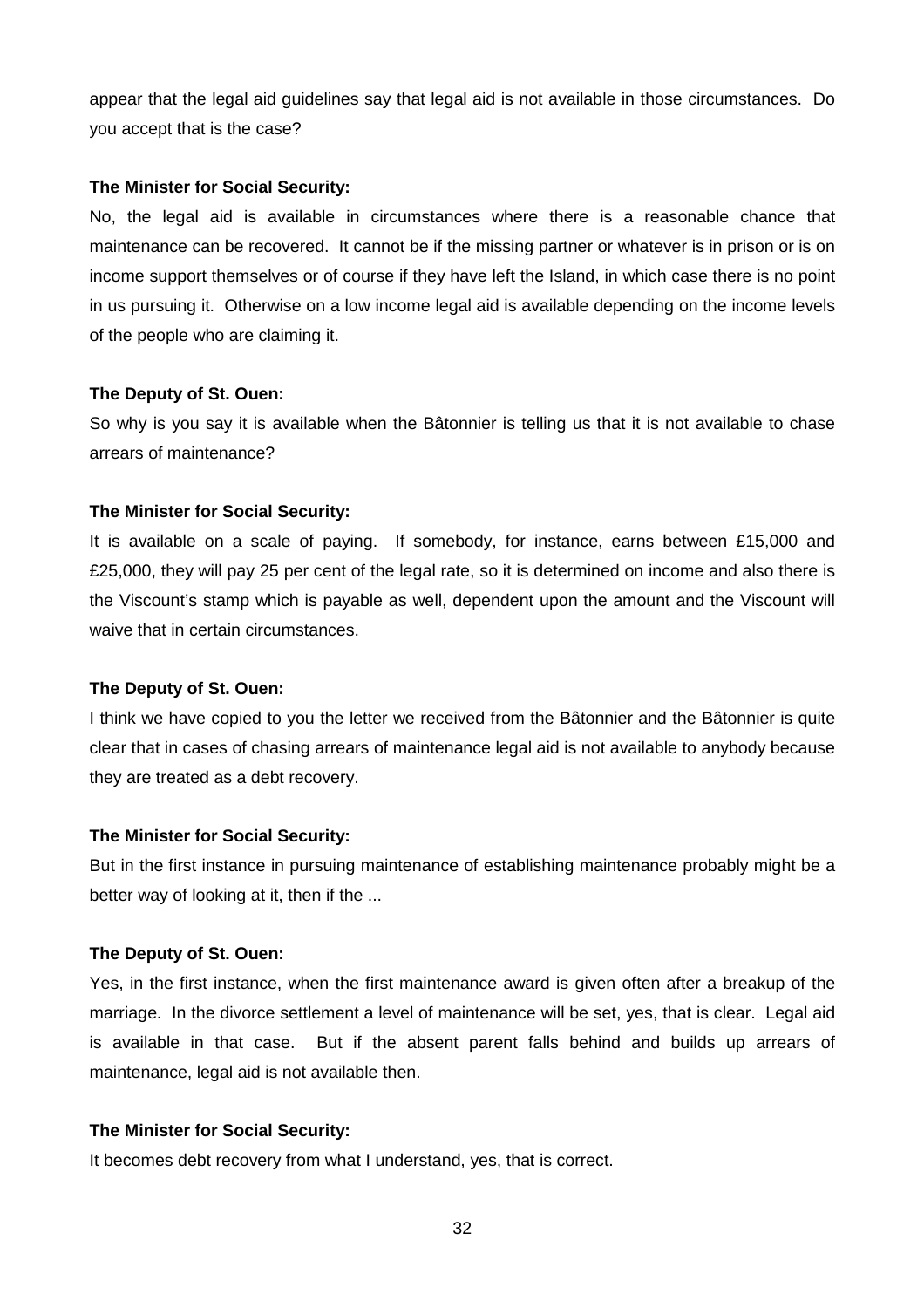#### **The Deputy of St. Ouen:**

Yes. So this often deters a lot of single parents from pursuing it on their own through the courts. Now, that must eventually end up at your door because they come in, they do not have the income from the absent parent, they are coming to social security to ask for income support.

#### **The Minister for Social Security:**

Yes, it is very difficult to work out when to intervene or not in these circumstances. I strongly believe, and I have said before, that in these situations it is the responsibility of the parents in the protection, financial and otherwise, of their children to pursue a satisfactory situation. I totally understand that in some cases this is very difficult, if not impossible, to do, especially if the partner leaves the Island. But how far does the government or departments step in before it becomes a complete nanny state? People have to take responsibility for their own children.

# **The Deputy of St. Ouen:**

They should do but can the government have a useful role because in Social Security you would know the place of work of the absent parent and the parent who has the care of the child may not know that.

#### **The Minister for Social Security:**

No, but Social Security is not a sort of private detection agency. We can only go on the information that we have been given so if the information is false then that is all we have been given.

# **The Deputy of St. Ouen:**

But absent parents will be paying their social security contributions, they will be recovering that from their place of work. You would have that information.

# **The Minister for Social Security:**

We are not in a position to ask employers to put a stop on their wages, if that is what you mean. We are not in a position to do that.

# **The Deputy of St. Ouen:**

But you could be with appropriate legislation, could you not? To recover the maintenance that is otherwise due to the parent with care who does not have the same resources as the department to recover that?

# **The Minister for Social Security:**

We do not have that at the moment, whether in the future ...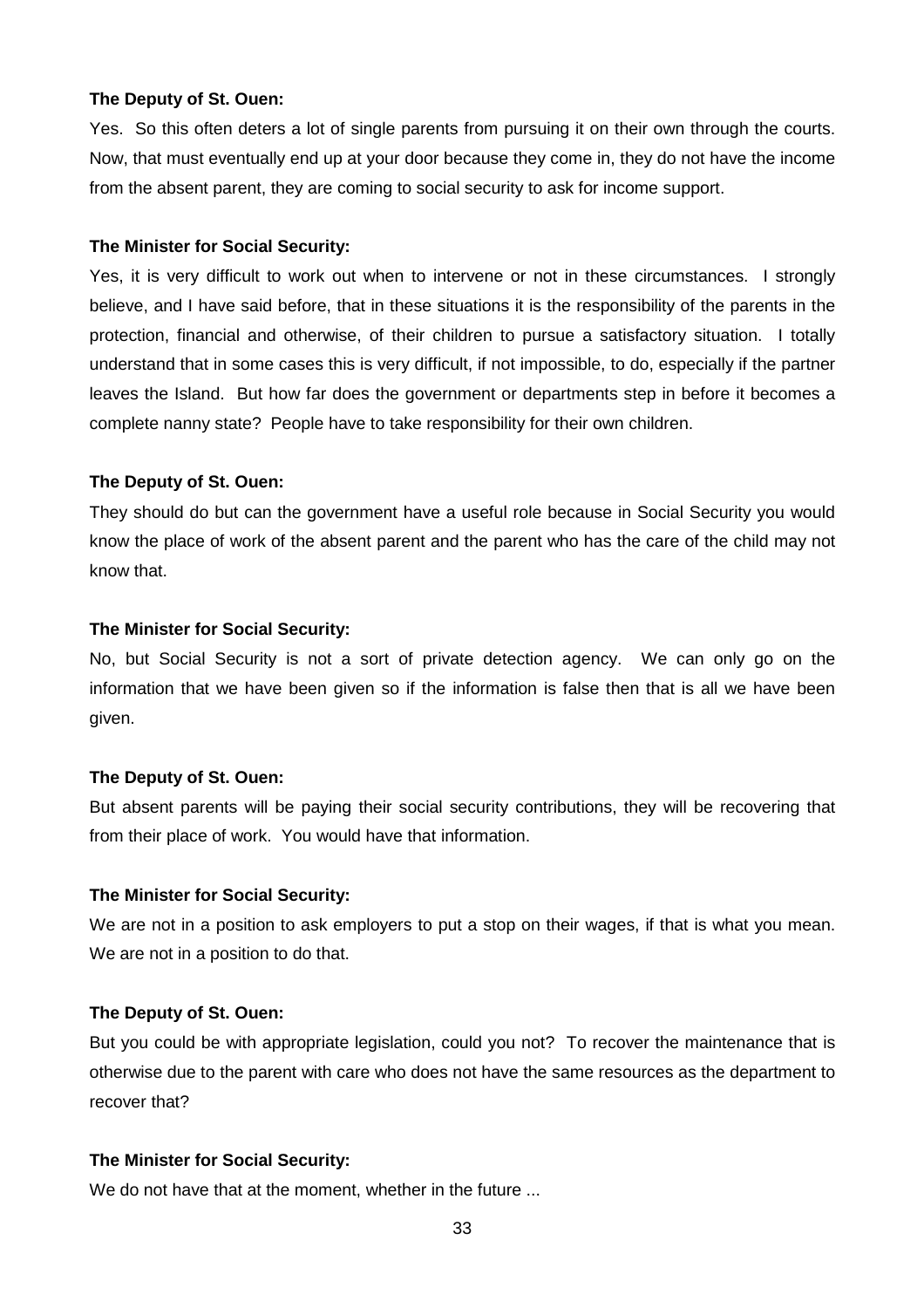You are absolutely right, you would need considerable swathes of new legislation to enact some kind of system like that. I think experience is that in actual fact we have a very good relationship with the Citizens Advice Bureau and we assist people to be litigants in person to the petty debts court and on the odd occasion where there is a glitch in the department Citizens Advice can advise us of a ... you know, that we have been a little bit harsh and we will take their advice and we have that good relationship.

# **Operations Director, Social Security:**

Yes, we have a very good relationship with Citizens Advice. There has only be a couple of instances in the recent years where we have taken the advice of Citizens Advice by a letter to say that this individual cannot chase maintenance for whatever reason, and we will take that information on its merit and will apply notional maintenance to that claim.

#### **Deputy G.P. Southern:**

That is on a couple of occasions, you say?

#### **Operations Director, Social Security:**

That is correct, yes.

# **Deputy G.P. Southern:**

That is not the rule though?

# **Policy Director, Social Security:**

No, we are only aware of, I think, 2 cases where the Citizens Advice Bureau have had to ask us to take a different ... so in other words, in most ... the great majority of cases, the Citizens Advice Bureau were helping this person or we have accepted the fact that maintenance is not going to be payable and therefore we do not perceive a major problem. Therefore going back to the legislation, we have many, many pressures on the legislative teams and this is not an area where we ourselves perceive a problem. If there is evidence of substantial numbers of individual people who are being affected in this way it would be interesting to see it because obviously that will help us in our future policies. But our current operational experience is that in actual fact things are being organised using existing voluntary methods and the existing petty debts court.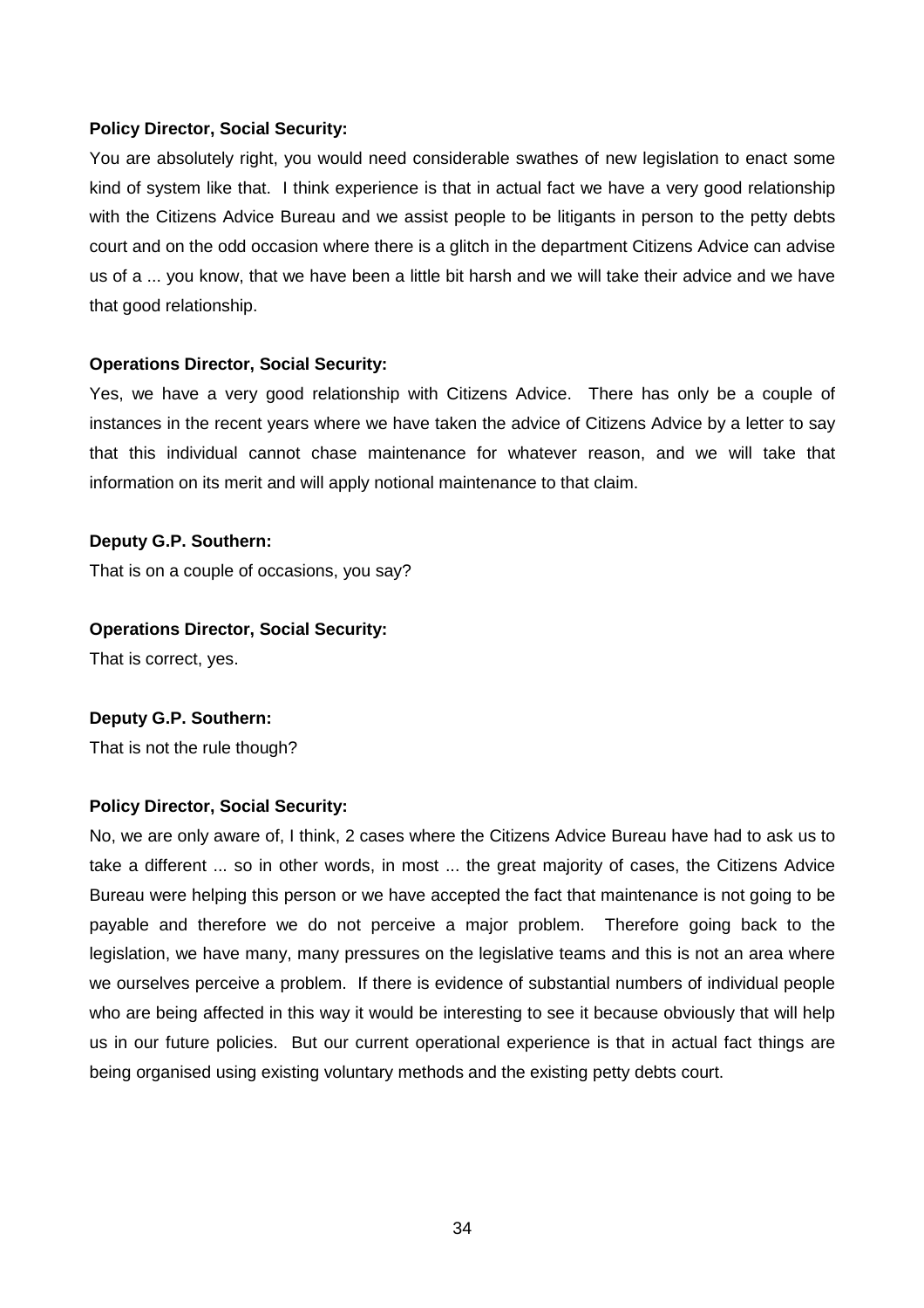# **Deputy G.P. Southern:**

You know that 50 per cent of single parents do claim maintenance from the missing partner and of the ... do you have any idea as to what the reasons are or why the other 50 per cent cannot chase that or are not successful in getting some maintenance. Do you have any research on that?

#### **Chief Officer, Social Security:**

In discussions with the Minister we planning on, anyway, promoting the fact that further ... the disregard for maintenance has gone up, in doing so we felt we could take that opportunity to do that analysis, to understand why those other 500 or so lone parents are not able to recruit maintenance of the other parent. So we intend to do that analysis by the first half of next year and so we will have some information from that, which will be quite interesting.

#### **Deputy G.P. Southern:**

I look forward to see it. That would be a start.

#### **The Minister for Social Security:**

It is difficult to do the analysis because lone parents by nature are a very transient group, inasmuch as they are not lone parents for ever. People move in and out of ...

#### **Deputy G.P. Southern:**

No, they are lone parents for 16 years.

# **The Minister for Social Security:**

No, what I was meaning is they move in and out of relationships, they might find another partner, so it is not an actual fixed ...

#### **Chief Officer, Social Security:**

In terms of their income support claims they change regularly, partners move in, move out and so on and claims close as well. Obviously were are doing a lot of work to try and help parents, particularly lone parents, find employment and that will also change the situation in terms of whether their claim is still open and how much income they have. So there are lots of dynamics, particularly in that group ...

#### **The Deputy of St. Ouen:**

Of course it is not just lone parents because an absent parent should still be paying towards a child even if the caring parent is in another relationship. That should still be chased.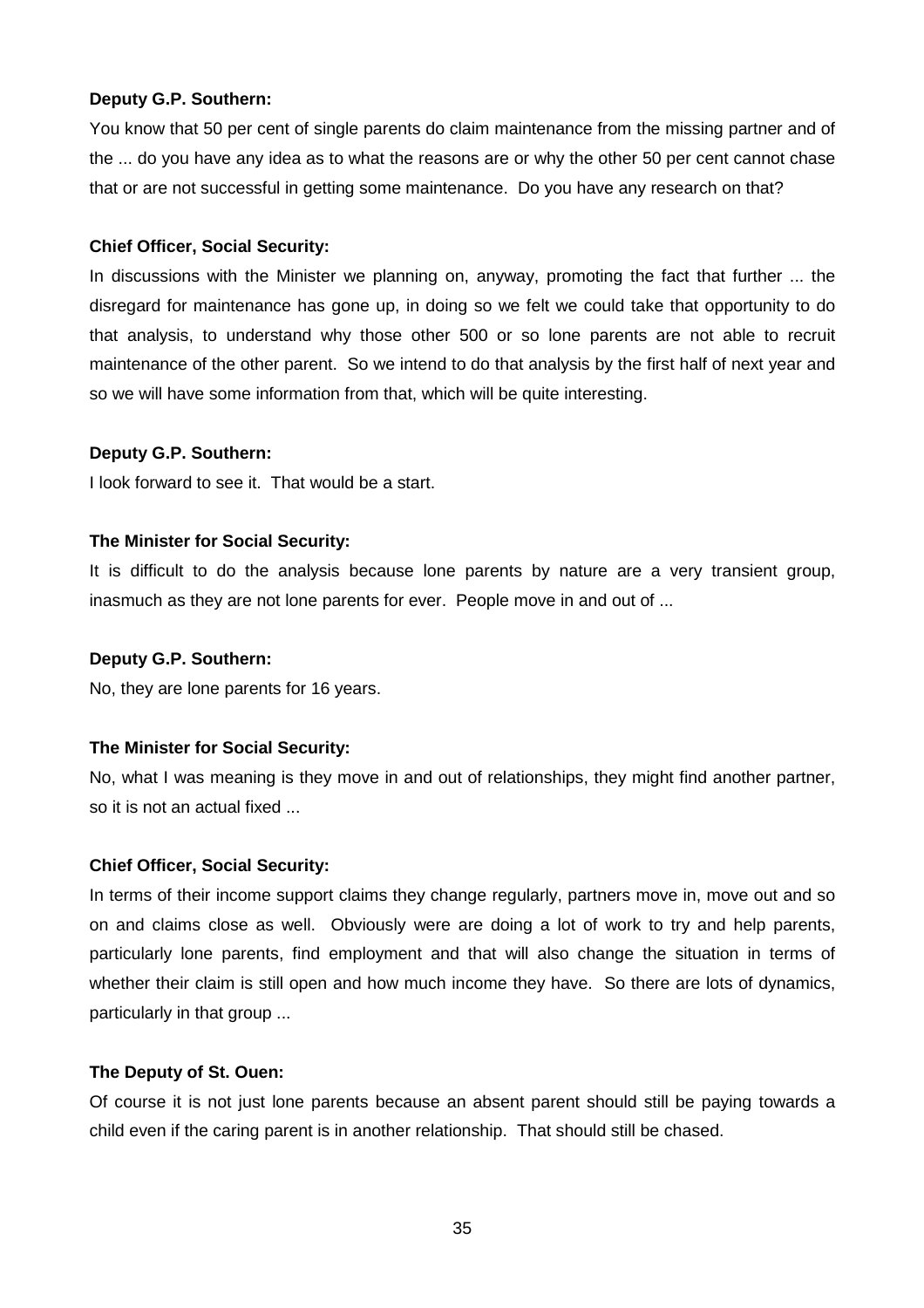Yes.

# **The Deputy of St. Ouen:**

Okay, so I think we can look forward to that review. We can put it on the long list to ask you next year, if we are still around.

# **The Minister for Social Security:**

The long list of reviews.

# **Deputy G.P. Southern:**

Can I just turn briefly to the distribution survey, which showed that there was an increasing gap between those at the top end and those at the bottom end of that society? So an increasing gap in income inequality.

[10:45]

Is it your intention to examine those findings and target where that gap is most prominent, in the case of 3 in 10 children and 3 in 10 pensioners living on relative low income after housing costs, for example? Are you willing to set up targets to improve things in terms of income inequality on the Island, because we have just gone past the U.K. in terms of the inequality that is present in Jersey?

# **The Minister for Social Security:**

I think it is recognised that there is inequality, that there always has been and probably always will be. There is a huge divide of income in a very small, compacted area. Part of our social security review next year is going to be looking at all the contributions into the Social Security Fund, which I know is something that you have been asking about for a very long time. We will have to somehow increase contributions on the wealthier side of people as well, probably across the board, but certainly as to how we adjust or remove the caps that we have, so that wealthier people maybe pay more into the system. So we will be looking at that, but not directly related to the household income distribution figures. We have so many reviews going on we do not want to take on yet another on this one.

# **Policy Director, Social Security:**

Yes. At the end of the day social security is only a small part of this, perhaps, as they go up to make up any kind of distribution in the place. In reality we have not made major changes in benefit level between 2009 and 2014, yet you see a major change in the distribution. That change

36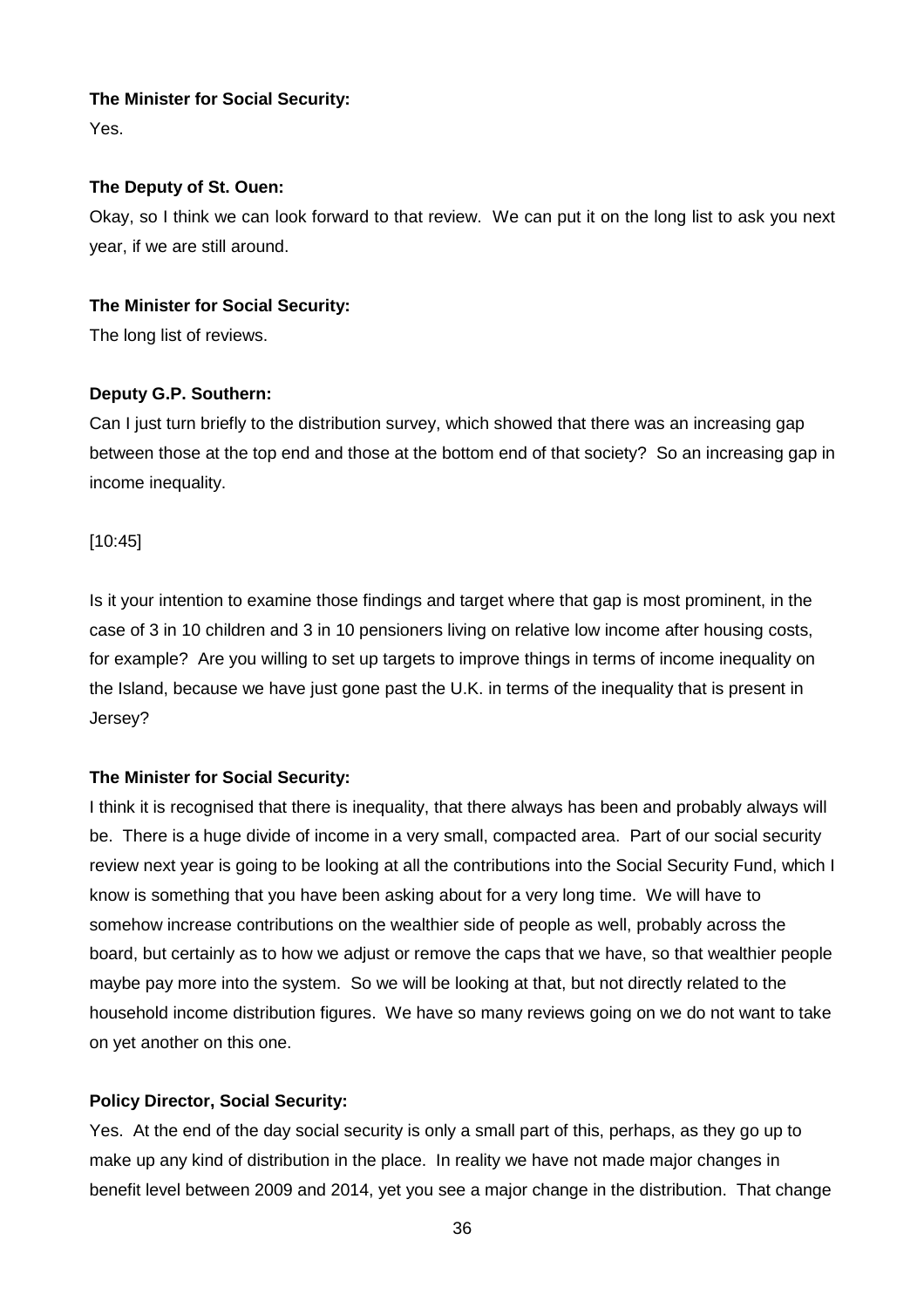is not down to changes in benefits. It is down to much bigger changes in the economy as a whole and in government policies as a whole. Therefore, the government as a whole will obviously look at the distribution. People use the word "trend", which I think is interesting. There are 2 points, 2009 and 2014. 2014 is worse, if you like, than 2009. I do not think that suggests to you that it is going down and down and down. I think that suggests to you that 2014 is the place where we are starting to come up again, up the other side. So I would expect measures in the M.T.F.P. In the M.T.F.P. this department has taken responsibility for identifying so many pounds of reduction in benefit by 2019. Why do we do that? We do not voluntarily give up lone parent components or Christmas bonus or things. We do not do that because we want to do that. We do that because we are trying to achieve a bigger aim, a wider goal. What is that wider goal? That wider goal is financial stability of the public finances, a better health system and a better education system. We want to give educational opportunities to the children of those lone parents and the children ...

# **Deputy G.P. Southern:**

Nonetheless …

# **Policy Director, Social Security:**

No, the bigger picture.

# **Deputy G.P. Southern:**

… Minister, do you accept that you took that £10 million from the lowest strata of our society, those people on income support, which is our safety level, safety net.

# **The Minister for Social Security:**

No, I do not accept that. But on the other hand, if you are talking about making savings on benefits, it is bound to be the people on lower income. Because …

# **Deputy G.P. Southern:**

It is bound to be income support, because that is the tax funded element.

# **The Minister for Social Security:**

Well it is …

# **Policy Director, Social Security:**

That is the majority of our budget. We do not have anywhere else to go.

# **Deputy G.P. Southern:**

It is coming from the lowest, the poorest and most vulnerable households on the Island.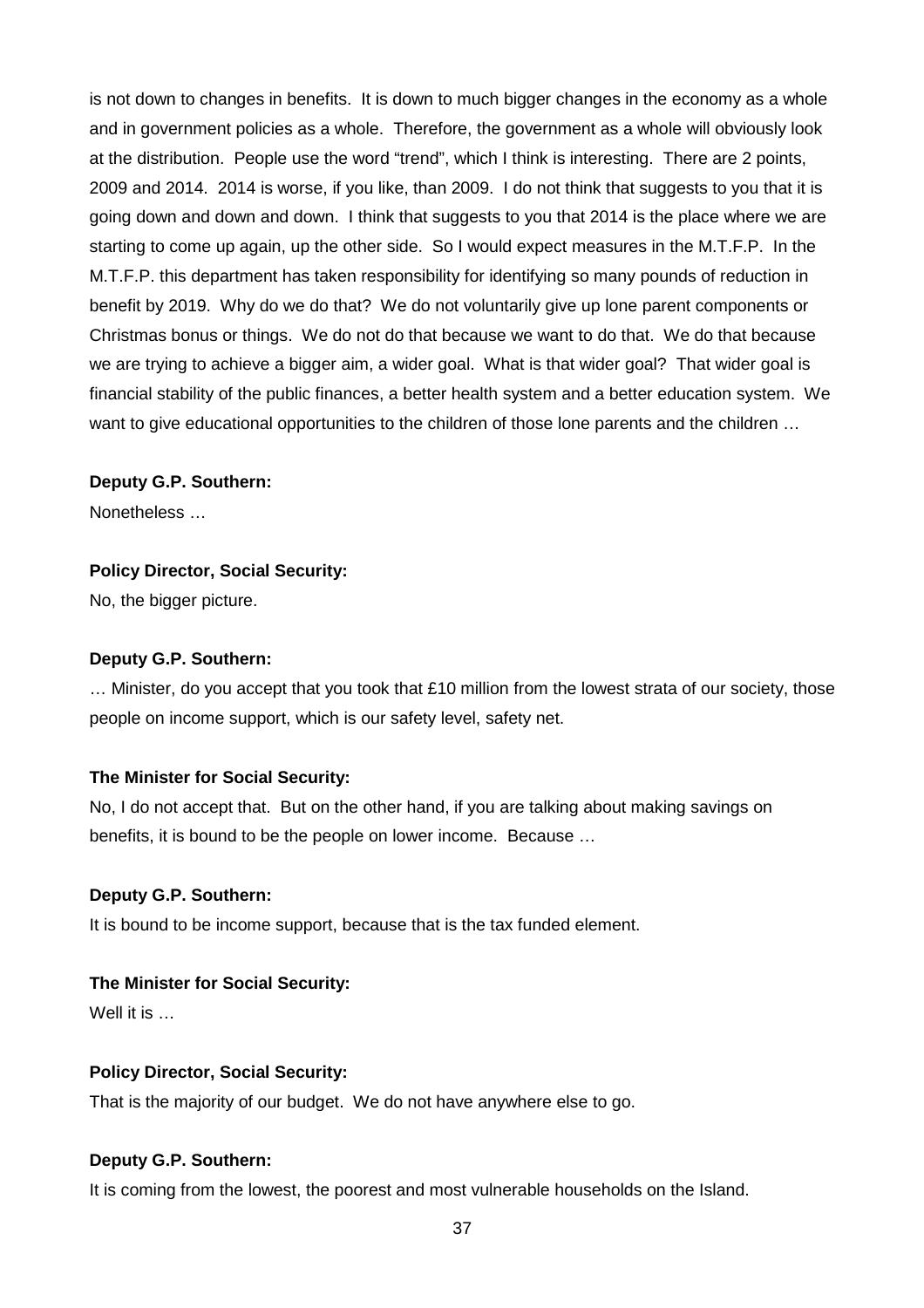Well with the income support, it is just not being increased. It is not being reduced, it is just being frozen for 2 years at current levels.

#### **Deputy G.P. Southern:**

Yes, and this regards of being abandoned and in some cases components have been abandoned. £10 million worth of savings is taking place in those who receive income support, who are the poorest and most vulnerable in our society. Do you accept that?

#### **The Minister for Social Security:**

I accept that that is the way we have had to make the savings, because that is what the department does. Our staffing budget is only 5 per cent of the overall budget. So we had no alternative when being charged with making £10 million worth of savings, but it would be changes to benefits.

#### **Deputy G.P. Southern:**

Okay. That demand came from the Minister for Treasury and Resources, did it, or the Chief Minister?

# **The Minister for Social Security:**

It came from the whole Council of Ministers. Each department has to make savings. Obviously every department does it in different ways. Some do it with staff savings, but as I say our staffing budget is so low our only option, our major expenditure, is on benefits and so that is where the savings had to be made.

#### **Deputy G.P. Southern:**

In the past it was in Comprehensive Spending Review after Comprehensive Spending Review that Social Security has been spared those cuts, but this year you decided to go ahead with those savings at that level.

#### **The Minister for Social Security:**

We were asked to produced £10 million of savings and we have produced the ... looking across the board at all the different components of income support and, as I say, pensions, we did not touch pensions. They have carried on increasing and will carry on increasing.

# **Deputy G.P. Southern:**

They are not taxpayers.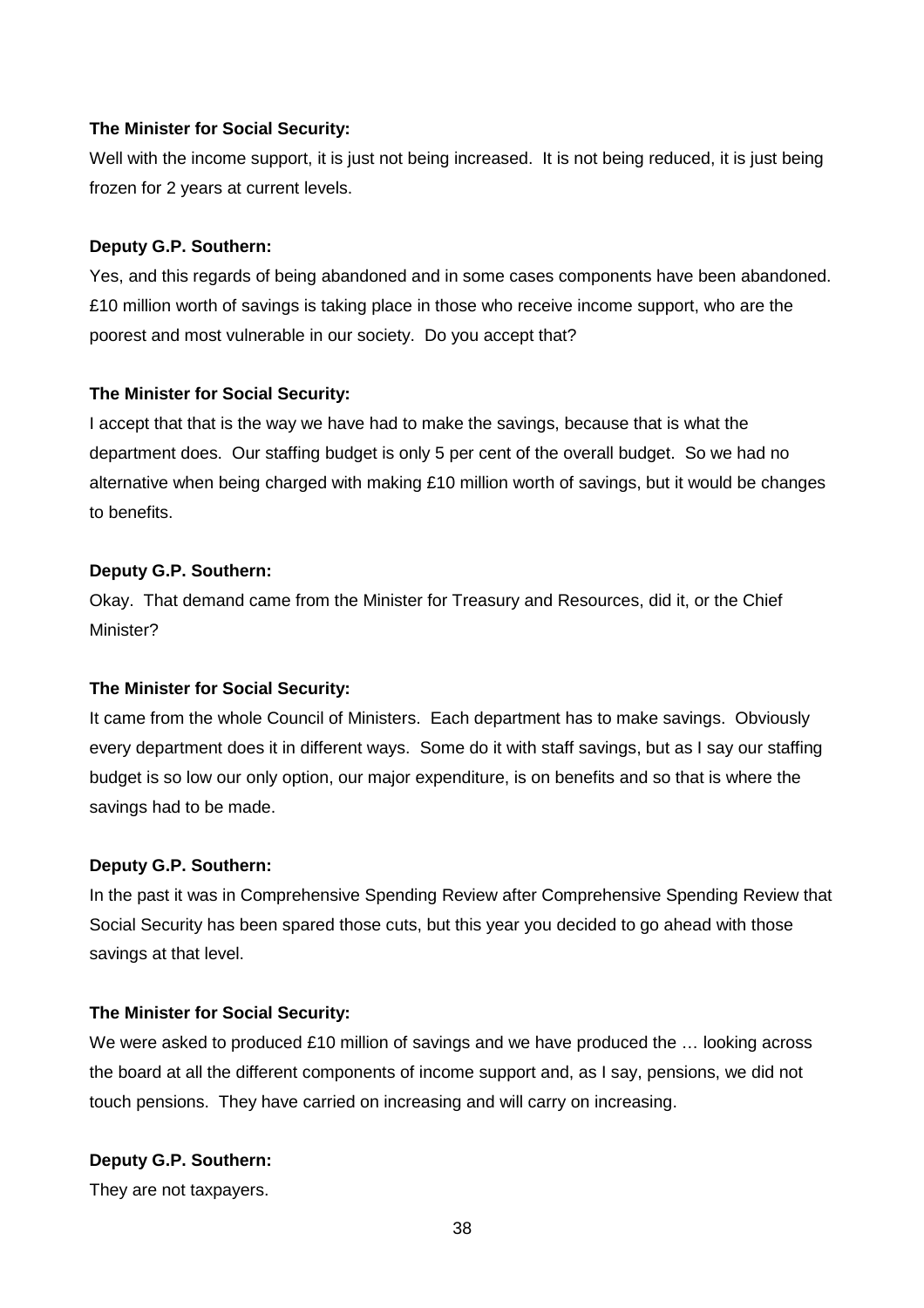No, but as I say we looked …

# **Deputy G.P. Southern:**

… savings on tax paid money, yet that is contributory. You know that you have to re-hash and review your Social Security Fund anyway, so you do not want to take any more out of that, do you?

# **The Minister for Social Security:**

No, because we have to, as you say, have a look at it in the review.

# **Deputy G.P. Southern:**

Due for review.

# **The Minister for Social Security:**

It is very difficult …

# **Deputy G.P. Southern:**

Also these increases as well.

# **The Minister for Social Security:**

… to make any savings in benefits. Of course it is difficult.

# **Deputy G.P. Southern:**

In the light of your decision to co-operate with those levels of cuts, is there any measure on the list of 10 or so things that you are going to review in the Social Security and in the Social Security funds? Is there any measure that you would rule out? For example, is it possible that you will reduce pensions? Is it possible that you will increase contributions significantly for everybody? Is there anything ruled out or anything ruled in at this stage?

# **The Minister for Social Security:**

No, the 10 bullet points, that I think you are referring to, that are mentioned in the M.T.F.P. are the ones that you are going to be considering, as a whole, because, as you well know, and we described with long-term care, it is a package. It is like a Jenga set. You have to be very careful with removing one brick from a package and the whole lot falls down. So it has to be very carefully constructed. So all of those bullet points will be analysed as to what will fit in with which and make sure that not one particular aspect of people are affected more than others.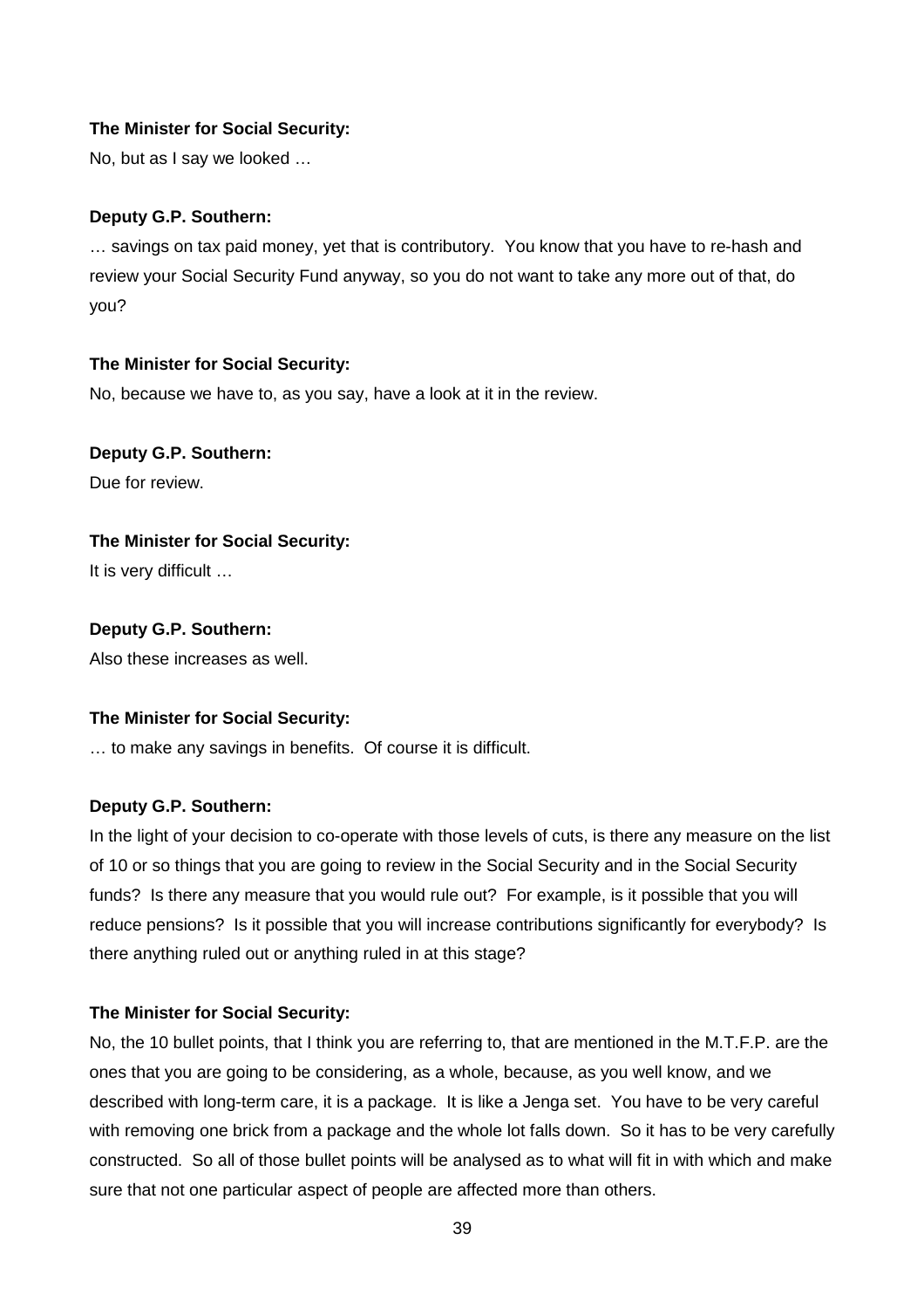#### **Deputy G.P. Southern:**

So nothing ruled in and nothing ruled out? It is more complex than support, which was targeted anyway.

#### **The Minister for Social Security:**

Well absolutely, there are 14 different components of Income Support and we are having to look at all aspects of the Social Security Fund because this is not sustainable into the future, with the ageing demographics. If we want to keep the pension levels as they are and constantly improving year on year then we will certainly have to increase contributions somehow.

#### **The Deputy of St. Ouen:**

Minister, we are coming to the end of the year and I have cast my eyes over your business plan for 2015, is there anything in the plan that you still have to achieve and are carrying forward?

#### **The Minister for Social Security:**

Looking at where we have got to in our description of what it was, the target and the status as of December, there are a huge amount of completions, I am pleased to say. Completed review of dental health; completed report on zero hours contracts; completed living wage, which we did with the Chief Minister's office; the household income survey, is not our survey, it is statistics unit; we have talked about the primary care review and the G.P.s. That will come into the implementation of the primary care review. Long-term care, as we have already discussed, it has got over most of its teething problems, there is still room for improvement, but it is a huge improvement in recent months; we have started work already on Age Discrimination (Jersey) Law, which we hope to see in place by 1 September next year. So work has already started. Because it is only one relatively simple characteristic, whereas with the Sex Discrimination (Jersey) Law there were 4 parts of it, with the sex or gender, the transgender, the maternity and paternity. With age it is age. So what we are hoping to do, the intention is to put out the law drafting for consultation very early on in 2016, so that people have plenty of time to look at it that way, as opposed to putting out a consultation paper then doing law drafting.

#### **The Deputy of St. Ouen:**

Yes, okay. I look forward to that.

#### **The Minister for Social Security:**

That is the intention with that. Looking back, although 1 September seems a long way away when you have the summer recess and the lodging period before the debate, it does not give much time really to lodge the law. So that is going to be, I hope, on time.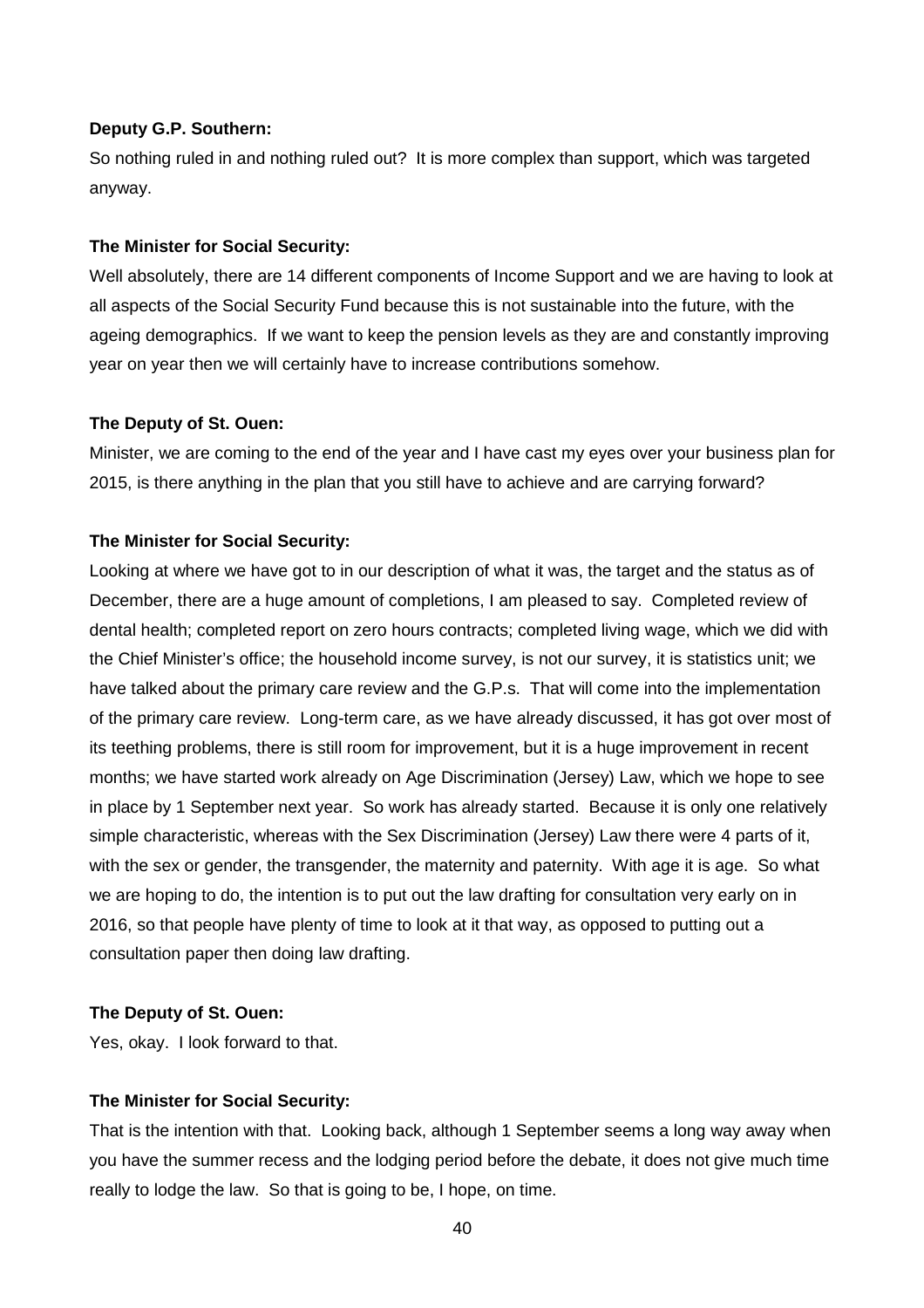#### **Deputy G.P. Southern:**

Will you be talking in particular this year to the Employments Forum regarding the minimum wage for 2016 going forward, in the light of changes that have taken place in the U.K.? Do you see that that will have some impact or we need to accommodate in some way on minimum wage levels?

# **The Minister for Social Security:**

We are well aware with the forum that the wage that has just been recommended and accepted takes us up to 41 per cent of the 45 per cent that government agreed would be the target to attain median wage. Obviously the increases in minimum wage would, I think, be preferable to everybody if they were greater, but one has to balance these increases with business, especially hospitality and agriculture. In the light of agriculture, they simply could not afford to pay a considerable increase in the minimum wage. The answer to that is all industrialise the farms, but Jersey is not like the U.K. where you have massive expanses of land that you can use industrial equipment on. So we have to be very careful to balance any increase in the minimum wage with industry.

#### **Deputy G.P. Southern:**

Sure, but the U.K. Government has announced a mandatory living wage to be developed in the next couple of years.

#### **The Minister for Social Security:**

It is a national living wage.

# **Deputy G.P. Southern:**

National living wage, but basically mandatory, which is a major change in terms of the living wage versus minimum wage. Are you going to ask the Jersey Employment Trust to examine that change that has happened in the U.K.?

#### **The Minister for Social Security:**

They do every year. They will be starting in April to examine that. The national living wage, which was announced by the current government shortly before the election, is supposed to be at £7.20, but they have not implemented …

# **Deputy G.P. Southern:**

You are surely not suggesting that they did that just before an election.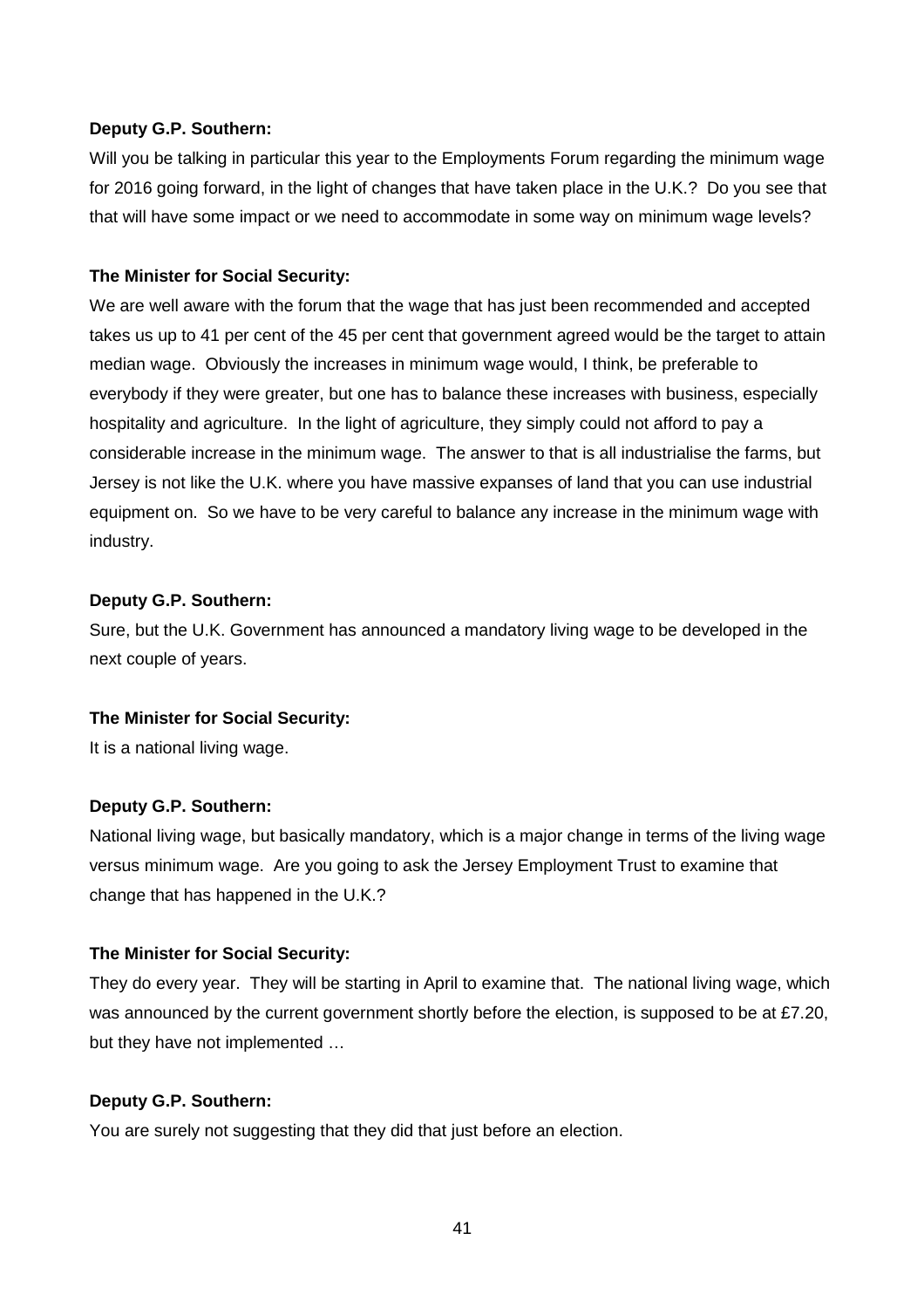No, not at all. I just was mentioning the timing.

# **Deputy G.P. Southern:**

Okay. You would never see that sort of practice over here.

# **The Minister for Social Security:**

No. It has not yet gone any further. It is still an idea. Our minimum wage is now set at £6.97, sadly just 3p short of £7. The Employment Forum felt ... they do all the research on this. It takes them from April to come up with a recommendation in September, to be implemented the following year and do a huge amount of research. I am always very happy to accept their recommendations. We talk it through, obviously. They do know that we would like to see a bigger increase, but they have to do the balance with business. We are 23p behind what is purported to be a national living wage, as I say, which has not been implemented in the U.K. yet.

# **Deputy G.P. Southern:**

It will be come April.

# **Policy Director, Social Security:**

It is also only applies to people over 25 and above, in the U.K.

# **The Minister for Social Security:**

Yes. Whereas ours is from school leaving age.

# **Policy Director, Social Security:**

We do not have those kind of age distinctions in Jersey; we have a single minimum wage for everybody, just with a trainee wage.

# **Chief Officer, Social Security:**

Yes.

# **Policy Director, Social Security:**

So it is slightly different.

# **Chief Officer, Social Security:**

The Employment Forum always consider or make reference to other jurisdictions, including the U.K., in their report.